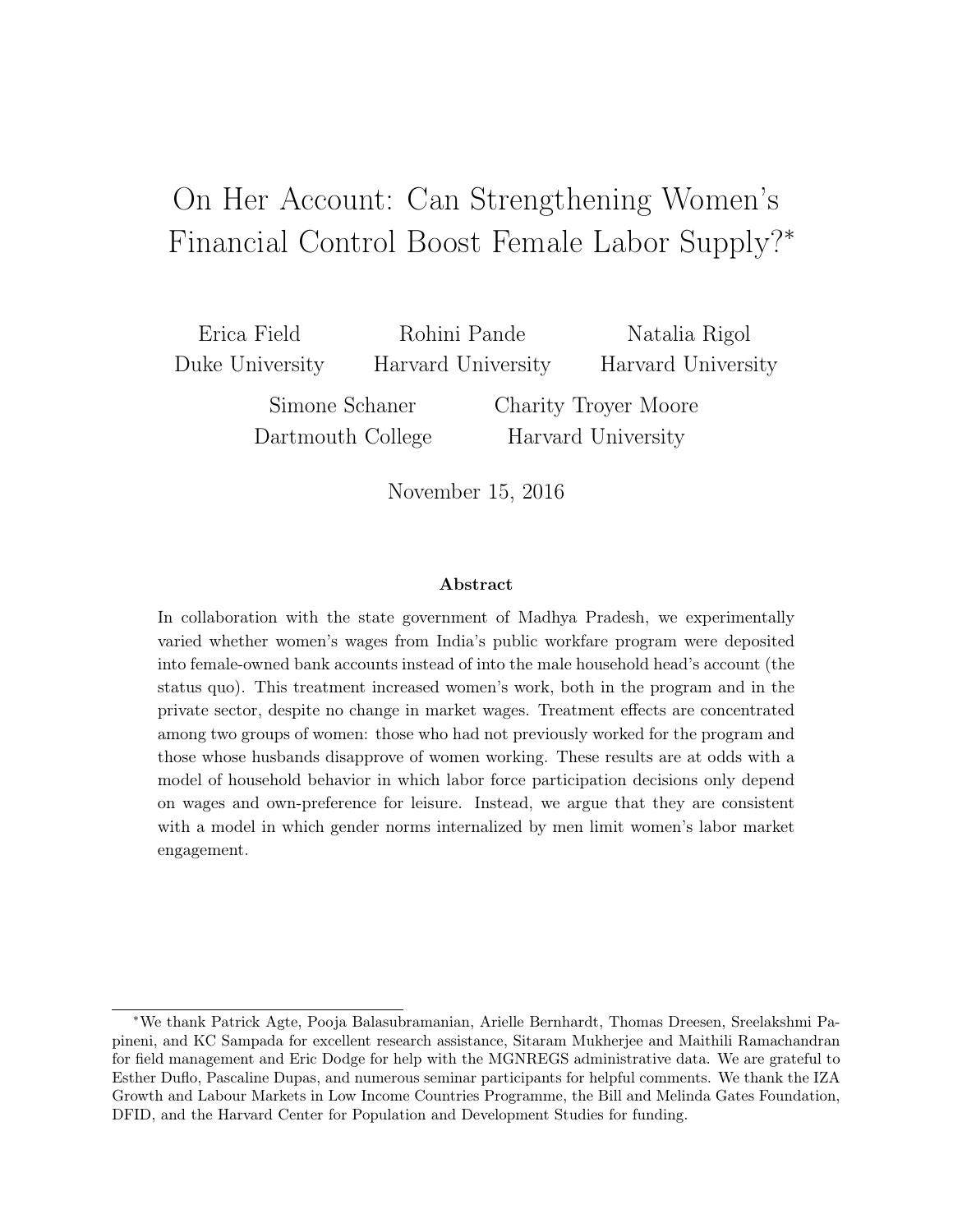# 1 Introduction

Female labor force participation has remained low and stagnant in many emerging economies despite rapid economic growth. India offers a particularly stark example. Despite robust economic growth, the labor force participation rate for women aged 15-64 declined from 37 percent in 1990 to 28 percent in 2015, making Indian women some of the least employed in the world [\(ILO, 2015\)](#page-33-0). Yet nearly one third of Indian housewives express interest in working. Simply bringing these women into the labor force would increase Indian FLFP by nearly 80 percent [\(Pande et al., 2015\)](#page-33-1).<sup>[1](#page-0-0)</sup> What is preventing these latent workers from joining the labor force?

This paper examines the role of supply-side constraints linked to low household bargaining power and traditional gender norms in suppressing female employment. Having a wife who works is a source of social stigma or shame for many Indian men, who are expected to economically provide for the household [\(Boudet et al., 2012\)](#page-32-0). Thus some latent female workers may stay out of the labor force in order to abide by their husbands' wishes, provided female bargaining power is sufficiently low. Increasing women's bargaining power could therefore draw women into the labor force. Increasing a woman's bargaining power may also increase her ability to control her own earnings and thereby further induce her to work. In contrast, a basic model of efficient household bargaining without social norms predicts that greater bargaining power would cause women to substitute leisure for work, and so work less rather than more [\(Chiappori et al., 2002\)](#page-32-1).

To test whether strengthening a woman's bargaining power increases her labor supply, we leverage a large-scale randomized controlled trial, conducted in partnership with the Indian state of Madhya Pradesh (MP), which generates exogenous variation in women's control over household resources. Our experiment focuses on India's federal workfare program – the Mahatma Gandhi National Rural Employment Guarantee Scheme (MGNREGS) – which provides rural households work at a fixed minimum wage. At the time of the experiment, the status quo in MP was for workers' earnings to be deposited into a single household bank account, almost exclusively owned by the male household head. As a result, a woman's MGNREGS earnings were transferred directly to her husband.

Our experiment targeted poor rural households in 197 local government units, called gram panchayats (GPs), in four districts of the state. In a randomly-selected subset of GPs,

<sup>1</sup>Drawing these women into the labor force may also work to address other gender inequities. Female employment has been shown to delay marriage, increase female work aspirations, improve child health, and reduce the male:female sex ratio [\(Qian, 2008;](#page-33-2) [Atkin, 2009;](#page-31-0) [Jensen, 2012;](#page-33-3) [Heath and Mobarak, 2015\)](#page-33-4). In the United States rapid growth in female labor force participation also preceded important changes in broader social norms regarding gender roles in both the economy and the household [\(Goldin, 2006\)](#page-32-2).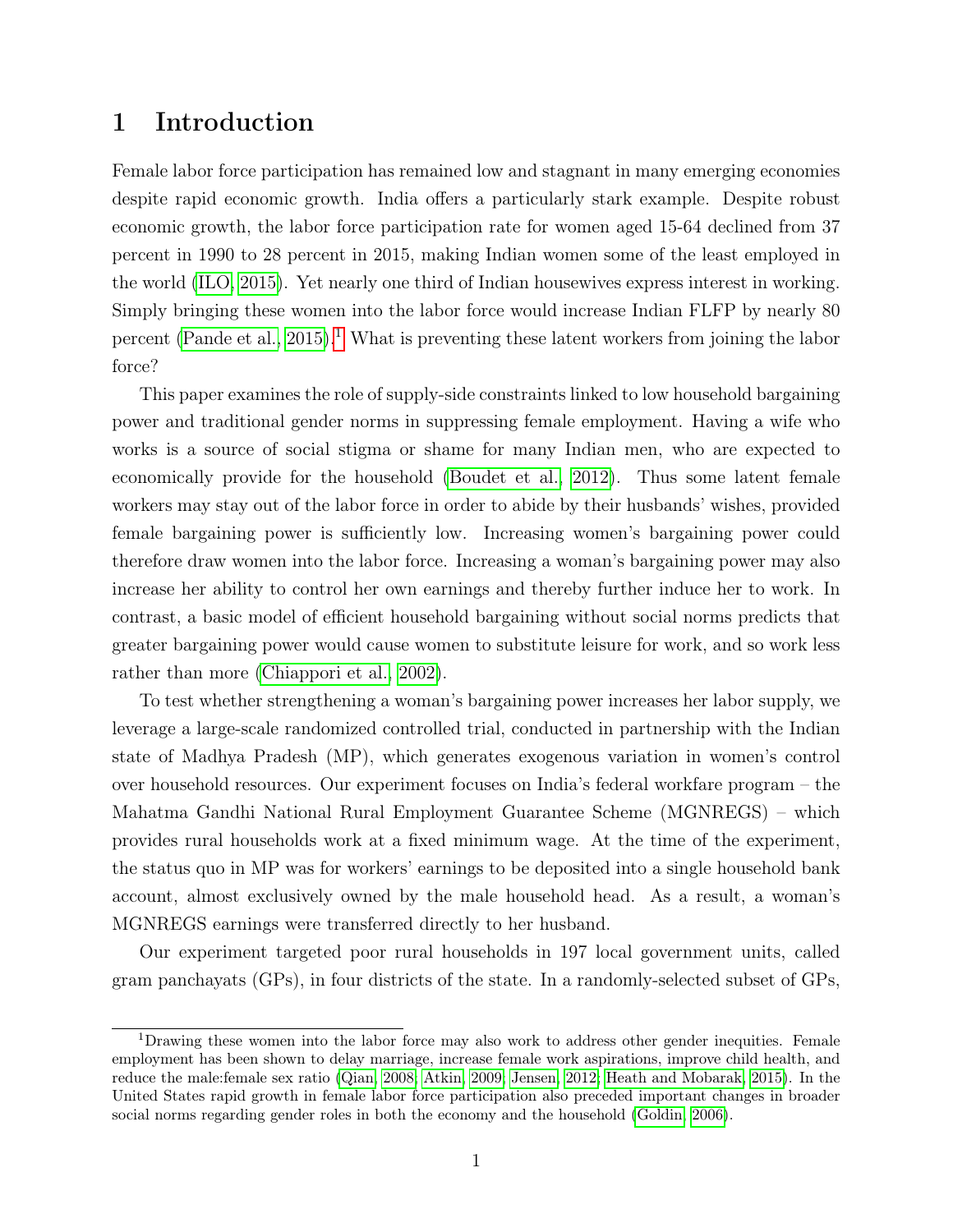we worked with the state to open bank accounts for women. In half of these communities, the woman's account was linked to the MGNREGS payment system so that her wages would flow directly into her account. Since most women had no previous banking experience, we cross-randomized (at the GP level) a two-hour information intervention, which reviewed the benefits and security of using last-mile banking providers. This design makes it possible to estimate the effect of increasing a woman's control over her wages separately from the effect of increasing her access to a bank account, while holding household resources constant.

Our analysis combines administrative data from the MGNREGS public database, administrative bank data, and a detailed endline survey to generate four key results. First, direct access to MGNREGS payments increased women's work under the program: relative to women who received only a bank account, those who received our most intensive intervention (linked bank accounts plus information on the utility of bank accounts, henceforth "link plus") were 34 percent more likely to be listed on MGNREGS rolls 15 months after the intervention. Moreover, the quantity of MGNREGS wages flowing into female-owned accounts was large: conditional on receiving a payment into an individual bank account, the average payment to women over the 15 month interval was \$61 – equivalent to 26 percent of women's annual income from non-MGNREGS sources.

Second, private sector employment also increased in the same treatment arm. Household survey data show that, roughly six months after the intervention, labor force participation was 12 percentage points higher and annual private sector earnings increased by 24 percent among women assigned to "link plus". The results are driven entirely by work compensated in cash, so do not reflect women's response to a change in how private sector earnings are received. Instead, we interpret the results as a response to the change in bargaining power gained through greater control over MNREGS wages. Consistent with this interpretation, the gains are concentrated among women who were least attached to the labor force prior to our intervention and among women whose husbands were most opposed to female work. Both patterns support the hypothesis that the intervention increased female bargaining power, and that women were able to use their improved bargaining positions to push back against social norms internalized by men.

Third, these effects translate into other meaningful changes in women's lives. "Link plus" women were more likely to engage in economic transactions outside the household and stated higher levels of mobility relative to the control group.

Finally, financial inclusion alone did not move the needle on FLFP. Although our intervention roughly doubled the share of women who had bank accounts, receiving only a bank account – with or without supplementary information – had no observable impact on women's employment or earnings. Thus, giving a woman a safe place to keep her wages is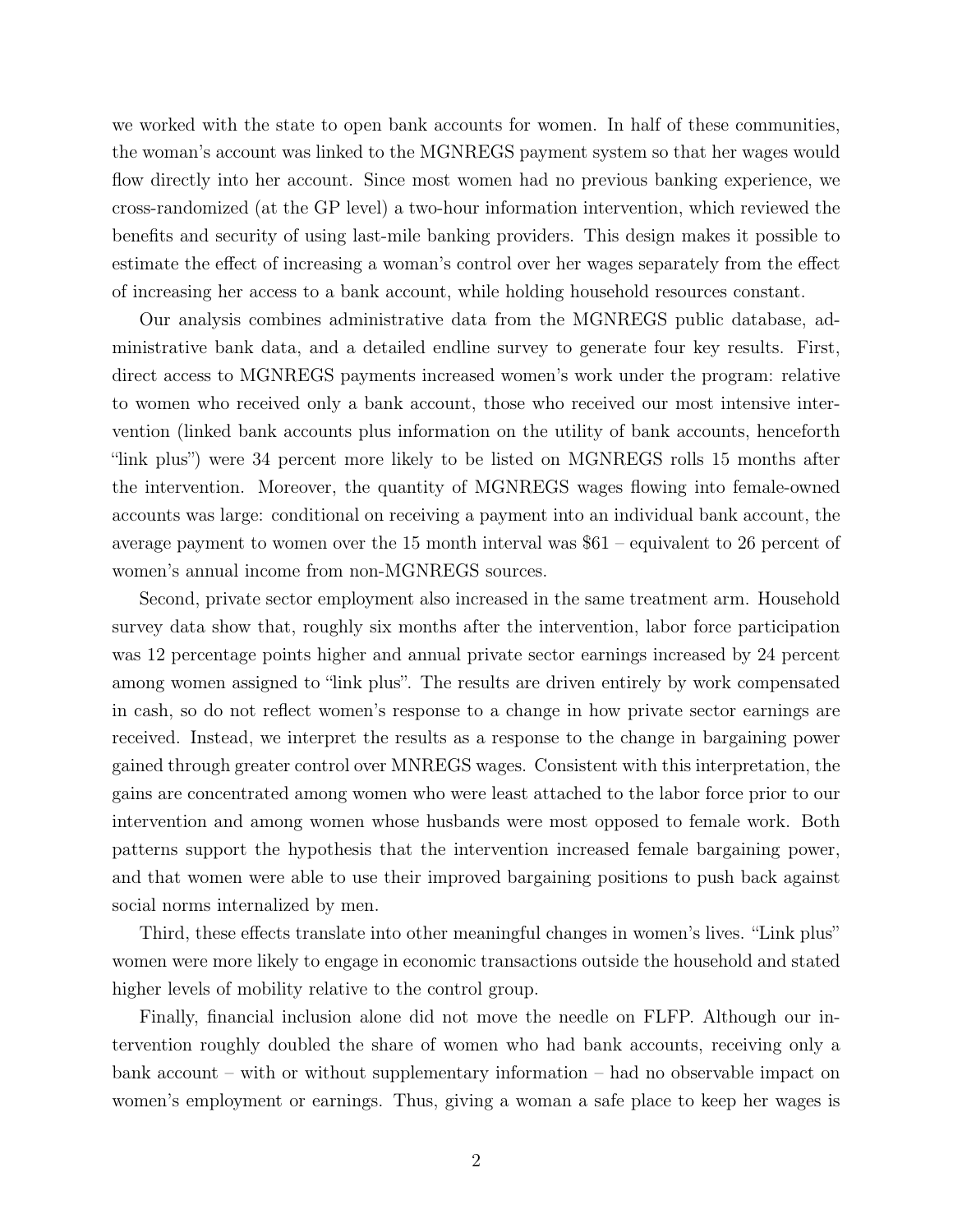not enough; resources need to be explicitly directed to that savings account and women need to be given the basic tools to use it in order to precipitate behavior change.

Taken together, our results support the hypothesis that norms against female work, which are internalized by men, constrain FLFP. An alternative hypothesis is that the linking treatment increased women's effective return to MGNREGS work. Although this might explain some of the the increase in program participation, it can only account for the increase in private sector work in a world with substantial fixed costs to employment. However, we find no evidence that plausible fixed costs (e.g. childcare needs) mediate our treatment effects. Similarly, the large extensive margin results for women, coupled with our finding that male labor supply did not decline, suggests that the intervention did not realize its impacts by simply making it more difficult for men to appropriate women's wages.

Our results contribute to several strands of literature, starting with earlier research on how gender norms shape and constrain women's work. [Akerlof and Kranton](#page-31-1) [\(2000\)](#page-31-1) propose a model in which individuals' sense of "identity" dictates utility gains and losses over actions that either align or clash with identity norms. In our context, for example, part of men's gender identity may dictate that "a husband provides for his family's economic needs". If his wife goes to work on her own, this may threaten his gender identity, generating a utility loss.<sup>[2](#page-0-0)</sup> Other work shows that norms regarding FLFP are persistent, culturally-specific, and passed down from generation to generation [\(Fernandez et al., 2004;](#page-32-3) [Fernandez and Fogli,](#page-32-4) [2009;](#page-32-4) [Alesina et al., 2013\)](#page-31-2), but can change over time [\(Fernandez, 2013\)](#page-32-5).

Our conceptual framework explicitly accounts for the idea that men and women may internalize different norms and that this, in turn, has consequences for household bargaining and the co-evolution of women's empowerment and labor supply. In this sense, we merge the literature on norms with work from developed country contexts studying how changes in women's household bargaining power impact female labor supply. The existing empirical literature on the relationship between female labor force participation and women's bargaining power leverages plausibly exogenous variation in sex ratios [\(Angrist, 2002\)](#page-31-3), divorce laws [\(Gray, 1998;](#page-32-6) [Chiappori et al., 2002;](#page-32-1) [Stevenson, 2008\)](#page-34-0), alimony rights [\(Rangel, 2006\)](#page-33-5), and inheritance laws [\(Heath and Tan, 2015\)](#page-33-6). One limitation of such policy experiments is that they impact more than female bargaining power within a marriage  $-$  e.g. many of the same papers find important impacts on marital timing and duration, which could impact women's incentives to work for reasons other than household bargaining power. Our experiment circumvents this concern by generating exogenous variation in the control of an important household entitlement, holding prices and marriage market factors constant.

<sup>&</sup>lt;sup>2</sup>More recently, [Bertrand et al.](#page-31-4) [\(2015\)](#page-31-4) present evidence of norms against American women earning more than their husbands.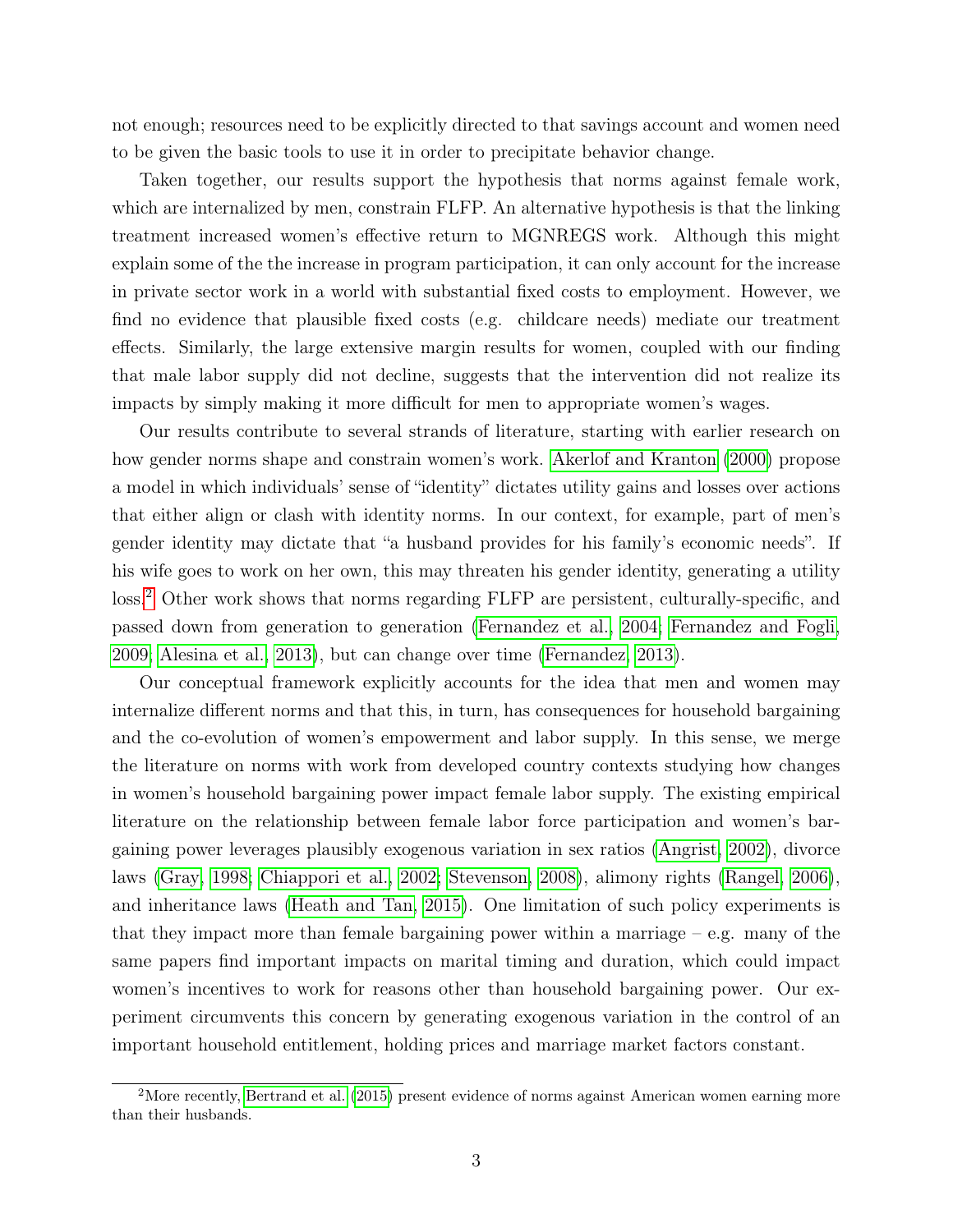A number of studies show that conditional cash transfer programs that target women increase female bargaining power [\(Almas et al., 2015;](#page-31-5) [Bobonis, 2009,](#page-32-7) [2011;](#page-32-8) [Attanasio and](#page-31-6) [Lechene, 2014\)](#page-31-6). However, to the best of our knowledge none find changes in female labor force participation, likely because the associated income transfers are sizable enough to reduce labor supply [\(Skoufias et al., 2013;](#page-34-1) [Hasan, 2010\)](#page-32-9). Hence, these settings are less useful for generating evidence on the link between norms, bargaining power and women's employment, and for the same reason, cash transfer policies may be inappropriate for encouraging female labor force participation. In contrast, public workfare programs can be used to boost labor market engagement of marginalized groups by prescribing gender quotas and mandating equal pay while also encouraging women to take on paid employment or new categories of jobs. Indeed, several studies have found evidence that MGNREGS increased overall female employment [\(Azam, 2012;](#page-31-7) [Shah and Steinberg, 2015\)](#page-34-2). However, these studies are illpositioned to isolate the impact of changing female bargaining power, since the MGNREGS rollout changed the number and type of jobs available for women and also changed private sector wages [\(Imbert and Papp, 2015\)](#page-33-7).<sup>[3](#page-0-0)</sup>

Finally, our study contributes to a body of work that examines how changes to the design of public benefit schemes, such as direct benefits transfers to bank accounts, impact program and beneficiary outcomes. Much of the existing research has focused on program outcomes, particularly efficiency and leakage [\(Muralidharan et al., 2016;](#page-33-8) [Aker et al., 2016;](#page-31-8) [Banerjee](#page-31-9) [et al., 2016\)](#page-31-9). One exception is [Bachas et al.](#page-31-10) [\(2016\)](#page-31-10), who find that giving Mexican conditional cash transfer recipients a debit card (which allowed them to easily check the balance of the bank account linked to their cash transfer), increased bank and overall savings. Our findings demonstrate the scope for gender targeting and the quality of program implementation to impact both program outcomes (e.g. work within MGNREGS) and broader economic outcomes (e.g. private sector work and female mobility).

The rest of the paper proceeds as follows: the next section provides an overview of gender norms, rural work opportunities, and MGNREGS in our study context, followed by a description of our experimental design. Section [3](#page-10-0) develops a model of how gender norms can influence female labor supply in a household bargaining context. We then describe our data in Section [4,](#page-14-0) followed by our main results in Section [5.](#page-16-0) We conclude in Section [6.](#page-28-0)

<sup>&</sup>lt;sup>3</sup>In fact, overall the program rollout appears to have reduced private sector employment, which likely reflects changes in the composition of labor demand [\(Islam and Sivasankaran, 2015\)](#page-33-9).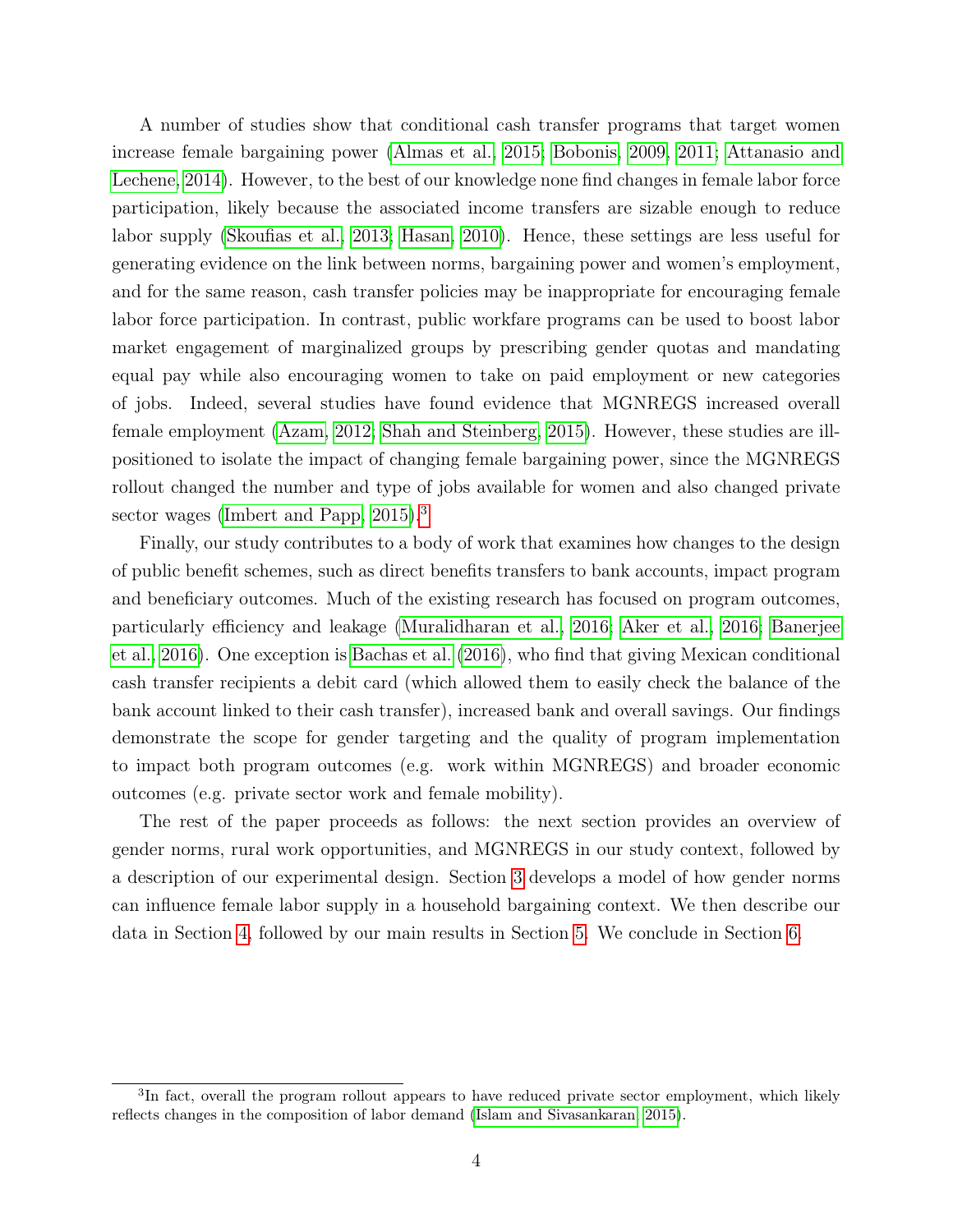### 2 Experimental Context and Design

We begin by providing background on men's and women's attitudes towards female work and institutional detail on MGNREGS. Then we discuss recent efforts to expand rural financial inclusion in our study area.

### 2.1 Gender Norms Regarding Women's Work and Mobility

Gender identity norms in Northern India strongly support a social representation of women as a group with limited agency, especially when it comes to the decision to engage with the external world. In 2011 the nationally representative India Human Development Survey (IHDS) found that 52 percent of adult women stated that their husband has the most say in the decision of whether they can work. More broadly, women's physical mobility is highly constrained: Eighty five percent of women in the IHDS report asking for permission to travel alone for short train or bus trips, and 47 percent say they are not allowed to travel alone for these trips at all. In our study sample, a high fraction of women similarly report requiring a male chaperone: three quarters of women asserted that women need to be accompanied by a male relative to go to the neighborhood bank, and only 41 percent of women reported making a trip by themselves to the village market in the past year.

Survey data show that Indian women tend to be more progressive than men when it comes to gender norms – a trend that extends to many other countries across the globe. Figure [1](#page-43-0) combines 2010-2014 World Values Survey data on support for female work with International Labour Organization data on FLFP. We create a standardized index of support for female work by aggregating responses to four questions designed to measure attitudes towards women in the labor force.<sup>[4](#page-0-0)</sup> We then calculate nationwide averages by gender. Panels A and B of Figure [1](#page-43-0) show that FLFP is higher when both men (Panel A) and women (Panel B) are more supportive of female work. Panel C turns to the gender gap in attitudes. Here, two striking patterns emerge: First, women are more supportive of female work than men in 75 of the 76 countries in the World Values Survey. Second, the attitude gap is highest in countries where women work the least – these countries include India, Pakistan, and much of the Middle East, where women arguably have little bargaining power compared to other parts of the world.

<sup>&</sup>lt;sup>4</sup>The index aggregates a dummy variable equal to one if the respondent agrees than men should have more rights to jobs than women when jobs are scarce, a dummy variable equal to one if the respondent agrees that men make better political leaders than women, a dummy variable equal to one if the respondent agrees that men make better business executives than women, and a dummy variable equal to one if the respondent agrees that being a housewife is just as fulfilling as working for pay. These variables are standardized (pooling across countries and years) and then averaged by country. The index is then multiplied by -1 so higher values correspond to more support for female work.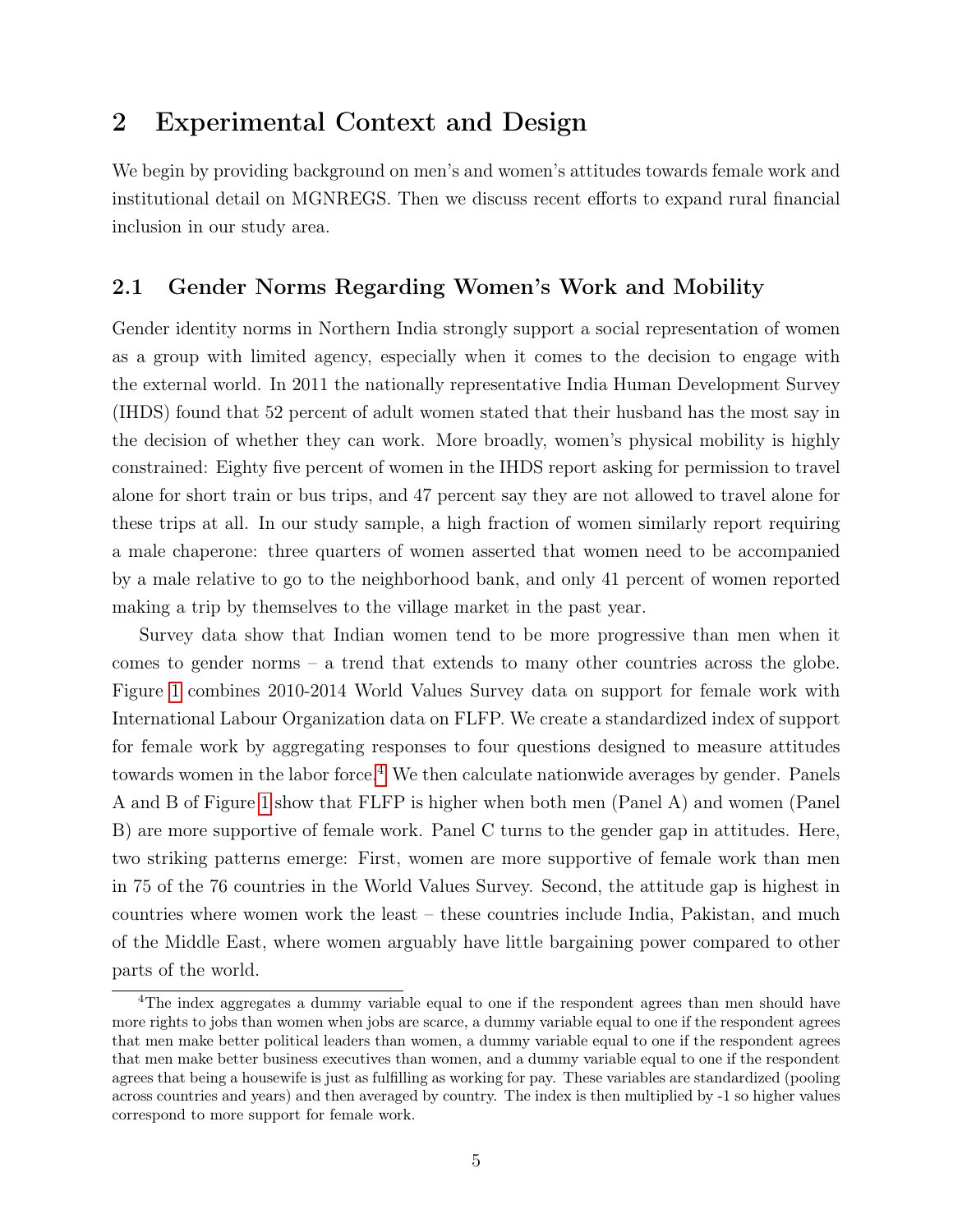### 2.2 Rural Work Opportunities

Our study population is rural and unskilled. Broadly, such individuals have two work options: private sector work and MGNREGS work. We discuss these two options in turn.

#### 2.2.1 Rural Private Sector Labor Market

We define private sector work to include self-employment and work for other private sector actors. Small businesses are very rare in our study context: just six percent of women and seven percent of men reported any business self-employment income in the year before the endline survey. Instead, most self employment consists of individuals working on their own land or engaging in animal husbandry. Apart from this, the most common type of private sector employment for both genders is casual wage labor. Casual workers are usually paid a fixed wage on a daily or weekly basis, are paid in cash, and work on others' land or construction sites. Casual wage work is seasonal, and almost always pays more per day than MGNREGS work.<sup>[5](#page-0-0)</sup>

#### 2.2.2 MGNREGS

MGNREGS entitles over 55 million Indian households to 100 days of minimum wage work per year, making it one of the largest welfare programs in the world [\(Subbarao et al., 2012\)](#page-34-3). On paper, the program is "demand based", in that individuals wishing to work are supposed to place a request with the GP, after which GP leaders are obligated to arrange for work. On the ground, the system is often more supply based: GP leaders schedule work projects with some notion of worker demand (e.g. more projects take place in lean seasons), but not all households wishing to work receive the opportunity to do so [\(Dutta et al., 2012\)](#page-32-10), and the 100 day cap is rarely binding.[6](#page-0-0)

MGNREGS has explicitly encouraged female participation by mandating gender wage parity, instituting gender quotas for female participation, and providing work inside rural communities, an attractive proposition for mobility-constrained women. Despite this, the MGNREGS payment architecture runs the risk of systematically discouraging female workers. In 2008 the Government of India directed states to transition from cash to electronic payment of MGNREGS wages into beneficiary-owned bank accounts. The initial status quo was to deposit wages for all working members of a household into a single account,

<sup>&</sup>lt;sup>5</sup>In our study area the median casual wage was Rs 200. By contrast, the official MGNREGS wage in Madhya Pradesh ranged from Rs 146-167 over the study period.

<sup>&</sup>lt;sup>6</sup>The fraction of households working less than 100 days in MGNREGS administrative data (conditional on working at all) in our study area ranges from 79 percent to 96 percent between 2013 and 2015. We also observe households working more than 100 days, with little bunching at 100 days.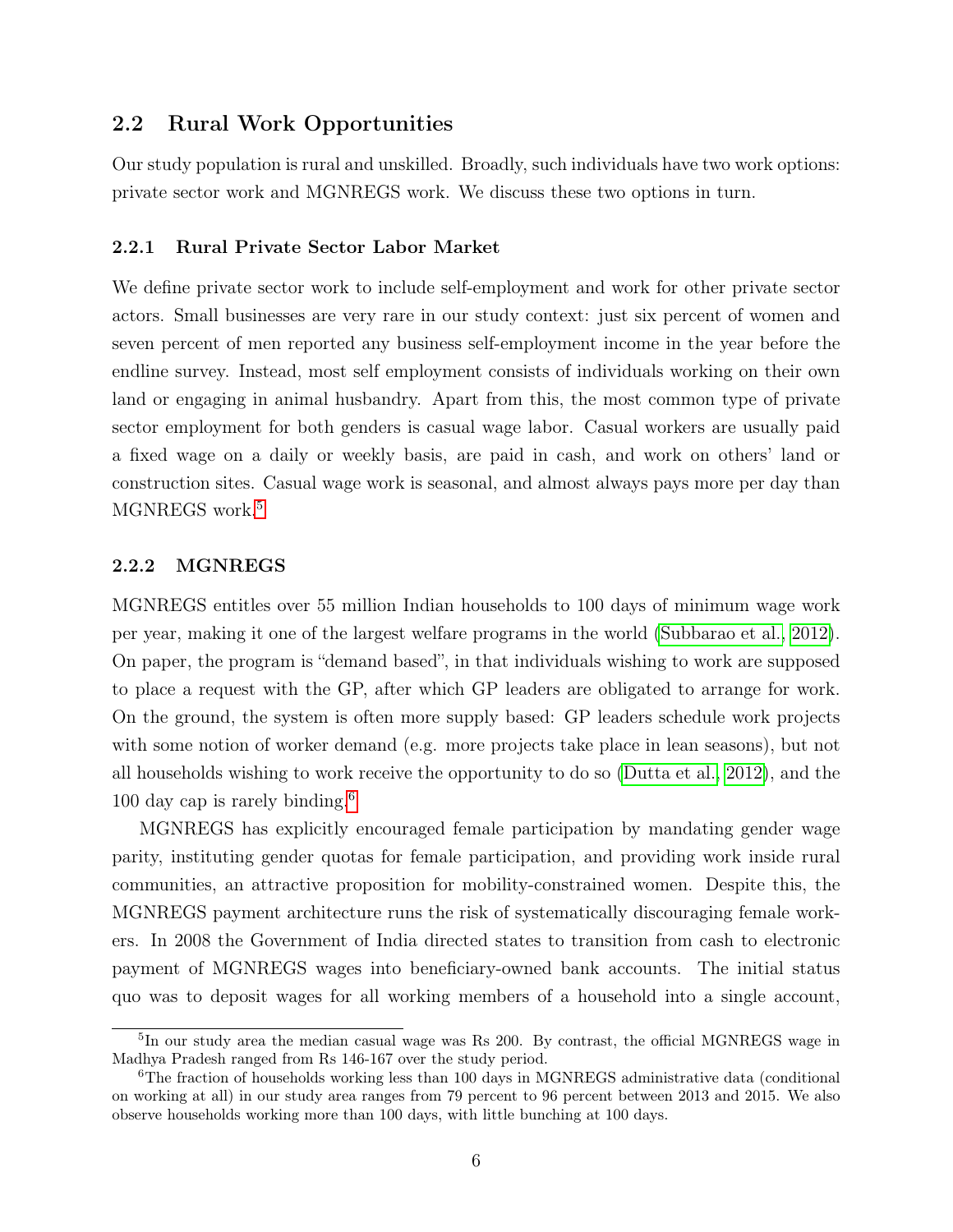typically owned by the male head of household. Policy makers have noted this systematic gender inequity. In late 2012, as part of a broader plan to make MGNREGS more female-friendly, the Minister of Rural Development announced that women's MGNREGS wages should be deposited into an individual bank account in the woman's own name [\(UN-](#page-34-4)[WOMEN, 2012\)](#page-34-4), with the hope that this change would contribute to women's empowerment [\(Chatterji, 2016\)](#page-32-11). However, actual implementation of this strategy has been heterogeneous both across and within states. For example, in 2016 the Ministry of Rural Development reported that 69 percent of all women were being paid wages into an individually owned bank account, yet state-specific shares ran from 12 percent (Karnataka) to 100 percent (Andhra Pradesh) [\(MGNREGS, 2016\)](#page-33-10). The corresponding figure for MP is 30 percent.

#### 2.2.3 Rural Financial Inclusion

At the outset of our study, MP was in the midst of a state-wide push to ensure that all citizens had access to a "last-mile" banking kiosk within 5 kilometers of home. Local kiosks (also called customer service points, or CSPs) are operated under the authority of a state-run bank. CSPs offer GP residents zero balance "no frills" accounts, which have no maintenance, deposit, or withdrawal fees, and pay nominal interest on a biannual basis. In our study areas, CSP accounts could only be accessed with an authenticated fingerprint.[7](#page-0-0)

This fortuitous combination of policy initiatives made it possible for women to have MGNREGS wages paid into easy-to-access, secure bank accounts for the first time – at least in theory. In practice, local officials in our study areas were slow to target women. We therefore had wide scope to experimentally vary women's access to own accounts, and the "linkage" of these accounts to the MGNREGS system. The next subsection details the specifics of our experimental design.

#### 2.3 Experimental Design

We purposively chose a cluster of four districts in northern MP with severe gender inequities: sex ratios in our study districts ranged from 0.84 to 0.90 females to every male [\(India Census,](#page-33-11) [2011\)](#page-33-11).[8](#page-0-0) For comparison, the Indian state with the lowest sex ratio in the 2011 Census was Haryana, at 0.88.

<sup>&</sup>lt;sup>7</sup>In August 2014, the Government of India introduced a national version of this initiative, called Pradhan Mantri Jan Dhan Yojana (PMJDY), with the aim of opening at least one basic bank account for every Indian household. PMJDY precipitated massive account opening drives – by September 2016 over 240 million bank accounts (21.8 million in Madhya Pradesh) had been opened under the initiative. See [http://www.pmjdy.gov.in/statewise-statistics.](http://www.pmjdy.gov.in/statewise-statistics) Accessed September 16, 2016.

<sup>&</sup>lt;sup>8</sup>In drawing the sample frame, we first ranked districts by their sex ratio and literacy gender gap, and then chose the poor performing districts of Gwalior, Morena, Sheopur, and Shivpuri.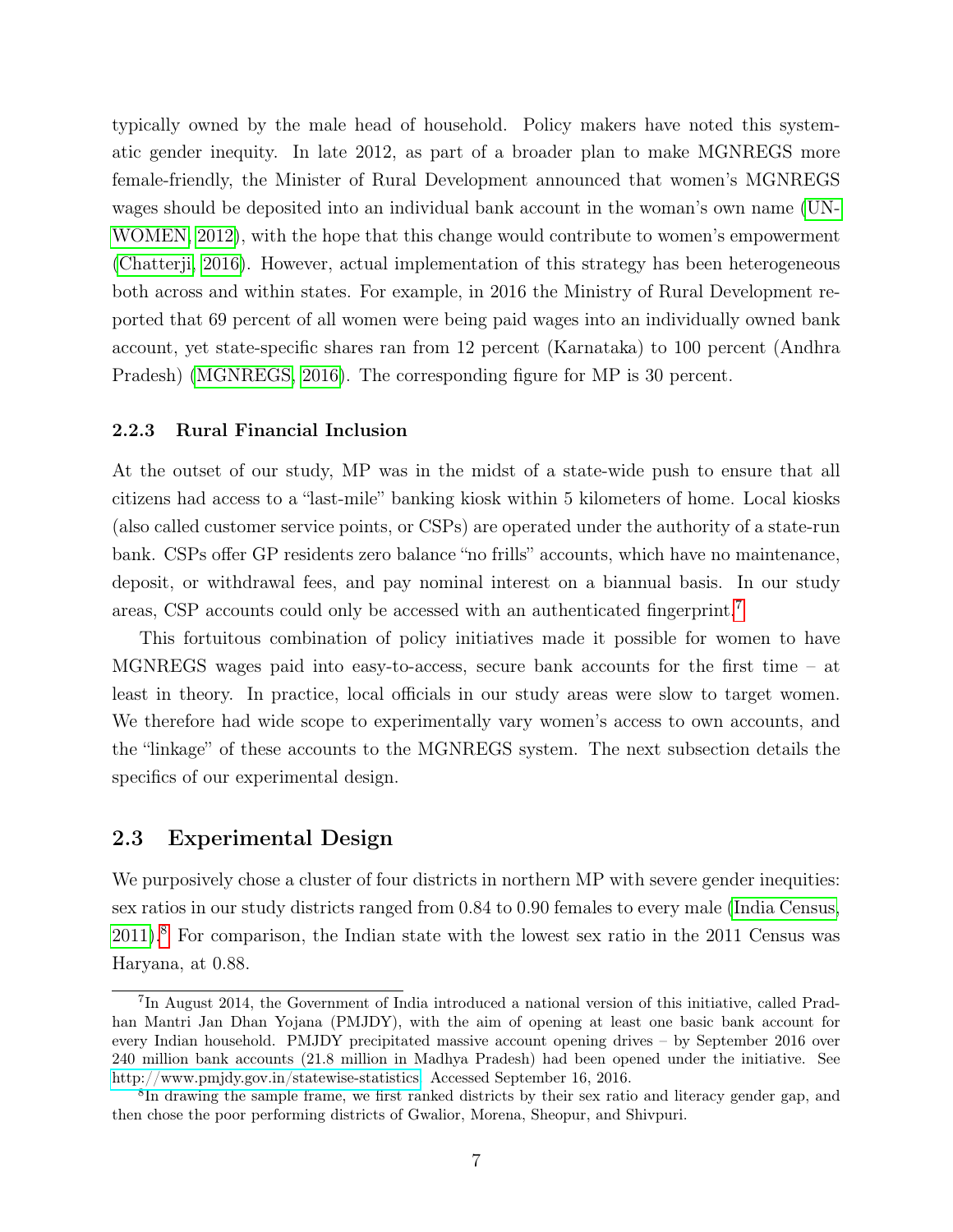Appendix Figure [A1](#page-59-0) provides a timeline of experimental activities. First, we identified all GPs with functional local banking kiosks (CSPs) in the four study districts. We randomly assigned these 199 GPs to one of three groups: 66 GPs formed the control group, 68 GPs were assigned to receive bank accounts for eligible women, and 65 GPs were assigned to receive bank accounts and the "linking" of eligible women's newly-opened accounts to MGNREGS.<sup>[9](#page-0-0)</sup> In our setting, linking an account means replacing the previous account number attached to a given worker's name in the MGNREGS system with a new account number.

Between November 2013 and January 2014, we conducted a baseline census of 14,088 households listed as having worked for MGNREGS in the past year. A married couple was "eligible" for the study if at least one household member self-reported having ever worked for MGNREGS<sup>[10](#page-0-0)</sup> and the wife lacked a bank account in her own name. We identified 5,851 eligible couples and two GPs without any eligible couples. These two GPs (both initially assigned to the control group) were dropped from our sample, leaving us with 197 GPs.

We then individually informed eligible women in treatment GPs that they could open a bank account at their local CSP, free of charge, during an upcoming account opening drive.<sup>[11](#page-0-0)</sup> On the day of the drive, our team returned to the household to inform the woman that she could visit the CSP with her documents to open an account. The study team also facilitated the account opening process at the kiosk with the cooperation of the local kiosk operator. Our team opened accounts for 2,864 of 3,862 eligible women in treatment GPs. In the 65 GPs selected to receive linking, our team submitted a request to have each newly-opened individual bank account entered into the MGNREGS administrative system – meaning future MGNREGS work a woman completed would be directed into her new account rather than a household account. Women provided consent for this linking and were informed of its implications.[12](#page-0-0)

By the end of 2014, all accounts had been opened, but most women had not received account numbers and banking cards, and a number of accounts had yet to be linked to

<sup>9</sup>GP randomization was stratified by whether, at baseline, the GP had: below/above median number of households with joint bank accounts linked to MGNREGS, below/above median percentage of individual MGNREGS accounts, and whether the GP was located in Sheopur district. All randomization was done by computer, in Stata.

<sup>&</sup>lt;sup>10</sup>More specifically, since our baseline census sample was drawn from MGNREGS administrative records, eligibility required positive MGNREGS work history both according to the programmatic administrative data and the household's census report.

<sup>&</sup>lt;sup>11</sup>The only requirements for account opening were proof of address and a passport sized photo.

<sup>12</sup>Although women could, in theory, link their accounts on their own, in practice this was difficult: linking required a trip to the block (the administrative unit below the district) office and filing a formal request. GP-level government officials also have the power to link accounts on villagers' behalf, but have limited incentives to do so. Given this, very few women outside the linking group linked their new accounts on their own.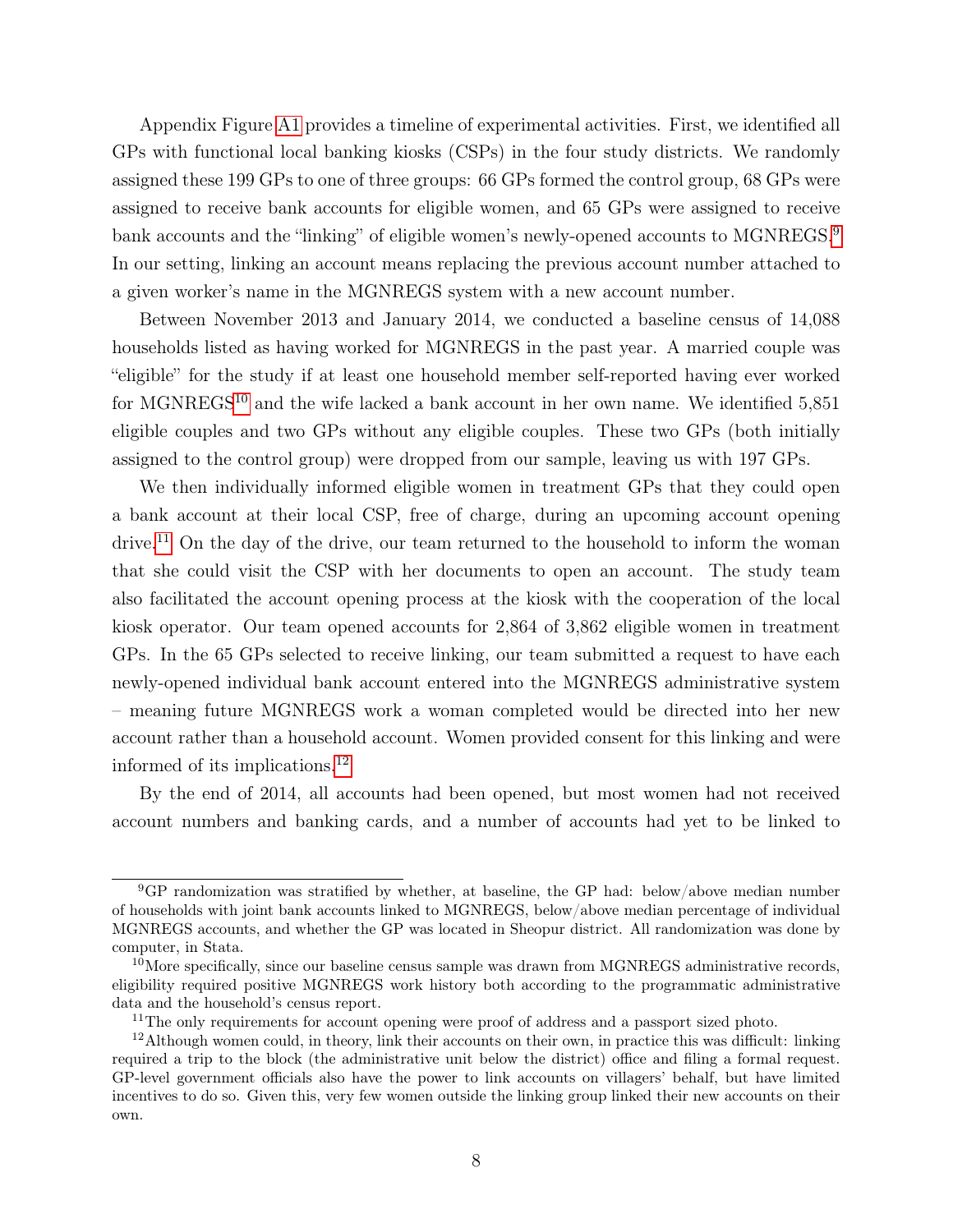MGNREGS.[13](#page-0-0) To address this, we conducted a second round of CSP drives and account linking between November 2014 and April 2015. During these drives we brought eligible women to the CSP, gave them their account numbers and bank cards, and conducted a practical demonstration of how to deposit and withdraw money from the CSP account.[14](#page-0-0) Women with linked accounts were again informed that any future MGNREGS wages would be paid into their CSP account.

Per regulatory Reserve Bank of India (RBI) guidelines, rural bank branches are meant to conduct new customer information sessions that provide an overview of the benefits of using bank accounts, including saving for the future and receiving government benefits [\(RBI,](#page-33-12) [2016\)](#page-33-12). However, these sessions were rarely conducted in our setting and our early qualitative work suggested that many women had a poor understanding of how their new accounts could be of use. We therefore decided to supplement our original design with an RBI-inspired new customer orientation. This information session was randomized as a third, cross-cutting treatment in half the GPs selected for bank accounts or bank accounts plus linking. We call GPs randomized into this treatment "Accounts Plus" GPs, given the enhanced assistance that was intended to help women understand and use their accounts more effectively. We refer to GPs that did not receive the additional training as "Accounts Basic" GPs. Given the cross-cutting nature of our design, this created four intervention packages: Accounts Basic, Accounts Basic Linking, Accounts Plus, and Accounts Plus Linking.

In Accounts Plus/Accounts Plus Linking GPs, eligible women were invited to participate in a group-based information session about the local CSP and their bank account. The sessions occurred in the GPs in March 2014, following the initial bank account opening camps. The meetings typically lasted around two hours, included 10-15 female attendees, and were interactive in nature. During the sessions, a facilitator used colored flashcards to tell the story of a fictional woman and her family and how she came to use a CSP account. The main aim of the story was to orient women to their local CSP and provide basic information such as what an account could be used for (including saving and receiving benefit transfers) and why money was safe when kept at the CSP. The sessions also emphasized the time and cost savings of transacting at the CSP. While the sessions also touched on the value of savings, this message was not the main one: our intent was primarily to help women understand very basic principles about their accounts.

<sup>&</sup>lt;sup>13</sup>These issues reflected multiple factors, including overloaded and slow bank servers, poor connectivity in study areas that delayed uploading of applicant details to banks' central servers, and the complexity of the linking process, which required coordination by actors at multiple administrative layers and was often delayed.

 $14$ Each woman was given Rs 50 to attend the camp. She was given the opportunity to deposit and withdraw some amount of this money to get hands-on experience with banking at the CSP.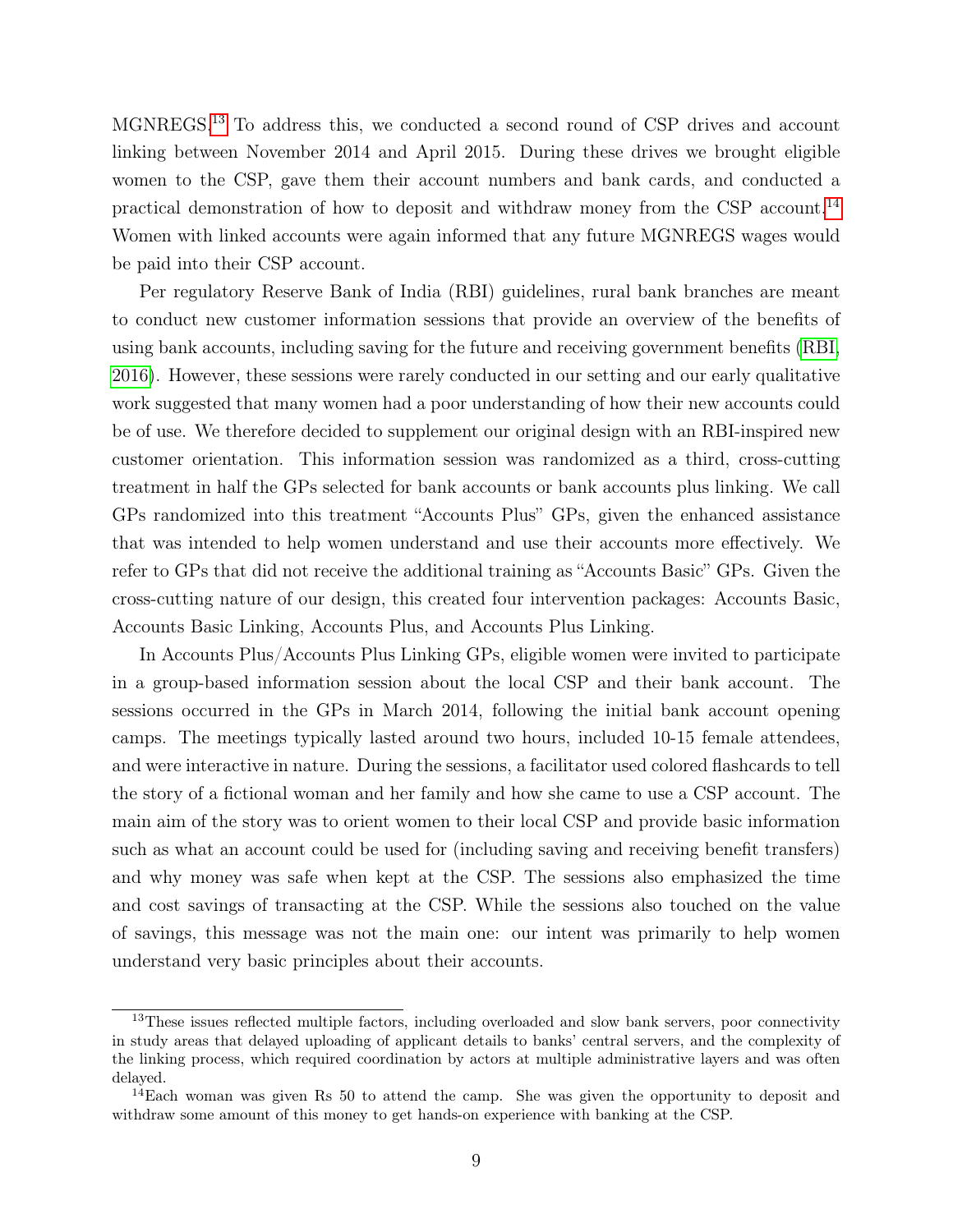The interventions had two main aims. The first was to financially include women so that they would be capable of using low-cost bank accounts to save and receive government benefits payments. The second was to increase women's control over their MGNREGS wages by sending payments directly to their new bank accounts. In the next section, we present a model to highlight how these interventions might impact female labor supply.

### <span id="page-10-0"></span>3 A Model of Labor Supply with Social Constraints

Our interventions have the potential to impact female labor supply through multiple channels. First, financial inclusion combined with MGNREGS wage payment to women (the linking treatment) could strengthen a woman's control over her MGNREGS wages, thereby increasing her household bargaining power. It is also possible that financial inclusion alone could impact bargaining power if having a bank account improves women's ability to control resources. Second, greater financial inclusion could impact labor supply by easing savings constraints [\(Callen et al., 2014\)](#page-32-12). Third, although official MGNREGS wages are fixed by the government, our interventions could impact labor supply by changing private sector wages through general equilibrium effects.<sup>[15](#page-0-0)</sup>

In practice, we find limited evidence that accounts eased savings constraints and no evidence that wages in either sector changed (Appendix Table [A1\)](#page-49-0), which is not surprising given that our intervention only targeted a subset of female workers in each gram panchayat. Given this, we now develop a simple model of household labor supply to illustrate how, by changing bargaining power, our interventions might change women's participation in the public and private sector labor markets.

#### 3.1 Setup

We draw on models of collective household labor supply in the tradition of [Chiappori](#page-32-13) [\(1992\)](#page-32-13). A household consists of two members  $(i \in \{M, F\})$ . Each spouse has a time endowment of 1 that s/he divides between leisure and private sector and MGNREGS work  $(h_s^i)$ , where s denotes sector  $s \in \{P, N\}$ . Wages for person i in sector s are  $w_s^i$ . Individuals may work as much as they like on the private market, but each spouse's work for MGNREGS is constrained by the number of MGNREGS project days provided by the local government, given by  $N$ . Further, each household receives non-labor income  $y$ .

Each spouse receives utility from private consumption  $(c<sup>i</sup>)$  and leisure  $(l<sup>i</sup>)$  according

<sup>&</sup>lt;sup>15</sup>[Imbert and Papp](#page-33-7) [\(2015\)](#page-33-7) find that MGNREGS itself increased market wages by crowding out privatesector work.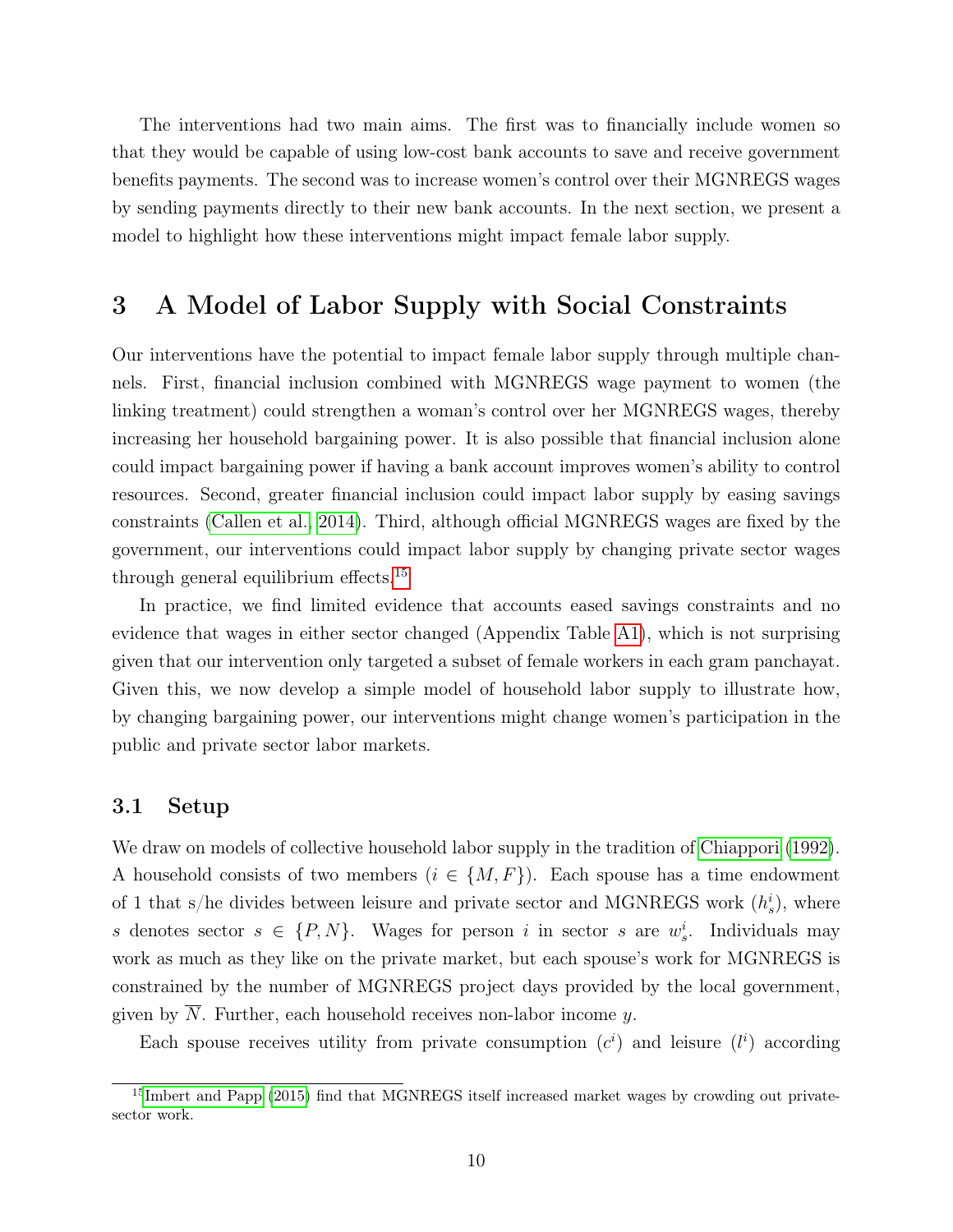to the utility function  $u^i(c^i, l^i)$ .<sup>[16](#page-0-0)</sup> To capture norms that may constrain female labor force participation, we assume that both genders incur an additional utility cost,  $\gamma^i \geq 0$ , whenever  $h_P^F + h_N^F > 0$ . We do not take a stand on the source of these utility costs: they may reflect collectively-held social preferences or individual-specific tastes – what we wish to emphasize is that both genders may have preferences over whether women work for reasons beyond private enjoyment of leisure. In this sense, our definition of a norm is broader than that commonly used in psychology, so we refer to  $\gamma^M$  and  $\gamma^F$  as "social constraints" to female labor supply in what follows.<sup>[17](#page-0-0)</sup> Finally, we assume that the wife's Pareto weight is given by  $\mu$ . This weight may be a function of wages, non-labor income, and "distribution factors"  $(z)$ , which affect the bargaining weight  $\mu$ , but do not otherwise enter the household utility maximization problem [\(Blundell et al., 2005\)](#page-32-14).

The household's allocation problem is given by:

<span id="page-11-0"></span>
$$
\max_{h_s^i, c^i} \mu \left[ u^F \left( 1 - h_N^F - h_P^F, c^F \right) - \gamma^F 1 \left( h_P^F + h_N^F > 0 \right) \right] +
$$
\n
$$
(1 - \mu) \left[ u^M \left( 1 - h_N^M - h_P^M, c^M \right) - \gamma^M 1 \left( h_P^F + h_N^F > 0 \right) \right] \text{ subject to}
$$
\n
$$
c^M + c^F \le \sum_{i=M, F} \sum_{s=N, P} w_s^i h_s^i + y
$$
\n
$$
h_s^i \ge 0
$$
\n
$$
h_N^i \le \overline{N}
$$
\n(1)

Where  $1(\cdot)$  is the indicator function.

We now characterize labor supply under this setup. First, assume no social constraints to female work:  $\gamma^F = \gamma^M = 0$ . In this case, the household's problem can be represented in two stages. In the first stage, the household implements a sharing rule in which the wife receives a share of non-labor income given by  $\phi^F(w_P^F, w_N^F, w_N^M, w_N^M, y, z)$ , while the husband receives share  $\phi^M = y - \phi^F$ .<sup>[18](#page-0-0)</sup> In the second stage, each spouse maximizes his or her own individual utility subject to the budget constraint  $c^i \leq w_N^i h_N^i + w_P^i h_P^i + \phi^i$  and the hours constraints. The first order conditions give the familiar result that if an individual works in sector  $j$  (and in the case of MGNREGS the hours constraint is not binding), his or her marginal rate of substitution between consumption and leisure is equal to the wage:  $u_i^i/u_c^i = w_j^i$ .

If  $\gamma^F > 0$  but  $\gamma^M = 0$ , the two-stage setup still delivers the same solution as program [1.](#page-11-0) However, in some cases a woman may be socially constrained, in that she does not work

<sup>&</sup>lt;sup>16</sup>We assume  $u^i(c^i, l^i)$  is twice continuously differentiable and strictly increasing and concave in both its arguments. The price of the consumption good is normalized to 1.

<sup>&</sup>lt;sup>17</sup>In the psychology literature, a norm usually reflects beliefs of a group or an individual's perception of what the group believes [\(Bicchieri and Muldoon, 2014\)](#page-31-11).

<sup>&</sup>lt;sup>18</sup>An individual's income share can be negative or positive – the purpose of  $\phi^i$  is to fix which point on the Pareto frontier the household ends up choosing.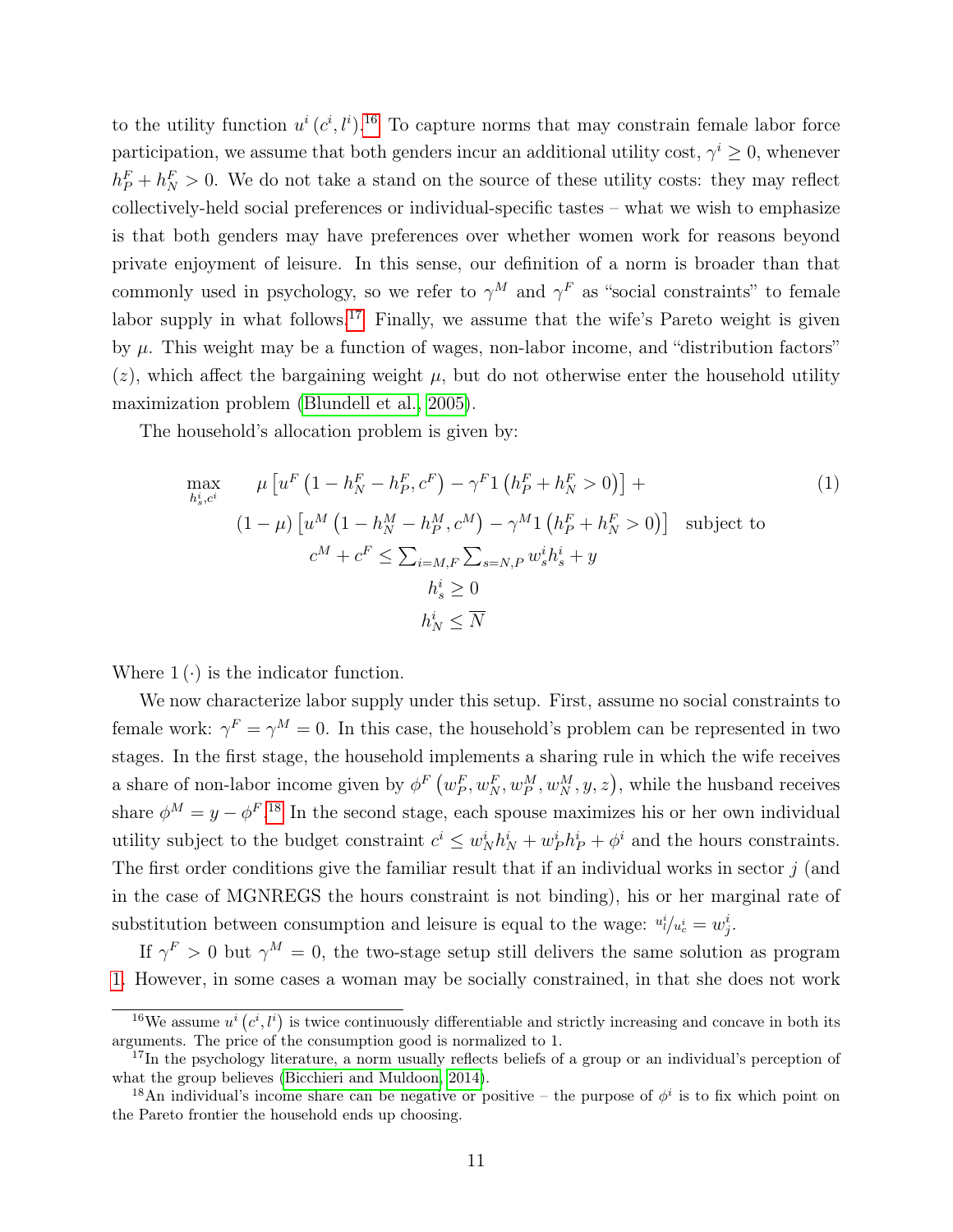even though  $u_i^i/u_c^i < w_j^i$ . Things look different when  $\gamma^M > 0$ , since women's preferences over consumption and leisure are no longer separable from men's. Instead, we can think of the household solving the allocation problem under two alternatives: one in which  $\gamma^F$  and  $\gamma^M$  are taken as fixed costs, which will yield the "unconstrained" allocation  $(c^{i*}, h_N^{i*}, h_P^{i*})$  with female nonlabor income share  $\phi^{F*}$ , and one in which  $\gamma^M = \gamma^F = 0$  but the constraint  $h_N^F = h_P^F = 0$ is imposed, yielding  $(\hat{c}^i, h_N^{\hat{i}}, h_P^{\hat{i}})$  and female income share  $\hat{\phi}^F$ . The household then chooses the allocation that generates the highest aggregate utility.

As in the case where  $\gamma^F > 0$ , the woman will sometimes be socially constrained. What is different about this case is that it is possible for constrained women to be held back from working by the preferences of their husbands. To see this, note that the solution to the household problem can be represented as a modified two-stage problem. Here the wife receives the female income share from the sub-problem that generates the highest household utility, but then maximizes

$$
u^{F}\left(1-h_{N}^{F}-h_{P}^{F},c^{F}\right)-\left(\gamma^{F}+\frac{1-\mu}{\mu}\gamma^{M}\right)1\left(h_{P}^{F}+h_{N}^{F}>0\right)
$$

subject to  $c^F \leq w_N^F h_N^F + w_P^F h_P^F + \phi^F$  and the hours constraints. Here, the husband's preferences over the wife's work enter the wife's objective function, and are weighted by the husband's relative bargaining power. This formulation makes it clear that a husband's preference that his wife does not work will matter more when the wife is less empowered. In some cases, a woman may privately prefer working given income share  $\phi^F$ , but will stay out of the labor force due to the weight she puts on her husband's preferences.

#### 3.2 Women's Labor Supply and Control Over Income

We now ask how strengthening women's control over MGNREGS wages changes household allocations. We assume that greater control over own wages increases a woman's bargaining power, which amounts to an increase in female income shares  $\phi^{F*}$  and  $\hat{\phi^F}$ .

First consider the case where there are no social constraints internalized by men:  $\gamma^M = 0$ . The intervention has a pure income effect in terms of labor supply: holding prices constant, women would work less and consume more, while their husbands would work more and consume less.

When  $\gamma^M > 0$ , this is no longer the case. The woman's share of non-labor income in each sub-problem increases, giving rise to the standard income effect within each sub-problem. However, the shift in bargaining power may also change which sub-problem solution the household prefers. In this way, an increase in female bargaining power may induce a housewife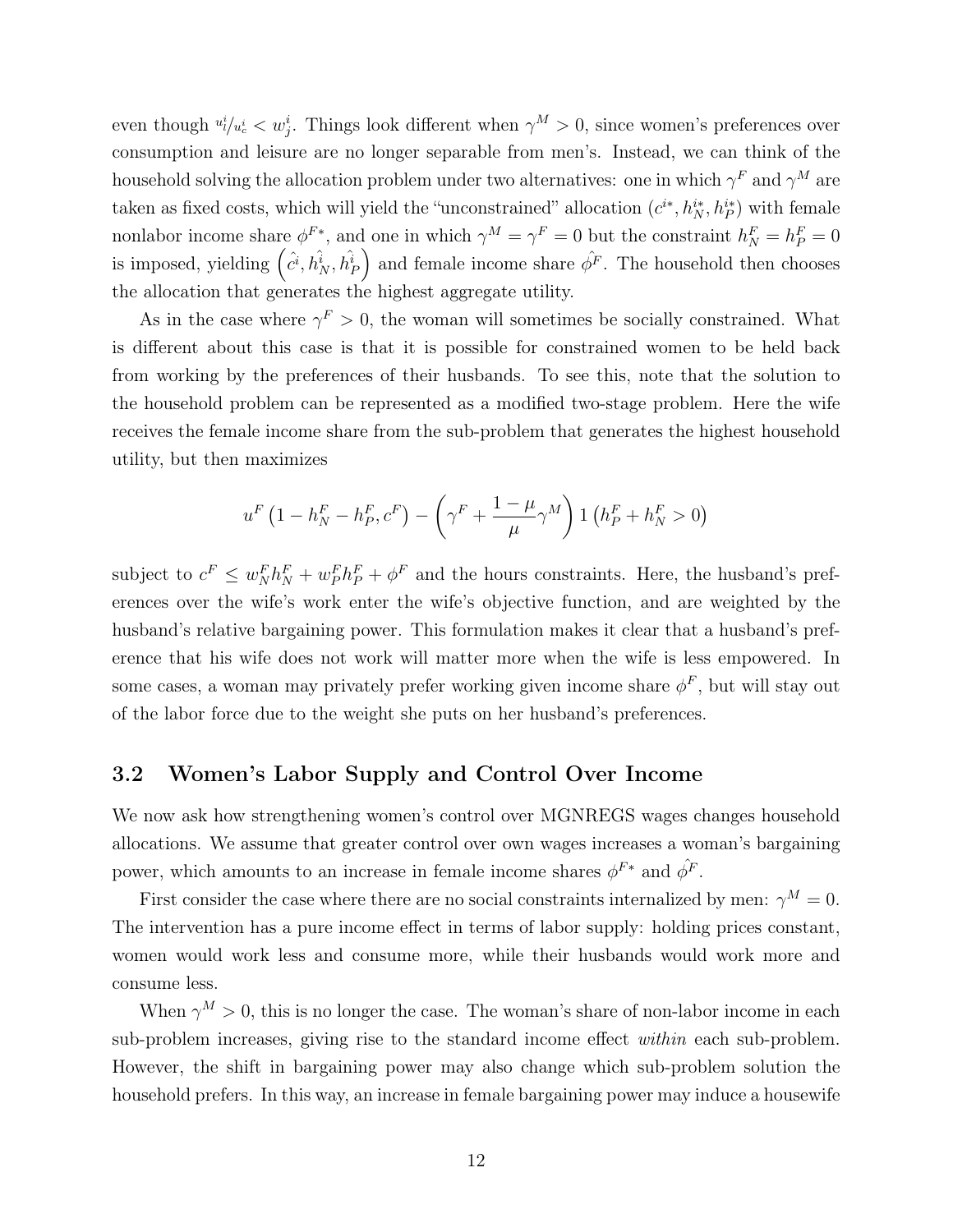<span id="page-13-0"></span>to enter the labor market. The following proposition characterizes when this can be case:

**Proposition 1** Consider an increase in female bargaining power,  $\Delta \mu > 0$ , in a household where  $\gamma^M > 0$ . This increase in bargaining power can induce a non-working woman to enter the public and/or private labor market only if prior to the change the wife is "socially constrained" by her husband, in that – given her equilibrium income share – she would strictly prefer to work if  $\gamma^M = 0$ .

#### **Proof.** See Appendix [A.](#page-30-0) ■

This result is intuitive: increasing female bargaining power can increase female labor force participation only when women would prefer to work if left to their own devices, but are held back by their husbands' preferences. Note that a man may end up working less if an increase in bargaining power induces his wife to enter the labor force. Although the income effect works to increase male labor supply within each sub-problem, the switch from the constrained to the unconstrained equilibrium could reduce the income transfer a man needs to make to his wife. By way of contrast, the bargaining power effect will have the standard impact on households where women were already working before the change: female labor supply should decline while male labor supply should increase.

Note that proposition [1](#page-13-0) does not deliver an unambiguous prediction regarding the overall impact of our interventions on female labor supply – rather, the proposition demonstrates that it is possible for the interventions to have a positive effect when social constraints are binding. The extent to which these constraints are practically important is an empirical question. The theory does, however, deliver the following testable predictions:

- 1. Absent social constraints or if only the preferences of women are affected by social constraints, then interventions that increase female bargaining power should decrease female labor supply in all sectors, all else equal.
- 2. If social constraints affect the preferences of the husband, then interventions that increase female bargaining power will increase labor force participation among women who were previously socially constrained by their husbands, all else equal.<sup>[19](#page-0-0)</sup>
- 3. The two sub-groups most likely to exhibit positive treatment effects when social constraints are binding are (1) women who were previously not working, and (2) women whose husbands experience disutility when their wives work  $(\gamma^M > 0)$ .

<sup>19</sup>In a more general model where social costs of work are not fixed, but vary with the level of work, it would also be possible for our interventions to increase work along the extensive margin. It is still the case, however, that our only unambiguous prediction is for women not working before the intervention.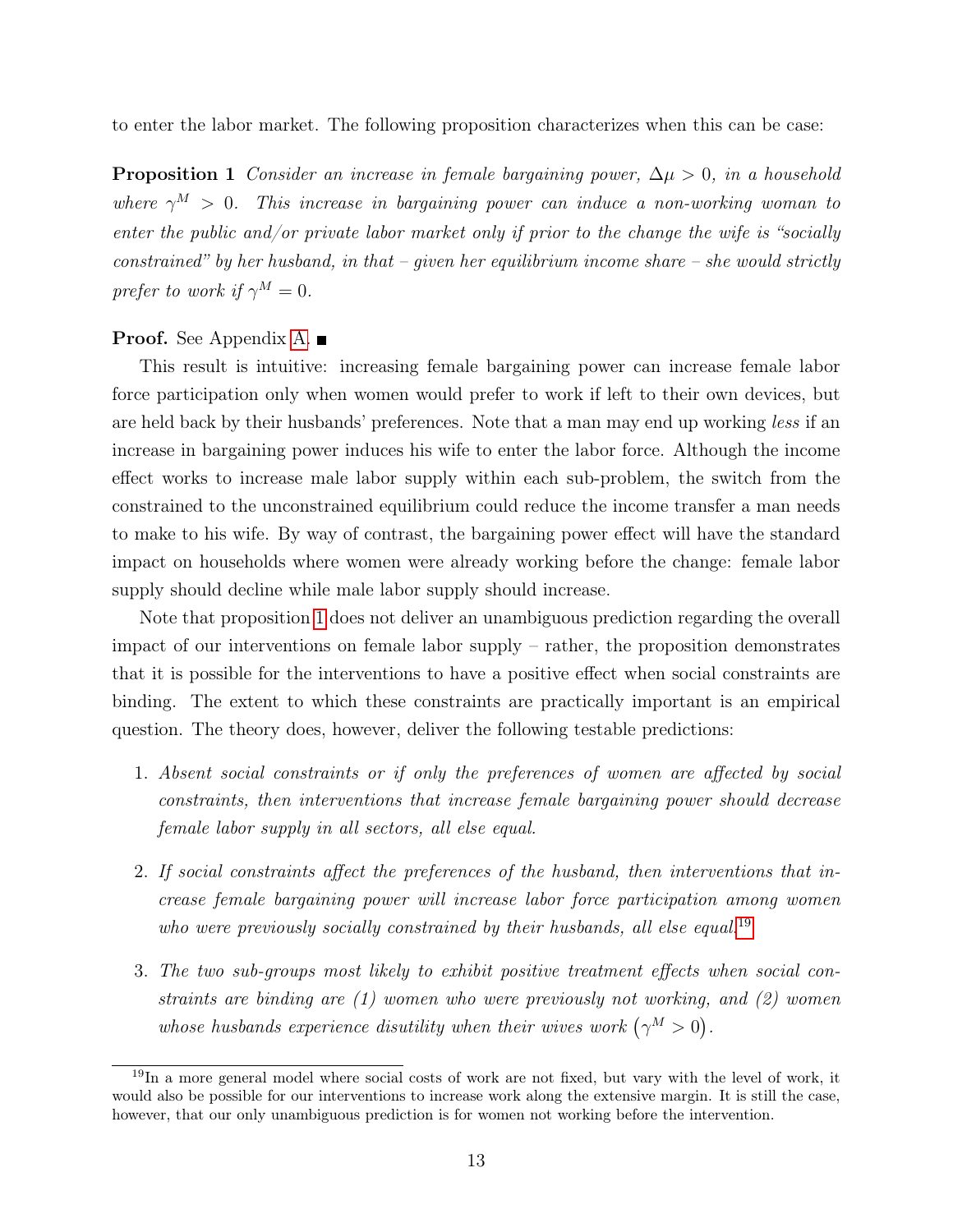Recall that our intervention has four treatment groups: Accounts Basic, Accounts Plus, Accounts Basic Linking, and Accounts Plus Linking. We conjecture that financial inclusion alone – through either Accounts Basic or Accounts Plus – is unlikely to directly affect household bargaining power. In this case, the above analysis suggests that these two interventions should have no impact on female labor supply, unless they change outcomes by easing savings constraints. In contrast, linking – if well-implemented – could conceivably shift household bargaining power, particularly if MGNREGS wages are an important (potential) part of income. Here, we expect bargaining power shifts to be larger for Accounts Plus Linking (relative to Accounts Basic Linking) if the new customer information sessions were important for helping women successfully interact with the banking system. We now turn to our experiment to empirically assess these predictions.

# <span id="page-14-0"></span>4 Data and Empirical Strategy

#### 4.1 Data

We use four data sources in our analysis. The first is data from our baseline census, which collected information on bank account ownership and self-reported participation in MGN-REGS.

The second source of data is a follow-up survey, which took place between August and December [20](#page-0-0)15. We randomly selected 4,500 of 5,851 eligible couples to be surveyed.<sup>20</sup> Both the male and the female survey included modules on bank account ownership and banking activities, participation in MGNREGS, and private-sector labor force participation. The female survey collected additional data on proxies of female empowerment such as decisionmaking and mobility, as well as data on mental health and violence against women. The male survey collected additional data on household labor supply, assets, and interactions with local government officials.<sup>[21](#page-0-0)</sup>

Third, we use administrative data from accounts opened under the auspices of the experiment. These data are only available from one of our two banking partners, but this banking partner serves 81 percent of our sample.<sup>[22](#page-0-0)</sup> The administrative data runs from the date of account opening up until August 31, 2016 and includes a record of every transaction posted to each account.

<sup>&</sup>lt;sup>20</sup>We dropped 345 eligible women who could no longer be matched to the MGNREGS administrative system before selecting the sample. Thus, the total pool of eligible women for the endline was 5,506.

 $21$ If the husband was not available to be interviewed, the woman was administered a long-form survey that covered these topics.

<sup>&</sup>lt;sup>22</sup>Ninety-nine percent of women interviewed at follow-up consented to have their data released to the research team.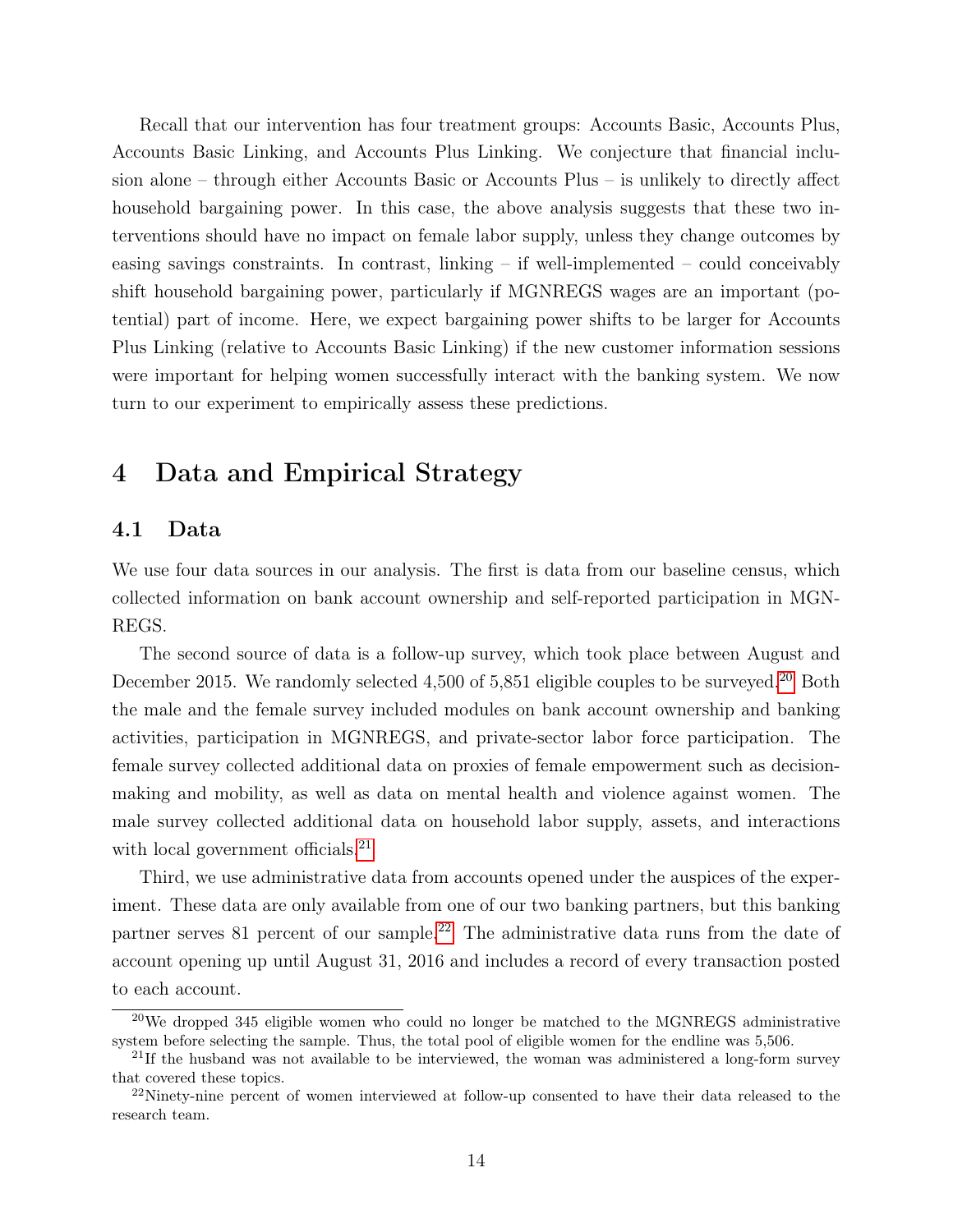Finally, we use administrative data on MGNREGS work activities available from the program's management information system (MIS), available through September 10, 2016. These data include information on when an individual worked, how much s/he was paid, and what account the wages were deposited into.

Table [1](#page-36-0) presents averages of individual, household, and community-level characteristics and tests whether averages vary by treatment status. Since the main goal of our analysis is to study effects of linking and Accounts Plus holding access to bank accounts constant, we treat the Accounts Basic group as the primary reference group in column 1. On average, eligible women (Panel A) are 40 years old and have little education; just 11 percent of women report that they can read and write. Husbands of eligible women (Panel B) have 4 years of schooling and 57 percent report that they can read and write. It is also worth noting that literacy rates in our sample are lower than GP-wide averages recorded in the 2011 Indian Census (Panel D); this gap is especially striking for women.

At baseline roughly two-thirds of sampled women reported that they had worked for MGNREGS at least once before, with 16 percent of women reporting that they worked for the program in the past year. Yet 70 percent of women were listed as having worked in MGNREGS administrative data in the year before the baseline. This likely reflects overreporting of work (i.e. reporting "ghost workers") on the part of local leaders, an important form of program leakage [\(Niehaus and Sukhtankar, 2013\)](#page-33-13). We observe similar discrepancies for men, though many more men report having worked for MGNREGS in the year before the baseline (32 percent, Panel B). This is not entirely surprising – given that MGNREGS has gender quotas, local leaders may over-report more female work than male work when FLFP is low.

As a balance check, columns 2-5 report coefficients on dummy variables for the Control group, the Accounts Basic group, the Accounts Plus group, and the Accounts Plus Linking group from a regression where the predetermined characteristics serve as outcome variables. Column 6 presents the p-value from an F-test of whether the treatment group coefficients are jointly equal to zero. Although the first row in panel A finds some evidence of imbalance in follow-up across treatment groups, the differences are small in magnitude, follow up rates are quite high (93 percent for women), and no treatment differs significantly from the follow-up rate in the Accounts Basic group. More broadly, three of 30 joint tests of equality are rejected (or two out of 28 when ignoring attrition tests), which suggests that the randomization functioned well.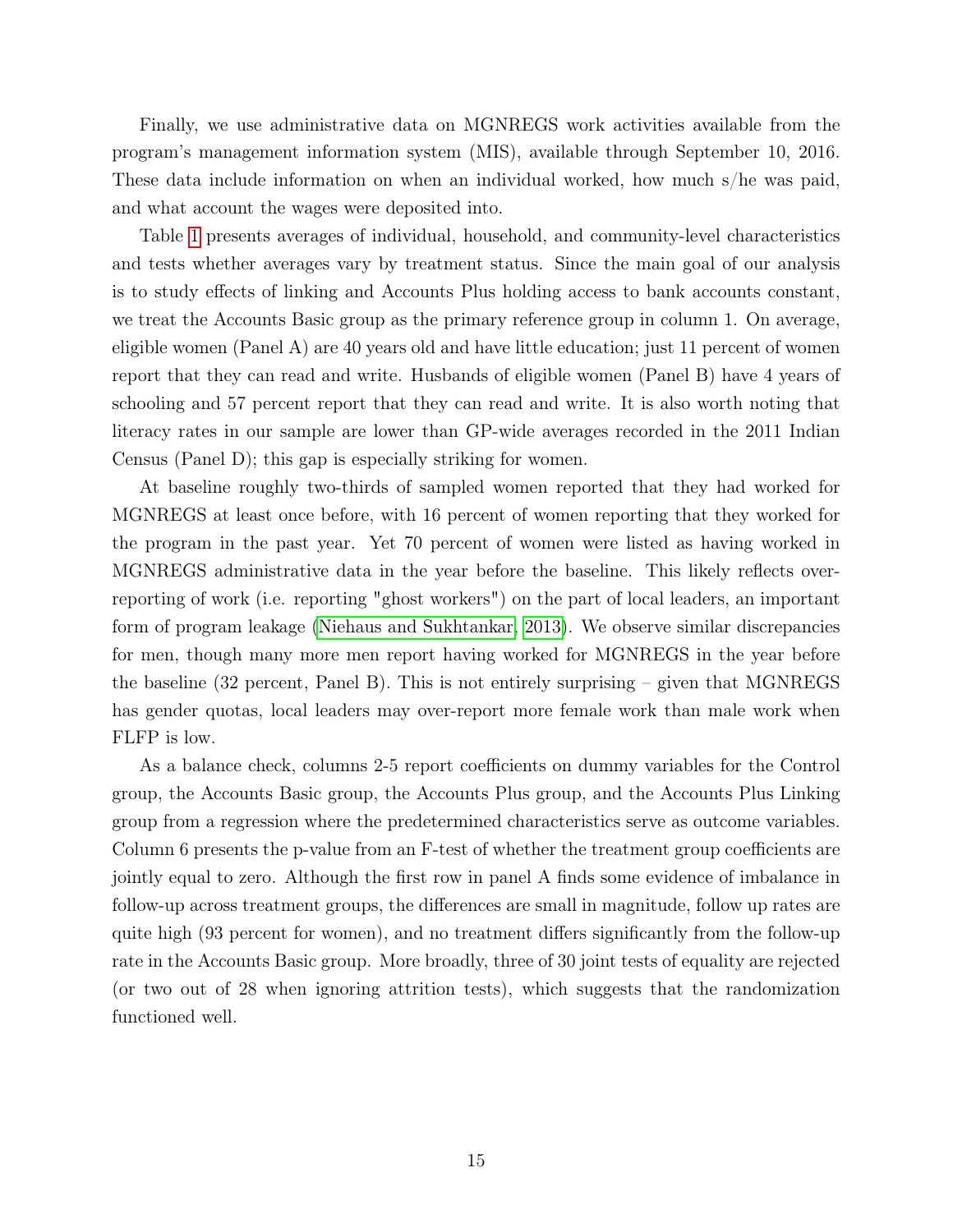#### 4.2 Empirical Strategy

Most of our main analysis uses the following regression specification:

<span id="page-16-1"></span>
$$
y_{ig} = \beta_0 + \beta_1 APL_g + \beta_2 ABL_g + \beta_3 AP_g + \beta_4 Control_g + \gamma_s + \lambda_d + \eta_m + x_{ig}'\delta + \varepsilon_{ig} \tag{2}
$$

Where  $y_{ig}$  is the outcome of interest for individual i in GP g,  $APL<sub>g</sub>$  indicates that GP g was randomly selected to receive Accounts Plus Linking,  $ABL<sub>g</sub>$  indicates selection for Accounts Basic Linking,  $AP<sub>g</sub>$  indicates selection for Accounts Plus, and  $Control<sub>g</sub>$  identifies Control GPs. All regressions include controls for strata fixed effects  $(\gamma_s)$ , district fixed effects  $(\lambda_d)$ , survey-month fixed effects  $(\eta_m)$ , and all baseline/predetermined covariates in Table [1.](#page-36-0)[23](#page-0-0) All tables report p-values from F-tests of whether the treatment packages had a significant impact on outcomes relative to the control group (i.e. tests of whether  $\beta_j = \beta_4$ , for  $j = 1, 2, 3$ . We also present p-values from two tests of whether linking had a significant impact on outcomes:  $\beta_1 = \beta_3$ , which tests the significance of linking conditional on Accounts Plus, and a joint test, given by  $\beta_1 - \beta_3 = \beta_2 = 0$ . Finally, note that all variables denominated in Indian Rupees are top-coded at the 99th percentile unless otherwise specified.

### <span id="page-16-0"></span>5 Main Results

We start by showing the impact of our intervention on women's financial inclusion and then turn to impacts on labor supply and related outcomes.

### 5.1 Impacts on Use of Bank Accounts

The first three columns of Table [2](#page-37-0) focus on endline survey outcomes. Our field team opened accounts for 74 percent of sampled eligible women in the four treated groups. This had a substantial impact on women's financial access; column 1 of Table [2](#page-37-0) shows that 90 percent of women in the Accounts Basic group reported owning a bank account at endline, with no significant differences in ownership across treatment groups. In contrast, women in the control group were 43 percentage points less likely to have an account at endline.<sup>[24](#page-0-0)</sup> Columns 2 and 3 show that although the vast majority of targeted women in treated communities opened bank accounts, most women did not use them. Only 16 percent of women in the Accounts Basic group reported visiting the bank at least once in the past six months and

<sup>&</sup>lt;sup>23</sup>When baseline variables are missing, we recode them to zero and include dummy variables that identify missing values.

 $^{24}$ Recall that all women in our sample reported not owning a bank account at baseline. The rapid growth in financial inclusion in the control group is driven by the Indian Government's PMJDY initiative.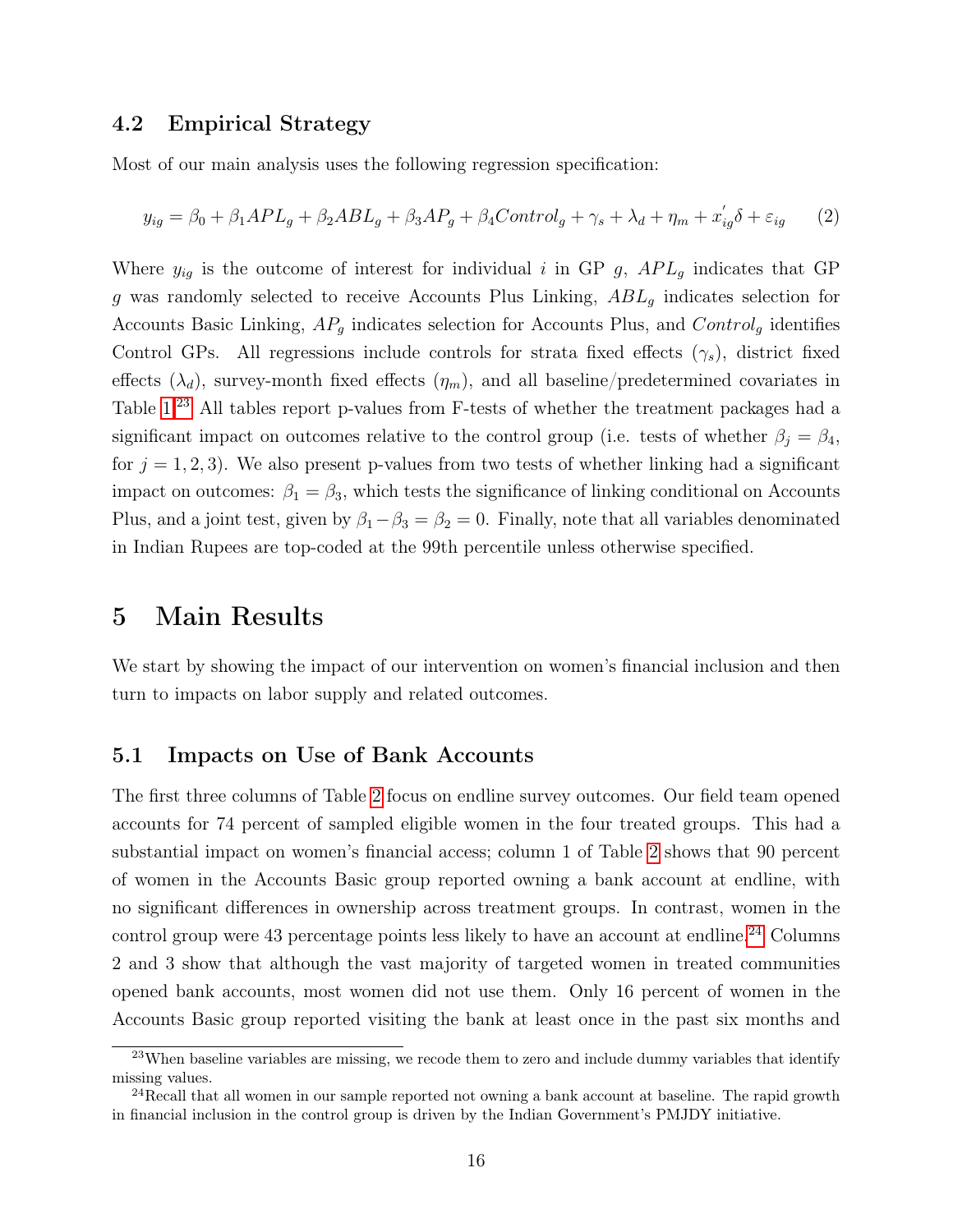women in this group reported an average bank balance of just Rs 93 (\$1.43 at an exchange rate of Rs 65 to one US Dollar). Although Accounts Plus (both with and without linking) increased both these outcomes by 43-79 percent, the gains are modest in absolute terms.

Columns 4-8 of Table [2](#page-37-0) use administrative bank data to study impacts on accounts opened through our experiment. Here we limit the sample to women who lived in GPs served by the bank willing to share data with us and drop the control group. Even though we see no significant differences in overall financial access across treatment groups, column 4 shows that women in GPs that received Accounts Basic Linking were somewhat less likely to have opened a project account. When using the administrative data we therefore keep women with unopened accounts in the sample and code their usage measures to zero.<sup>[25](#page-0-0)</sup> Column  $7$ shows that women who received Accounts Plus Linking made significantly more transactions at the bank in the post-implementation period. Average daily balances in this group were also significantly higher. Moreover, we have no evidence that our treatments became less effective over time – columns 7 and 8 show that if anything, treatment effects grew in the period after the endline.

Figure [2](#page-44-0) illustrates this more directly. The figure uses bank administrative data to graph cumulative non-MGNREGS deposits (Panel A), MGNREGS deposits (Panel B), withdrawals (Panel C), and the average daily balance (Panel D) by month. The vertical dashed lines indicate our implementation period. Linking to MGNREGS clearly played an important role in driving growth in female account balances, especially when coupled with Accounts Plus. Yet on its own, Accounts Plus did not meaningfully increase savings. This contradicts our survey results, and is surprising given that most female account holders (87 percent) had just one bank account.

What is driving this difference? One possibility is that recall error differed across treatment groups. To explore this, we limit our attention to treated women who reported owning only one bank account, and we compare (un-topcoded) self-reported individual balances to the (un-topcoded) administrative average daily balance calculated between the end of implementation (May 1, 2015) up until a woman's survey date. The correlation between the self report and the administrative value allows us to assess the quality of respondent recall. We find striking differences in recall by treatment: the correlation between self reports and administrative data is 0.12 for Accounts Basic, -0.01 for Accounts Basic Linking, 0.55 for Accounts Plus, and 0.33 for Accounts Plus Linking. This suggests two things: First, women who received Accounts Plus do a much better job of recalling their bank balances, despite the fact that the group information session did not cover accounting or record keeping. If

 $^{25}$ Non-consenting women are excluded from the administrative dataset. Ninety-nine percent of female account openers consented to let the bank release their administrative account data to our research team.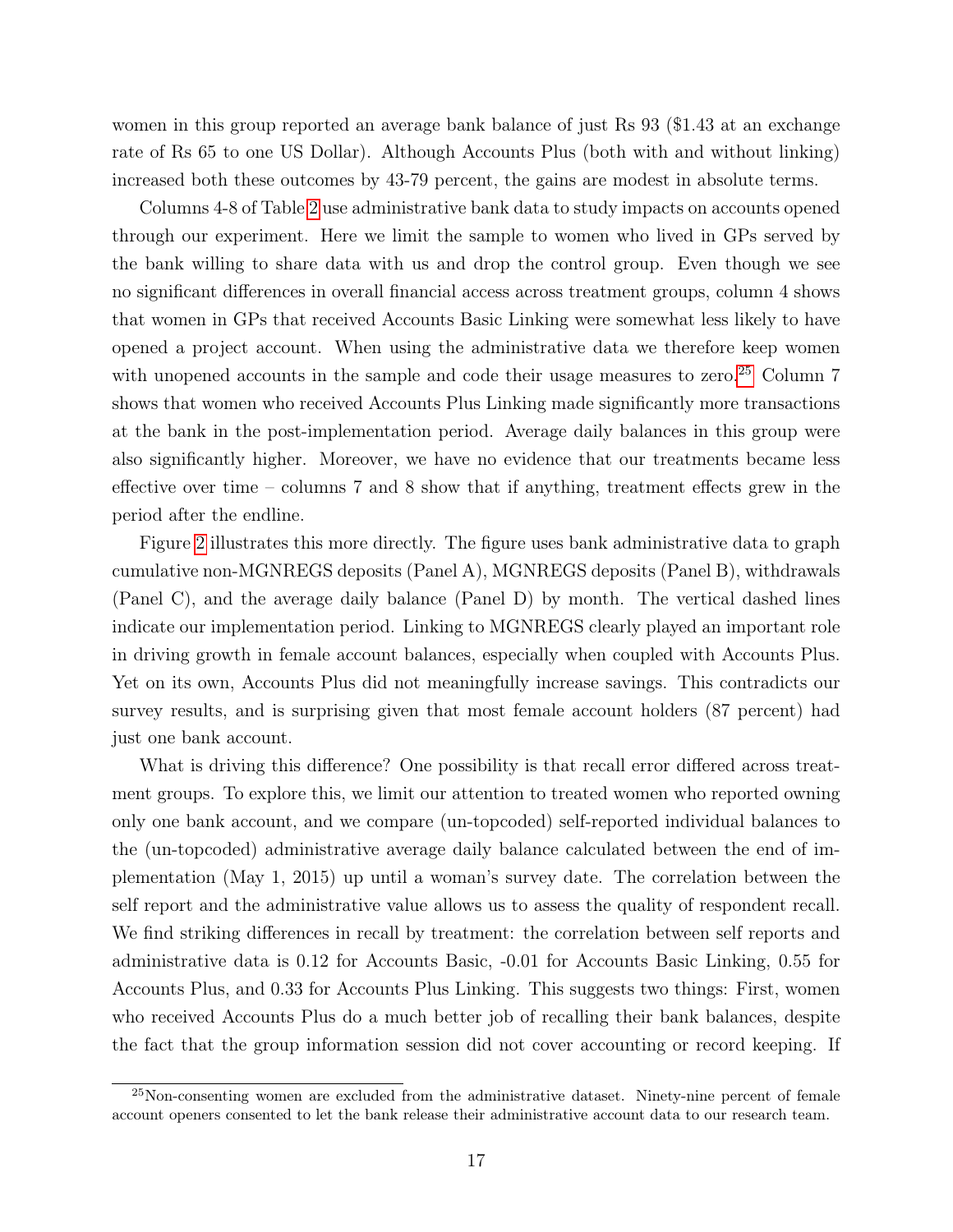Accounts Plus increased women's intent to use their accounts in the future, these women may have exerted greater effort to remember and keep track of their balances. Second, women who received linking were only able to keep track of their balances when linking was combined with Accounts Plus. The Accounts Plus treatment emphasized that MGNREGS wages could be paid into individual bank accounts. Women who received Accounts Plus Linking may have had a better understanding of where their MGNREGS payments would be sent and how they could retrieve them.<sup>[26](#page-0-0)</sup>

The results so far suggest that both linking to MGNREGS and the group based information sessions had important impacts on women's engagement with the financial system, especially when delivered in tandem. Importantly, Figure [2](#page-44-0) makes it clear that the linking treatment successfully channeled MGNREGS wages into female-owned accounts. In the next subsection, we analyze how the interventions changed female control over MGNREGS wage payments more systematically.

#### 5.2 Impacts on Women's Receipt of MGNREGS Payments

Table [3](#page-38-0) studies how the treatments impacted women's direct receipt of MGNREGS funds using administrative data from the MGNREGS MIS and our banking partner. To do so, we focus on women's receipt of MGNREGS wages into female-owned individual accounts.<sup>[27](#page-0-0)</sup> Columns 1 and 2 use MIS data to make two stark points: first, absent the linking intervention, virtually no women received payments into individual accounts – the mean for the Accounts Basic group is 0.002. Second, linking had its intended effect, with 21 and 11 percent of women in the Accounts Plus Linking and Accounts Basic Linking groups receiving at least one deposit into an individual account in the post-implementation period. Importantly, the amount of money flowing into female-owned accounts is meaningful in magnitude. Column 2 shows that women in the Accounts Plus Linking (Accounts Basic Linking) group received Rs 646 (Rs 306) more in MGNREGS deposits relative to the Accounts Basic group over 15.5 months. This is an important amount of income: conditional on receiving at least one deposit, the average total payment was Rs  $3,965$  (\$61) – this is equivalent to 26 percent of non-MGNREGS annual income reported by the same group of women. Given the magnitude of these payments, it is plausible that linking could shift women's bargaining position in the

<sup>&</sup>lt;sup>26</sup>The zero correlation in Accounts Basic Linking could also be driven by program leakage. If local leaders claimed that women worked without women's knowledge, this could drive a wedge between self-reported balances and actual balances.

<sup>&</sup>lt;sup>27</sup>The MIS data list the bank account number for all wage deposits. We code an account as individual if no other member of a woman's household received wages into that account. To the extent that some female-owned accounts received wage deposits from other household members, we will underestimate the amount of money flowing to women. Given the experimental context, we expect such cases to be rare.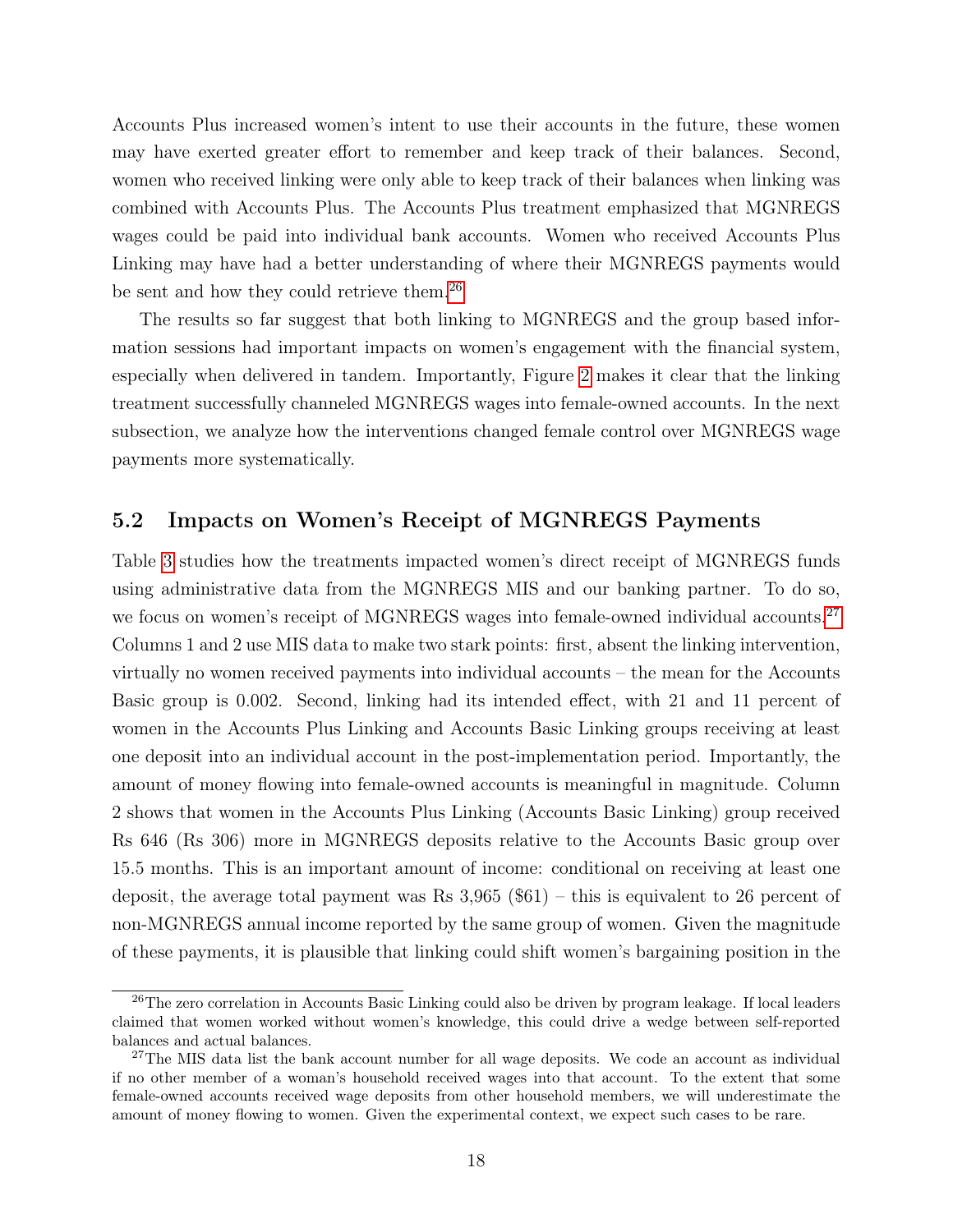household.

Columns 3 and 4 present analogous estimates using bank administrative bank data. Here, the sample size is smaller for two reasons: we exclude the control group since they did not open project accounts with our banking partner, and we limit our attention to the GPs served by the banking partner willing to share data with us.<sup>[28](#page-0-0)</sup> Results using the bank data parallel the MIS data: very few women linked accounts on their own, but money flowed into accounts that our field team linked.

The last four columns of Table [3](#page-38-0) report the same set of outcomes, but we truncate the data at the date of each individual's endline survey. Although all the results are qualitatively similar, it is clear that treatment effects intensified over time on both the intensive and extensive margin. Finally, note that our F-tests for the statistical significance of linking  $(\beta_1 = \beta_3$  for linking conditional on Accounts Plus and  $\beta_1 - \beta_3 = \beta_2 = 0$  for a joint test) strongly indicate that linking increased women's direct receipt of MGNREGS income.

### 5.3 Impacts on Women's Labor Market Participation

Table [4](#page-39-0) studies how the treatments impacted women's participation in the labor market. We begin by focusing on occupation, since India's official FLFP statistics classify a woman as working if her "usual principal activity" in the past year was working. The first two columns focus on the same measure (which was reported by husbands) in our survey data. By this measure only 29 percent of Accounts Basic women were in the labor force. Thus, FLFP in our study area is very similar to India-wide averages (28 percent among women aged 15-64 in 2015, according to the ILO). The Accounts Plus Linking intervention increased the share of women classified as workers by 11.6 percentage points (40 percent), which suggests that the intervention notably increased the share of women meaningfully attached to the labor market. The F-tests strongly reject the null that linking had no impact on women's occupations.

The next four columns focus on women's work for MGNREGS. Columns 3 and 4 use MIS data to calculate the share of women receiving any payment from MGNREGS between either May 2015 and September 2016 (column 3) or May 2015 and the endline survey (column 4). These data suggest that Accounts Plus Linking substantially increased female MGNREGS participation – eligible women who received Accounts Plus Linking were 11.2 percentage points more likely to appear in the MGNREGS MIS at least once between May 2015 and September 2016. This is a 34 percent increase above the mean in the Accounts Basic group. The treatment effect through the survey date is even larger. Columns 5 and

 $^{28}$ We cannot directly identify MGNREGS deposits in the administrative data – instead we define a deposit to be an MGNREGS deposit if it is a multiple of the MGNREGS daily wage.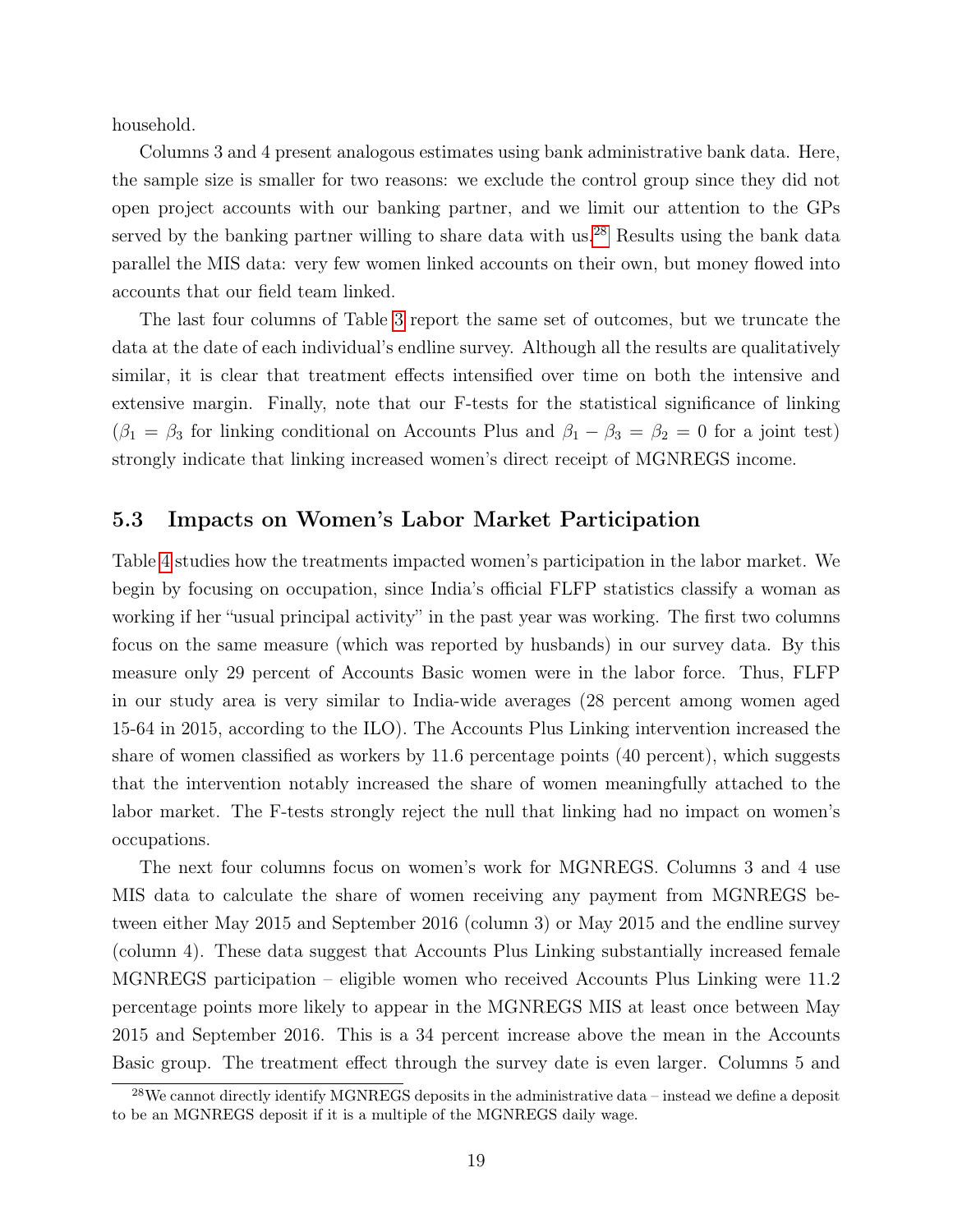6 turn to the endline survey to report impacts on self-reported work for the program in the post-implementation period. Here, we find evidence that Accounts Plus Linking increased program participation, but only when we combine women's own reports of program work with reports from their husbands.<sup>[29](#page-0-0)</sup>

Even using the "spousal union", the treatment effect on self-reported work in the survey is lower than the treatment effect on work according to the MIS (5.8 percentage points versus 14.5 percentage points). One concern is that the treatment effect in the MIS data could be driven by an increase in corruption (i.e. local officials listing non-working women as "ghost workers"). We think this is unlikely. The accounts we opened for women were biometrically authenticated with a fingerprint. If the previous account listed for a woman in the MGNREGS system (generally her husband's) was not authenticated, this would make the linked woman a less attractive ghost worker from the perspective of a local official, which would bias MIS treatment effects down. Additionally, note that as long as ghost payments flowed into women's accounts, the end result would still be that women gained control over more income. Alternatively, date recall could be an issue for the survey data, but it is not clear why recall would be worse in the Accounts Plus Linking group, unless marginal workers have a harder time remembering work for MGNREGS or they are less willing to admit to working for the program (which is possible, if they are more socially constrained women).

Given these issues we choose to interpret the self-reports with caution, and conclude that we have strong evidence that Accounts Plus Linking increased women's de jure participation in MGNREGS. The survey data suggest that at least some of this growth is driven by real work activity, but these results are less conclusive. Also note that we are not able to formally reject the null that linking had no impact on MGNREGS participation rates.

Columns 7 and 8 of Table [4](#page-39-0) turn to the private sector. In order to measure women's engagement in market work, we asked them to separately report whether they worked for pay in 13 different sectors in the past year, and if so, how often they worked in a given sector and how much they earned from that work. $30$  Column 7 shows that 75 percent of women in the Accounts Basic group worked in at least one sector in the past year. Thus, although most women in our sample do not spend the majority of their time working, many more engage in paid work on an occasional basis. Accounts Plus Linking increased private sector participation by 8.2 percentage points (11 percent) and the tests for the significance

<sup>&</sup>lt;sup>29</sup>More specifically, in column 6 we code a woman has having worked for the program if she or her spouse reports that she worked. Although women's self-reported rate of working for MGNREGS is slightly higher than the cross-reported rate from husbands, the two do not always agree. To be as inclusive as possible we therefore take the superset of the two reports.

<sup>30</sup>The sectors include agriculture on own land, agriculture on leased land, casual farm labor, casual nonfarm labor, animal husbandry, own microenterprise, employed by a firm, teaching, anganwadi work, domestic work, work for a bank, and any other work.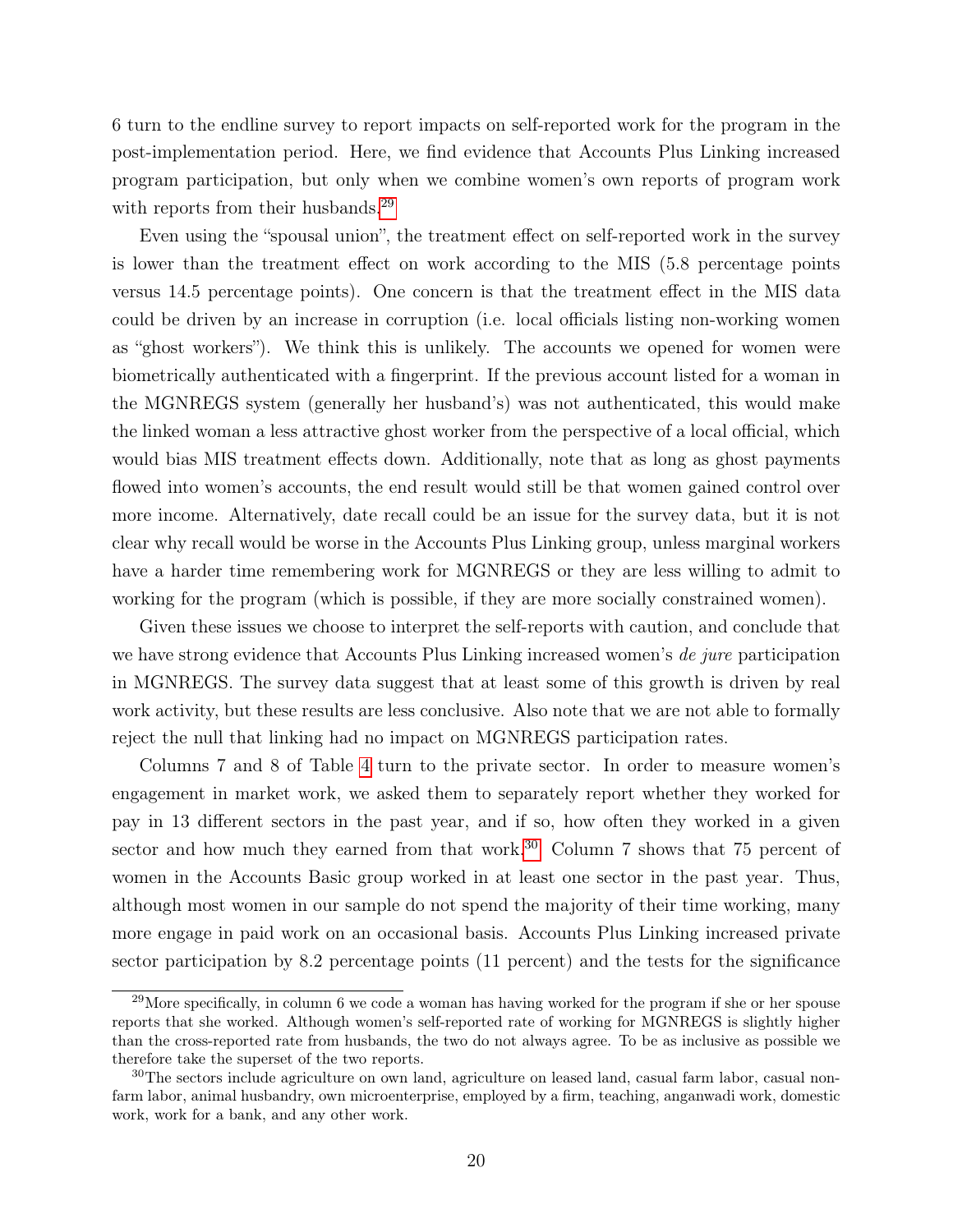of linking (both conditional on Accounts Plus and using the joint test) are significant at the 5 percent level. Column 8 shows that results are very similar when we use the spousal union of reports of annual work. Appendix Table [A3](#page-51-0) breaks out work by sector. The table suggests diffuse, moderate impacts across a range of activities, with linking (conditional on Accounts Plus) significantly increasing rates of casual work in both the farm and non-farm sectors.

Table [5](#page-40-0) provides additional detail on private sector work, with a focus on the intensive margin. Column 1 shows that Accounts Plus Linking led to an 18 percent increase in the number of months a woman works per year.<sup>[31](#page-0-0)</sup> Women who received Accounts Plus Linking reported Rs 3,288 (\$51) more in annual income from non-MGNREGS sources, a 24 percent increase over the Accounts Basic mean. Although this coefficient is only marginally significant, we are able to reject no effect of linking under Accounts Plus at the 5 percent level (the joint test has a p-value of 0.095). Moreover, taking a concave transformation of earnings (the inverse hyperbolic sine – column 3) reinforces the notion that linking had important effects on female earnings, especially at the lower end of the earnings distribution. Appendix Figure [A2](#page-60-0) provides a graphical illustration of distributional effects on months worked and earnings.

One concern is that some women mistakenly identified MGNREGS work as private sector work. To address this, we also asked women how they were paid for each type of work. Just 77 women (less than one percent of the sample) reported receiving payments for non-MGNREGS work into a bank account, and we find no treatment effect on bank account payment (column 5).[32](#page-0-0) Rather, column 4 of Table [5](#page-40-0) illustrates that the extensive margin effects on market work are driven by work paid in cash, which is consistent with how casual labor markets function in our study areas.

Appendix Table [A4](#page-52-0) presents a similar analysis of household work in the 30 days prior to the endline. These questions were answered by the husband of the eligible woman, unless the husband was not available for interview. Even using male reports, we find robust evidence that Accounts Plus Linking increased female work and earnings – the treatment increased short-term female labor supply by 9.3 percentage points, a 40 percent increase above the Accounts Basic mean of 23 percent.

To summarize, we find that linking female-owned bank accounts to MGNREGS successfully channeled more MGNREGS income into the hands of women. In response, women

<sup>&</sup>lt;sup>31</sup>We asked women to report the total number of months they worked by sector. We create an upper bound on total months worked by summing months engaged in each activity and topcoding at 12. We create a lower bound by focusing on the activity with the most months of work. We use the average of the upper and lower bound as our main measure, but results are similar when using either one of the two bounds.

<sup>&</sup>lt;sup>32</sup>Our qualitative field work found that villagers are able to clearly distinguish MGNREGS work from other types of casual work, as the recruitment and payment systems are very different.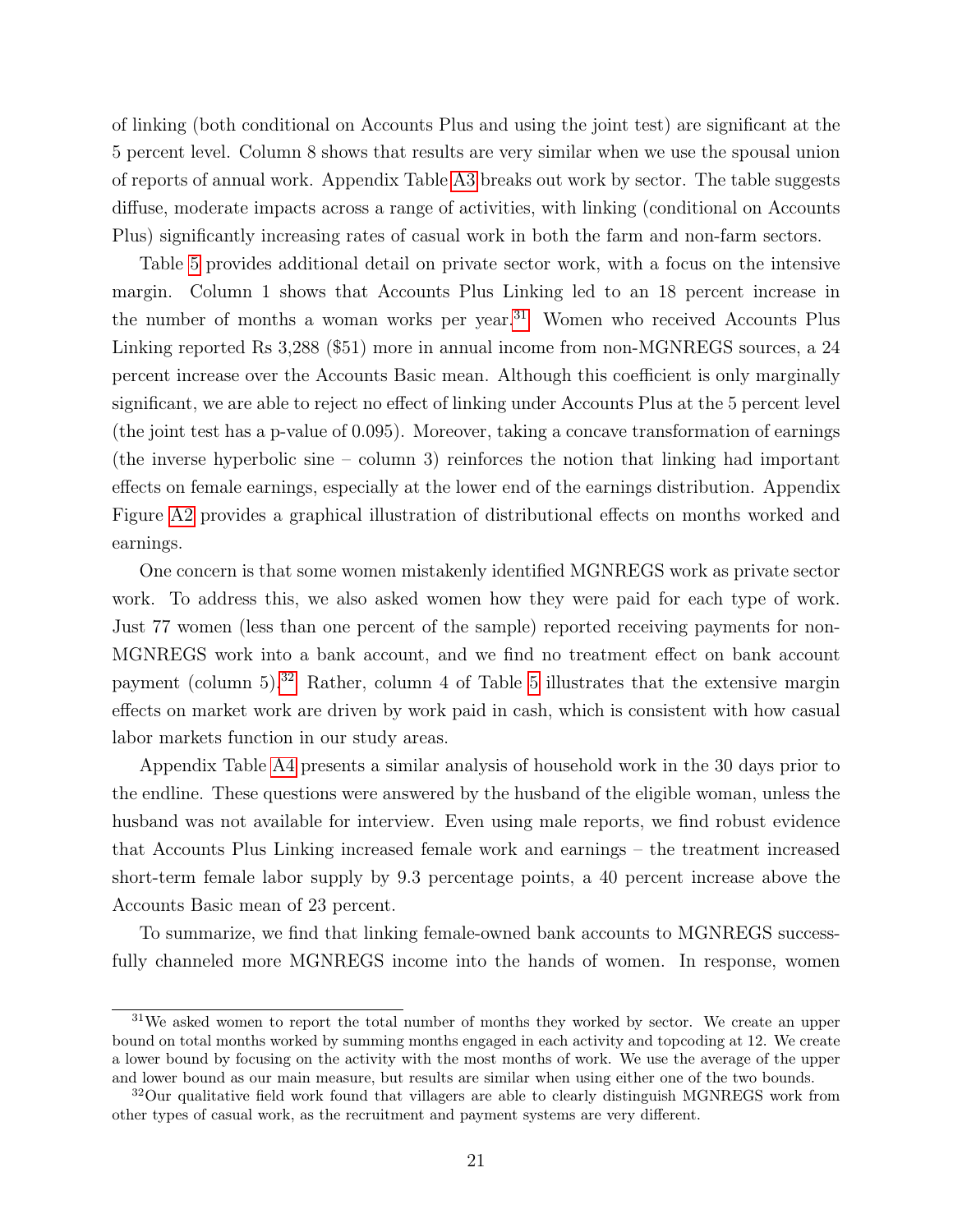work more for the program. What is especially striking is that women also work more in the private sector. Our theoretical discussion in Section [3](#page-10-0) highlights that this pattern of results is at odds with a traditional model of household labor supply, but could be rationalized by a model that incorporates social constraints on women's work. In the next sub-section, we revisit our theoretical predictions to test this hypothesis more directly.

### 5.4 Are Women Socially Constrained?

Our model predicts that two groups of women should be positively impacted by our interventions: women who were not working at baseline, and women whose husbands are opposed to female work. In this subsection we study heterogeneity in treatment effects along both these dimensions.

Heterogeneity by Baseline Labor Market Engagement Theoretically, we expect linking to increase work among women previously kept out of the labor force. This observation is consistent with the results in Table [4,](#page-39-0) where we find significant effects of linking on the extensive margin. We test this further by studying how treatment effects vary by baseline labor force engagement, where we use baseline MGNREGS work as a proxy for whether or not a woman was working at baseline.[33](#page-0-0)

Figure [3](#page-45-0) shows how linking treatment effects vary with baseline MGNREGS work. In order to focus on the pure linking effect with high-quality implementation, we re-estimate our main specification, but with Accounts Plus (no linking) as the omitted category instead of Accounts Basic. We run separate regressions for women who reported they had/had never worked for MGNREGS at baseline and graph the coefficients on the Accounts Plus Linking dummy. The figure clearly illustrates that our linking treatment effects are concentrated among women with no prior involvement in MGNREGS, which supports the social constraints theory. Appendix Figure [A3](#page-61-0) shows that results are similar if we instead use predetermined controls to predict endline market-wide work behavior in the control group, and impute a work probability to women in the treatment groups.

Heterogeneity by Male Preferences Over Female Work Although social constraints internalized by both men and women may play an important role in a woman's decision to work, Section [3](#page-10-0) highlighted that interventions that work to increase female bargaining power

<sup>33</sup>We only have baseline information on women's self-reported work for MGNREGS. Fortunately, our endline confirms that MGNREGS work history significantly predicts broader work behavior. In the control group, women who reported that they ever worked for MGNREGS at baseline were 15 percentage points more likely to have worked in the past year. This correlation is signifiant at the 0.001 level.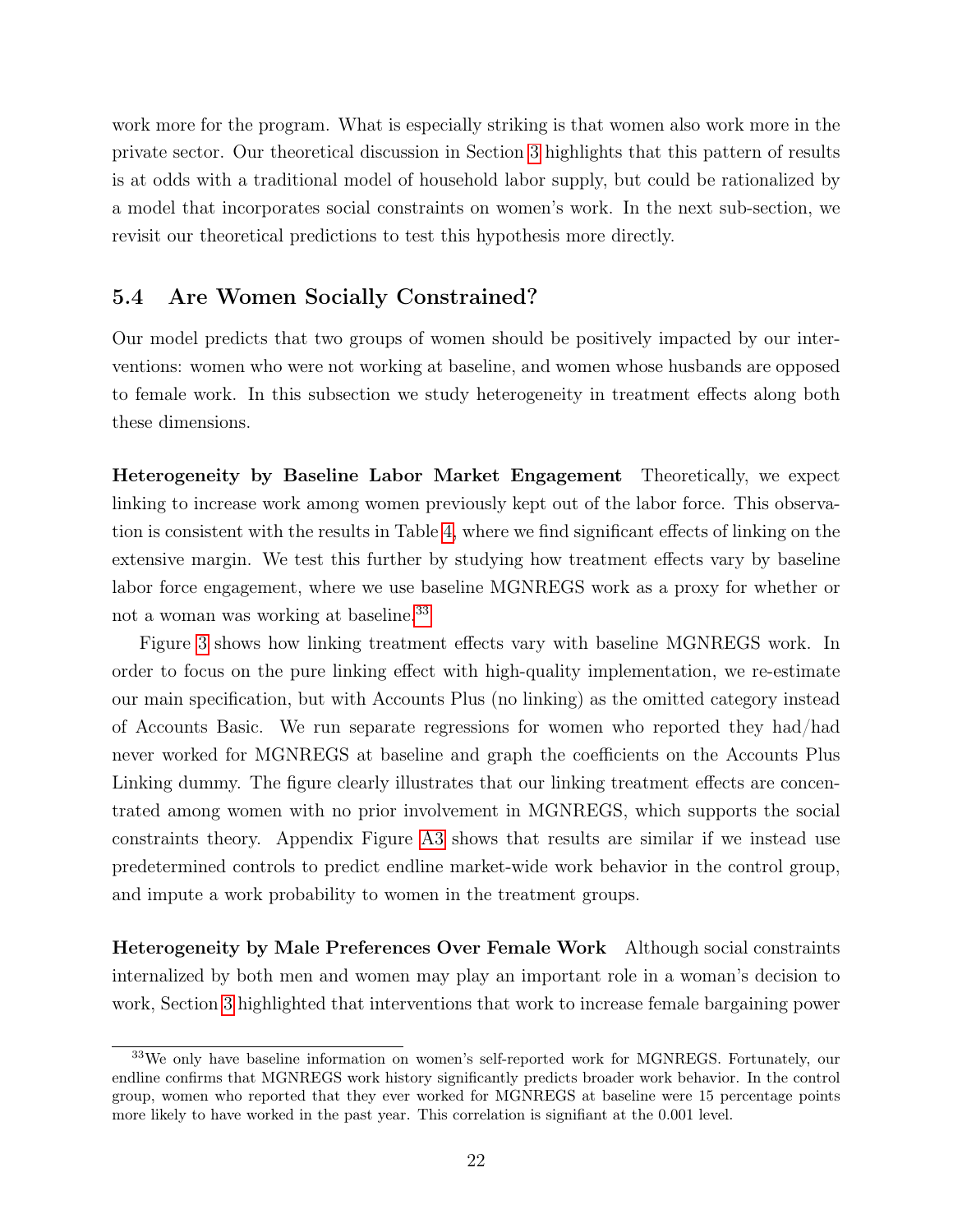are most likely to help women overcome social constraints imposed by their husbands. To explore this hypothesis more directly, we construct a proxy of men's preferences regarding female work and map this to the effect of linking on labor force participation.

We conjecture that women are less likely to face intra-household constraints if their husbands assert that women should be allowed to work for MGNREGS whenever they want to (as opposed to never or only when the household is desperate for income). Since we only observe men's responses to this question at endline, we use the control group to predict male support for female work in the treatment groups. Within the control group we run a probit regression where the outcome is "man reports women should be able to work for MGNREGS whenever they want to" and the independent variables include all individual and household predetermined characteristics listed in Table [1.](#page-36-0) We use the coefficients from this regression to impute a probability for all women in our sample. $34$ 

Figure [4](#page-46-0) gives a graphical illustration of how treatment effects vary with our proxy. Here, we limit the sample to women in the Accounts Plus and Accounts Plus Linking groups and run local linear regressions of female labor supply on predicted male support for female work. Dashed vertical lines demarcate tertiles of proxied male support. Absent linking, women are more likely to work when their husbands are more supportive of work. Linking to MGNREGS notably raises labor force engagement among women with the least supportive husbands, often completely eliminating the gradient. The only exception to this pattern is the occupation variable, which was reported by men. It is possible that patterns here are influenced by reporting bias – men opposed to female work may not have been comfortable classifying their wives as workers when speaking with our male enumerators.

Table [6](#page-41-0) tests whether the patterns in Figure [4](#page-46-0) are statistically significant. We classify women as being "highly constrained" if their proxy value places them in the bottom third of the sample in terms of male support for female MGNREGS work. Women in the middle third are classified as facing "medium constraints". In order to focus on linking under highquality implementation, we limit the sample to women receiving Accounts Plus and run the following regression:

$$
y_{ig} = \alpha_0 + \alpha_1 (APL_g \times Hhh_{ig}) + \alpha_2 (APL_g \times Mhh_{ig}) + \alpha_3 APL_g +
$$
  
\n
$$
\alpha_5 Hhh_{ig} + \alpha_6 Mhh_{ig} + \gamma_s + \lambda_d + \eta_m + x'_{ig}\delta + \varepsilon_{ig}
$$
\n(3)

 $APL<sub>g</sub>$  identifies Accounts Plus Linking communities,  $Hhh<sub>ig</sub>$  indicates that woman i in panchayat g faces high intra-household constraints,  $Mhh_{iq}$  identifies moderate intra-household constraints, and the other controls are the same as in specification [2.](#page-16-1)

<sup>&</sup>lt;sup>34</sup> Appendix Table [A8](#page-56-0) reports the probit results and the pseudo  $\mathbb{R}^2$ .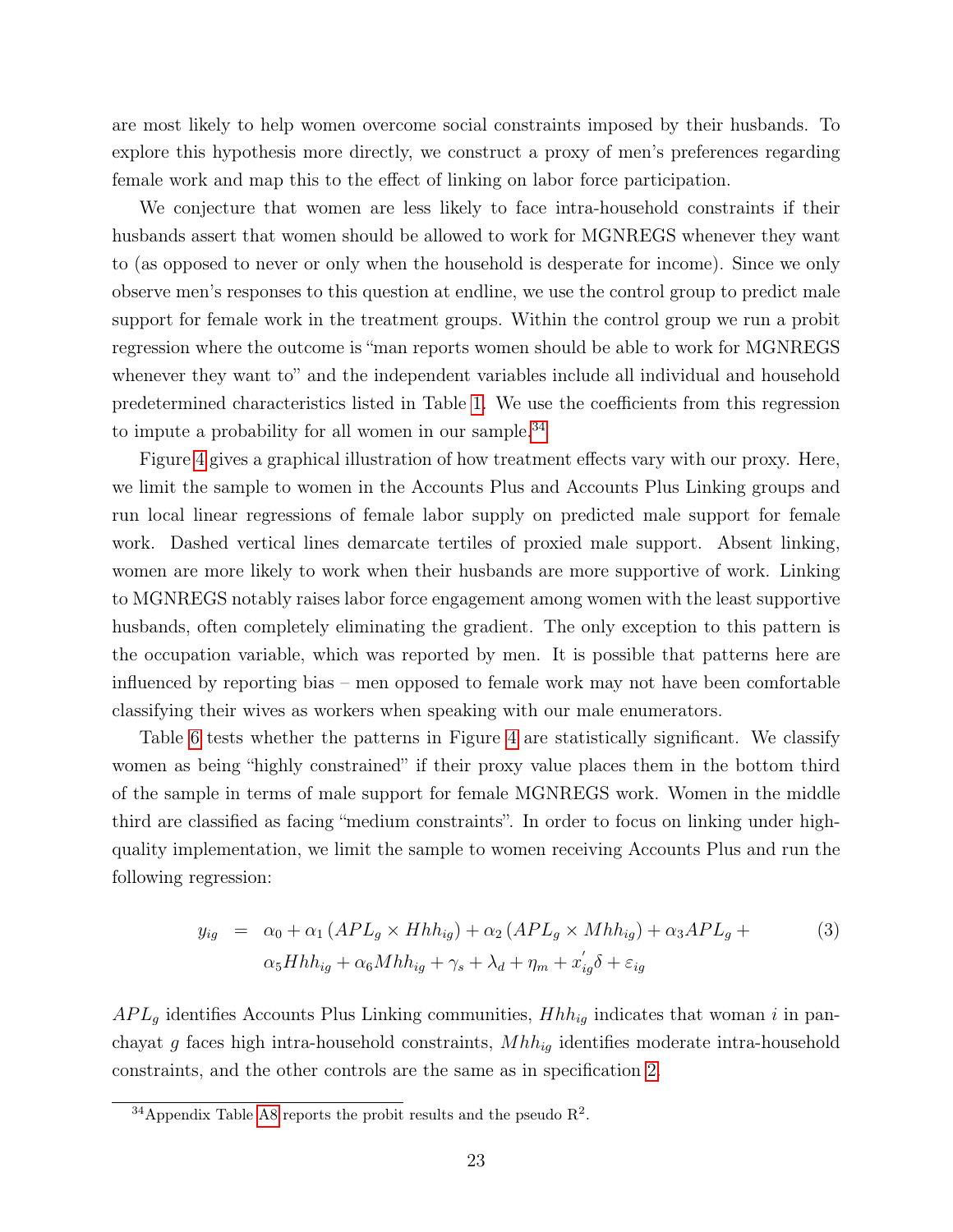Table [6](#page-41-0) reports results. As expected, treatment effects are largest among the most constrained tertile of women for every outcome except occupation. Moreover, we reject equality of linking treatment effects across tertiles for 5 out of 8 measures on the table. Overall, this analysis suggests that men's preferences over female work play an important role in mediating women's engagement with the labor market.

#### 5.5 Alternative Explanations

It is also important to consider alternative mechanisms by which Accounts Plus Linking could increase female labor supply. Indeed, a number of plausible mechanisms could explain why Accounts Plus Linking made working for MGNREGS more attractive: For example, households might spend money deposited into different bank accounts differently due to mental accounting or rules of thumb [\(Duflo and Udry, 2004\)](#page-32-15). Or women might have more control over money deposited into an individual bank account if there is asymmetric information in the household [\(Ashraf, 2009\)](#page-31-12). Put another way, these forces would work to increase the relative return to working for MGNREGS. But in this case, women equating the marginal return to work in different sectors should work less in the private sector, not more.

In order to rationalize an increase in both MGNREGS and private sector work, an alternative mechanism would need to impact the return to both forms of work. A natural possibility would be if women's increased participation in MGNREGS changed wages in the private sector. However, Appendix Table [A1](#page-49-0) shows that we find precisely estimated null effects on both male and female wages. Alternatively, [Heath and Tan](#page-33-6) [\(2015\)](#page-33-6) propose a noncooperative model of the household in which a woman's outside option increases the share of her own earned income she can spend as she pleases (they refer to this share as female autonomy). In their model, an increase in female autonomy increases female labor supply while decreasing male labor supply, holding unearned income constant. Although this alternative fits our main results for women, it does not match our finding that men work more for MGNREGS and do not change work in the private sector.<sup>[35](#page-0-0)</sup> Moreover, this mechanism does not deliver the same predictions regarding heterogeneity – if Accounts Plus Linking increased the share of income women were able to control, it is not clear why women least attached to the labor force, or women with husbands most opposed to female work, should respond the most.

Another possibility is that Accounts Plus Linking impacted labor supply by easing sav-

<sup>35</sup>A more general version of their model could allow for men to work more when women gain more autonomy, provided the increase in autonomy reduces the amount of income men are able to tax away from women. In this case, the labor supply effect on men whose wives enter the labor market in response to an increase in autonomy should still be negative.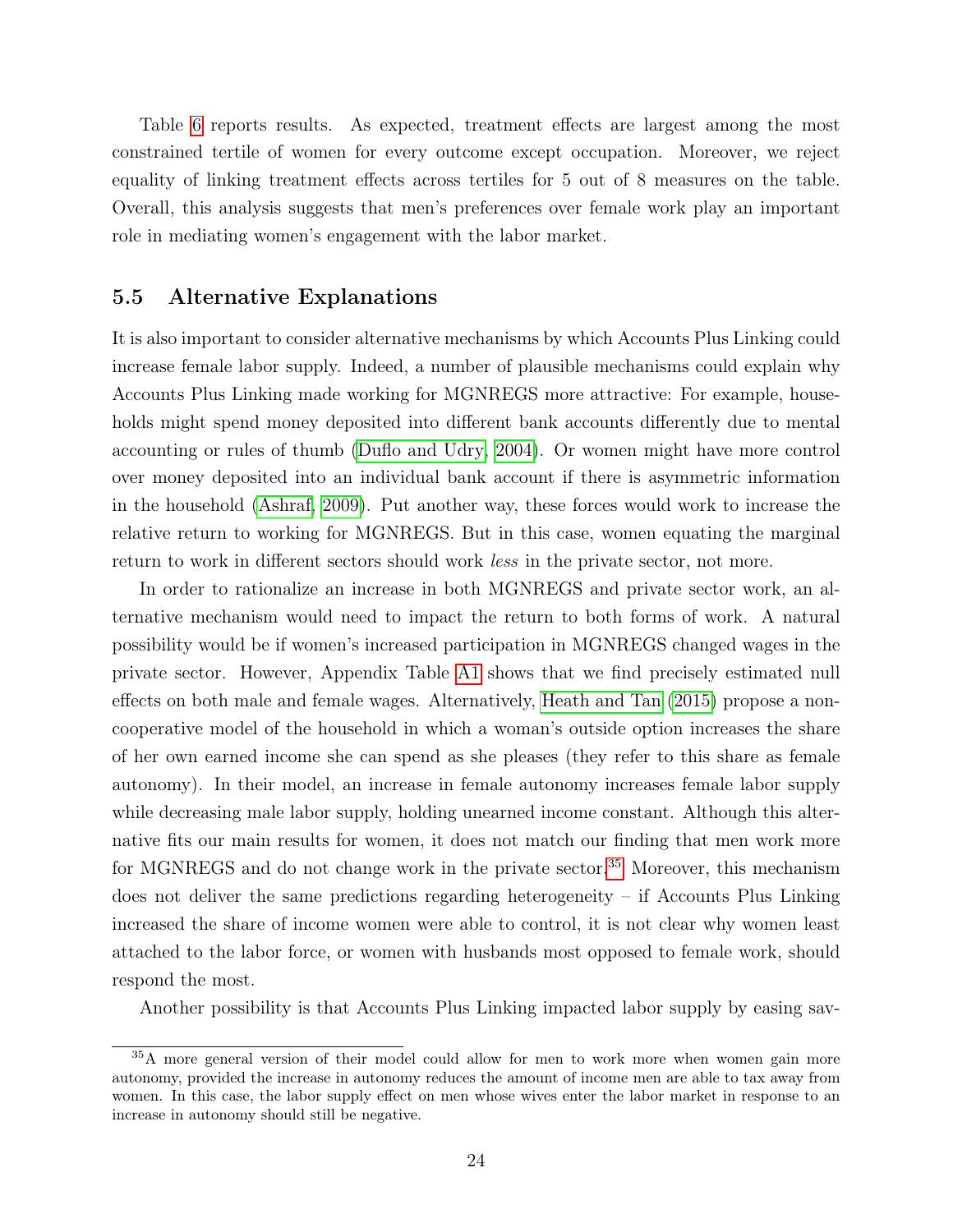ings constraints/increasing the rate of return on savings, as in [Callen et al.](#page-32-12) [\(2014\)](#page-32-12). This explanation seems unlikely, given that balances in female-owned bank accounts are low and there is no impact on labor supply among women who received Accounts Plus without linking. To rationalize this, one would have to assume that linking helped women learn about the benefits of bank accounts, which in turn stimulated a broader labor supply response. This hypothesis is not supported by the data, however: if anything, Accounts Plus Linking women make fewer non-MGNREGS deposits than Accounts Plus women (recall Figure [2\)](#page-44-0).

A final possibility is that women face some fixed cost to working that is not driven by social norms. In this case, if Accounts Plus Linking improved the return to working for MGNREGS, it could induce women to pay the fixed cost and enter the labor market more broadly. One of the most common non-norms costs women might face when entering the labor market is finding child care. If this were the case, we would expect women with young (especially pre-school age) children to be most impacted by Accounts Plus Linking. Appendix Figure [A4](#page-62-0) estimates Accounts Plus Linking effects (using specification [2\)](#page-16-1) by whether or not a household has a child under the age of 8. Here, we see that treatment effects are apparent for both subgroups, which suggests that our results are not driven by women who face the largest child care burdens at home. Another possibility is that working for MGNREGS helped women learn of work opportunities in the private sector. In the private sector, landlords or labor recruiters visit households and offer them short-term work opportunities. However, recruiters target both men and women, and since virtually all men work, it is unlikely that women's MGNREGS participation increased access to recruiters. Given these results, and the fact that one-off fixed costs may be less relevant given that MGNREGS and market work tend to take place in different seasons, we argue that there is no compelling evidence that non-norms fixed costs are driving our results.

#### 5.6 Spillover Effects

To the extent that social norms are malleable, there is scope for our interventions to have spillover effects on untreated women. Appendix Tables [A5-](#page-53-0)[A7](#page-55-0) report on how our interventions impacted financial inclusion, MGNREGS work, and private sector work of non-targeted women in sampled households. The tables also report results for men. Overall, we find some evidence that more intensive financial inclusion campaigns increased account ownership among other household members, especially women. We also find evidence that linking (coupled with Accounts Plus) increased MGNREGS work – at least according to administrative MIS data. In contrast, we find no evidence of spillover effects on the private sector labor market.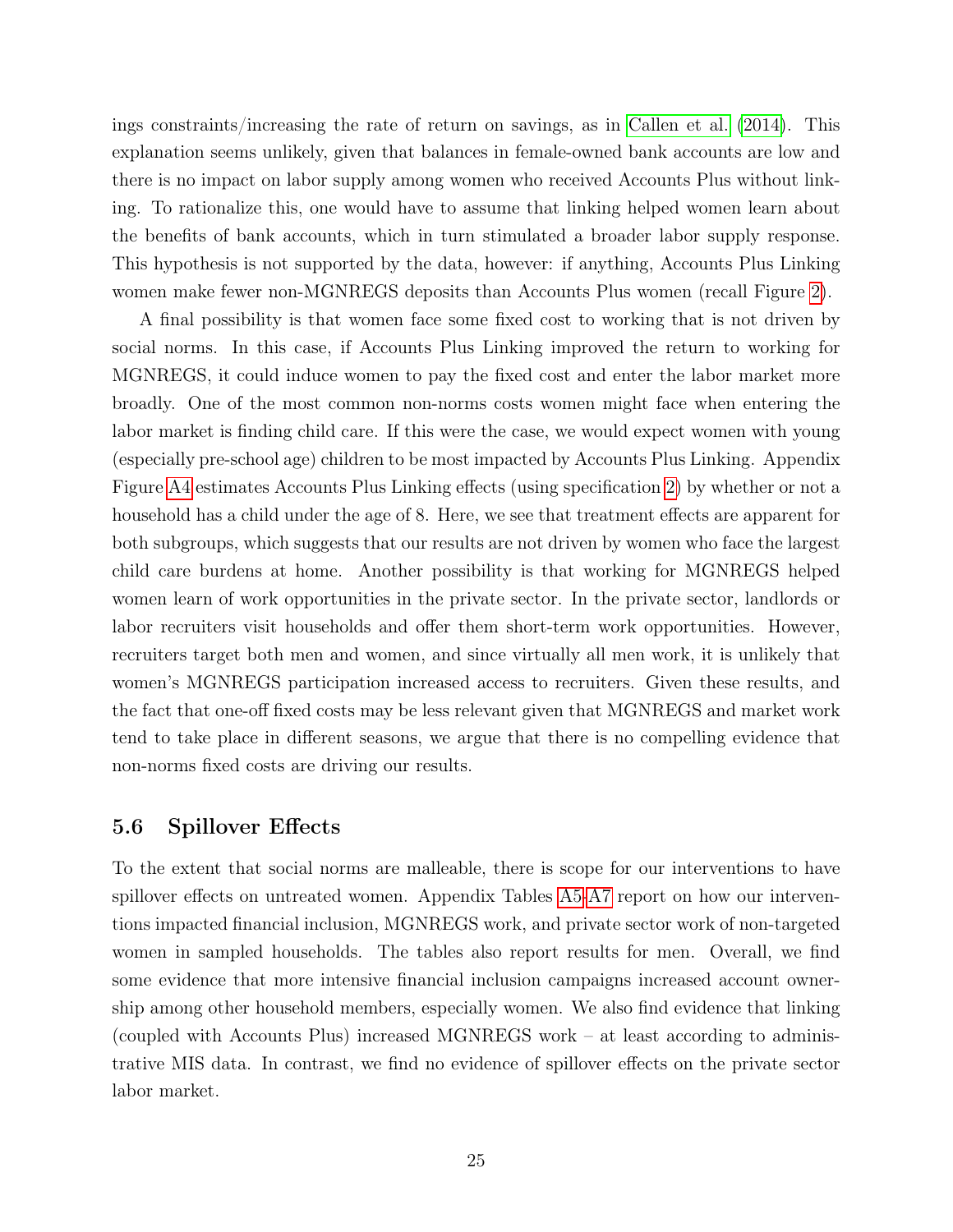We can also test for cross-household spillovers by exploiting the partial compliance with our bank account opening camps. To do this, we run regressions separately for account openers and non-openers. The regressions follow specification [2](#page-16-1) with one exception: there is no control group dummy, since we limit the sample to treated GPs. Figure [5](#page-47-0) graphs the results. With the exception of work according to the MGNREGS MIS, treatment effects are concentrated among women who opened accounts. Thus we find no compelling evidence of spillovers on other women. There are, however, two important caveats to this observation. First, on average we observe women just 5-6 months after our final wave of implementation; if social norms are slow to change, then our endline survey may not have picked up on these effects. Second, our intervention only targeted a subset of women in the gram panchayat, and not all treated women changed their behavior. If norms only move when a sufficiently large fraction of women change their behavior, then our experiment is not well-positioned to identify these effects.[36](#page-0-0)

#### 5.7 Impacts on Women's Economic Empowerment

The results so far suggest that increasing female control over benefits payments can help women push past social constraints to labor force participation. Given this, it is natural to ask whether women became more empowered in other aspects of their lives. The first three columns of Table [7](#page-42-0) study how the interventions changed women's economic activity outside the labor market. To do this, we asked women whether they made purchases for a range of different goods, and if so, where the money for those purchases usually came from.<sup>[37](#page-0-0)</sup> For each good, we generated dummy variables for whether the woman ever personally purchased the good, whether she made purchases but only with money from others, and whether she ever made purchases with her own money. We follow [Kling et al.](#page-33-14) [\(2007\)](#page-33-14) to create indices. We standardize each dummy variable relative to the control group, and then take a simple average of the standardized variables.

The first index in column 1 aggregates the "any purchase" responses. Although Accounts Plus Linking did not significantly change overall purchasing behavior relative to the Accounts Basic group, the pure linking effect (conditional on Accounts Plus) is highly significant at the 1 percent level, though still modest at 0.14 standard deviation units. The joint test of linking is also significant at the 1 percent level. Columns 2 and 3 decompose purchases by whose money is being used. Linking robustly increased the rate at which women made

<sup>36</sup>We find no meaningful heterogeneity in treatment effects with respect to the fraction of women treated within a GP.

<sup>&</sup>lt;sup>37</sup>The goods included daily food, own clothing, children's health, home improvement, festivals, and food and drink outside the home.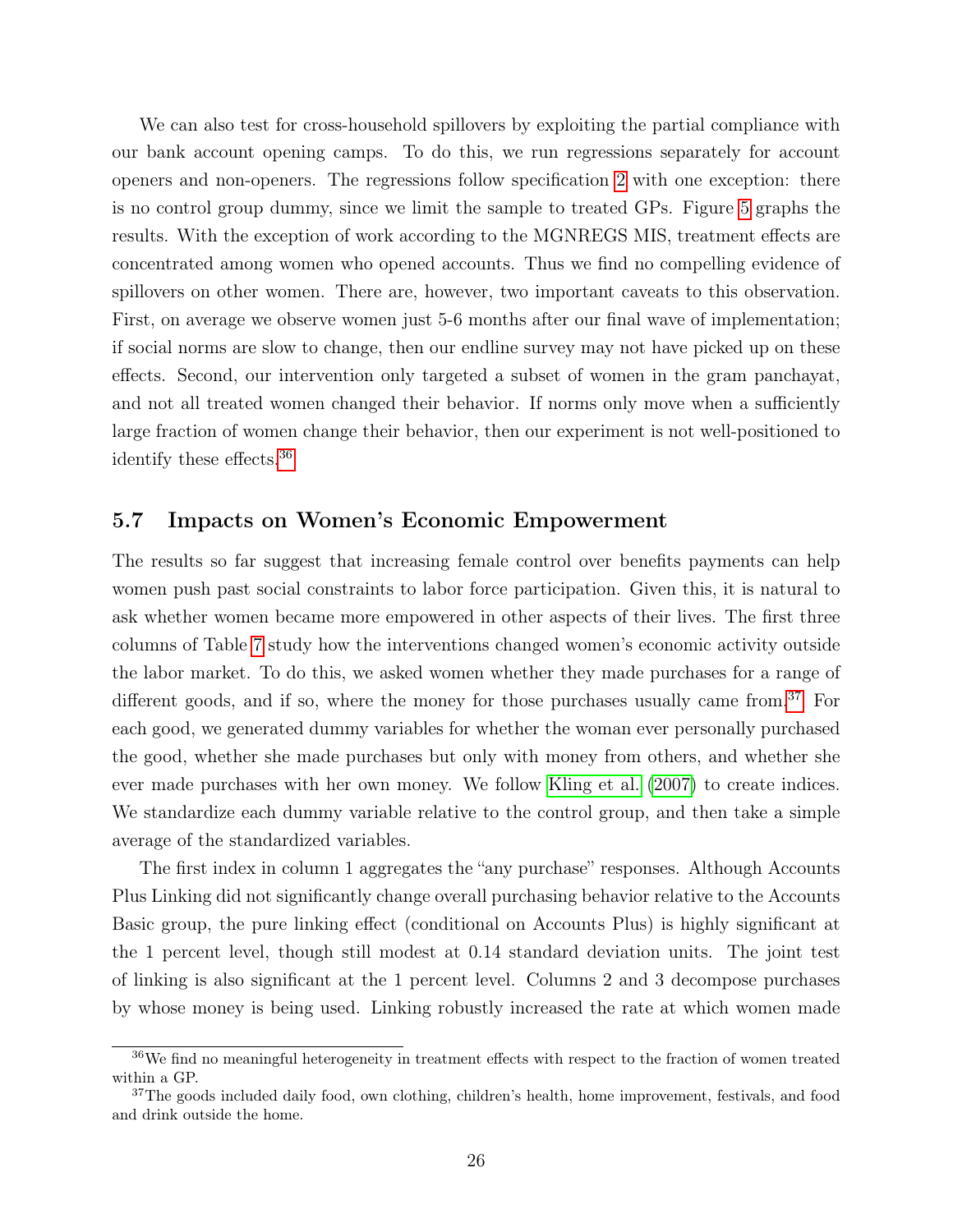purchases with their own money while decreasing the rate at which women made purchases with others' money. This supports the hypothesis that linking transferred more income into the hands of women, and that women were able to retain control of that income in the process of household decision-making.

Columns 4 and 5 turn to female mobility. Our first measure is meant to capture attitudes: here, we asked women whether they agreed with the statement "women should only go to the CSP in the company of a male relative". We code a woman as asserting that "women can go to the CSP alone" if she somewhat or strongly disagrees with the statement. Since this question was only asked of women who had CSP accounts, we limit our attention to women outside the control area, where there are no across-treatment differences in rates of CSP account ownership (see Appendix Table [A9\)](#page-57-0). Note that only 23 percent of respondents in the Accounts Basic group assert that women can go to the CSP absent supervision – this reflects strong norms against female mobility in our study area. Both treatment arms incorporating Accounts Plus increased the share of women asserting that male supervision is not needed by 7.4-7.5 percentage points. Although the individual coefficients are only marginally significant, the joint test for Accounts Plus is highly significant, with a p-value of 0.005. In supplementary analysis in Appendix Table [A9,](#page-57-0) we find that the group-based information session did not increase hard knowledge about CSP accounts, but did increase women's belief that the CSP is a safe place to save. When coupled with linking, information also increased the share of women stating that they would most prefer to receive wage payments in their CSP account. These results hint at one potential reason why linking and Accounts Plus had to be implemented together in order to precipitate meaningful economic change: the group session may have increased women's desire to engage with accounts, but without resources flowing into those accounts, women may have had limited latitude to make those desires a reality. Similarly, if women were not comfortable operating their bank accounts without assistance and/or supervision of their husbands, it may have been difficult to retain control of MGNREGS earnings.

Column 5 of Table [7](#page-42-0) focuses on actual female mobility. Here, we asked whether women had ever been to 5 common destinations in the past year.<sup>[38](#page-0-0)</sup> Although we find no significant effects of any of the treatments relative to Accounts Basic, we do find evidence that women in the Accounts Plus Linking group were significantly more mobile than their counterparts in the control group.

Finally, column 6 focuses on a standardized index of self-reported decision-making power, which is commonly found in the literature.<sup>[39](#page-0-0)</sup> In spite of the fact that women are more actively

 $38$ These were the local market, the district market, the anganwadi center (a children's center in the GP), the primary health center, and the woman's natal home.

<sup>&</sup>lt;sup>39</sup>The decisions in this index correspond to the same set of purchases in the makes purchases index, plus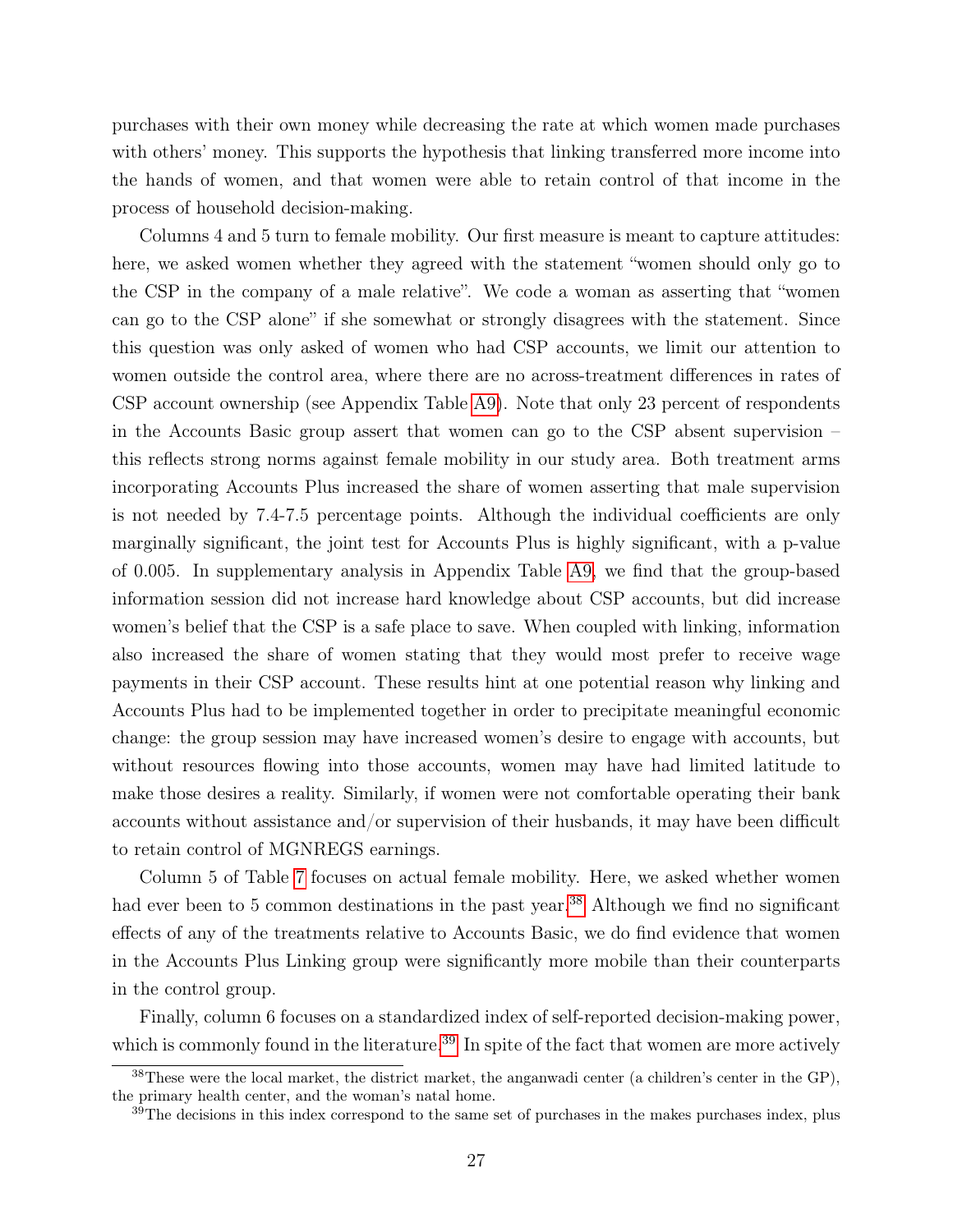engaged in making purchases, they report no change in actual decision making. There are two ways to interpret this result: the first is that even though women are more engaged in making household purchases, they do not play a role in determining what those purchases are. The second is that household decision-making dynamics change in slow and subtle ways and are not yet reflected in the self-reports, which require women to report on coarse household rules of thumb. Given that we observe women 5-6 months after the end of implementation, this is certainly possible. Ultimately, longer-run data on women's status within the household is needed to differentiate between these two possibilities.

Our endline also collected data on women's mental health and experiences of domestic violence. Ex-ante, it is not clear how these outcomes should change, especially in the short run: economic empowerment could translate into greater wellbeing, but increased economic agency could also introduce new sources of stress and anxiety. Similarly, if violence against women is a "good" that gives some men utility at the expense of female utility, then violence should decline as women gain more power [\(Aizer, 2010\)](#page-31-13). However, if men use violence instrumentally to extract surplus from women [\(Bloch and Rao, 2002\)](#page-31-14), or if men resort to violence to re-establish their male identity [\(Akerlof and Kranton, 2000\)](#page-31-1), violence could increase as women become more economically empowered. Appendix Table [A10](#page-58-0) finds no significant impact of our interventions on any mental health or domestic violence outcomes.

### <span id="page-28-0"></span>6 Conclusion

In recent decades, economic progress in India has translated into better paying jobs and more attractive work opportunities, with wage growth in rural areas outstripping that in urban areas [\(Jacoby and Dasgupta, 2015\)](#page-33-15). Yet this growth has failed to draw Indian women into the labor market. We argue that social norms – specifically norms internalized by men – play an important role in keeping Indian women out of the labor force, but that women are able to push back against these norms when they gain bargaining power.

Our empirical results support this argument: strengthening women's control over MGN-REGS wages increased female participation in the program and in the private sector labor market. These changes run counter to the prediction of a basic model of efficient household decision making, where an increase in bargaining power (precipitated by greater female control over MGNREGS wages) would reduce female labor supply. The results are also incompatible with a banking channel, whereby women's new CSP accounts eased savings constraints – overall rates of account use are low in all treatment groups, and administrative

the decision for women to work outside the home and the decision of how to spend women's earnings. The dummy variables that go into the index identify cases where women state that they help decide.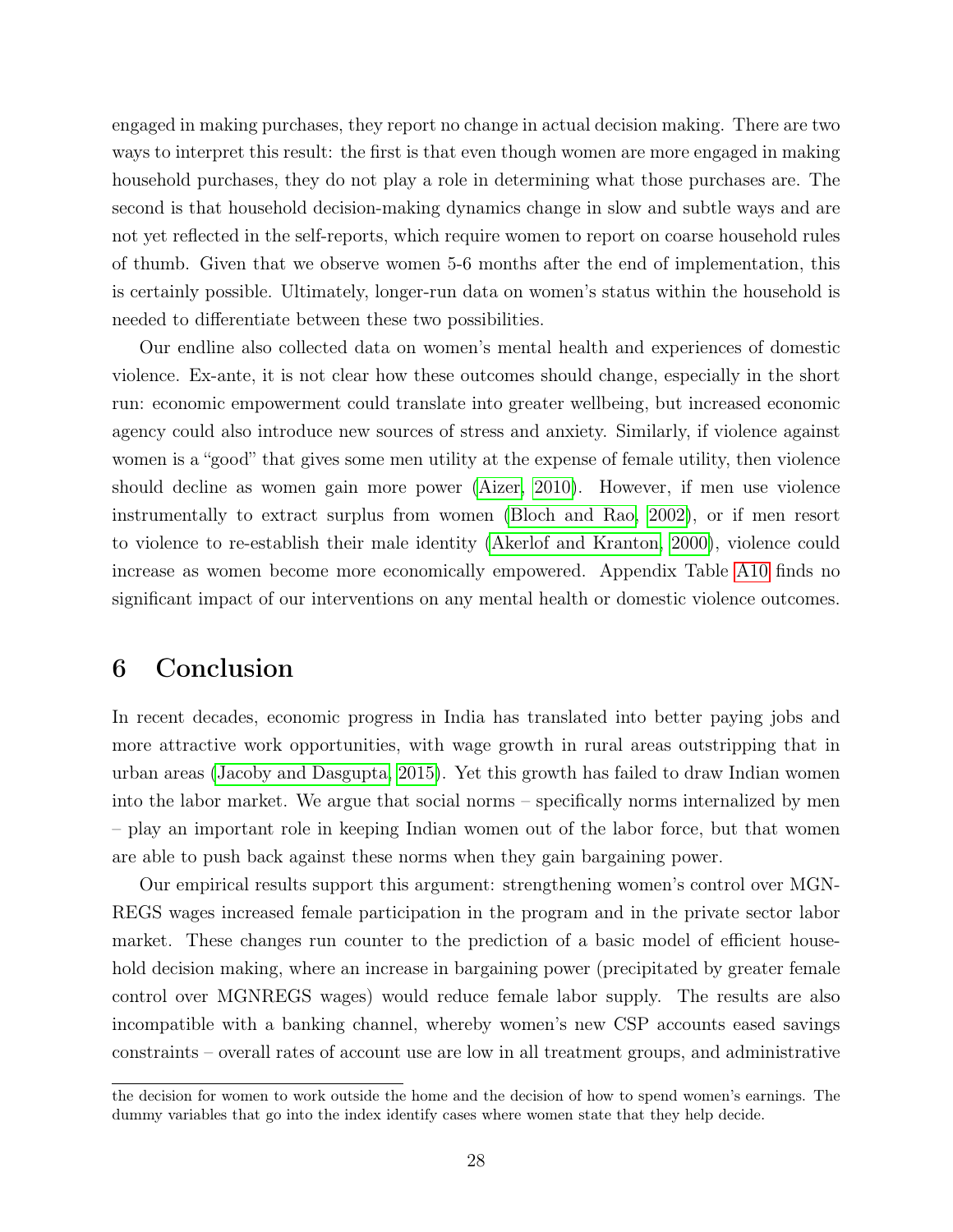bank data show that the Accounts Plus Linking group was no more likely to use their new accounts for non-MGNREGS deposits relative to other newly-banked women. Importantly, the norms channel rationalizes both our main treatment effects and key heterogeneity – treatment effects are concentrated among women least attached to the labor market at baseline and women with spouses most opposed to female work, two groups especially likely to be socially constrained by their husbands.

The Accounts Plus Linking treatment also impacted women's economic lives beyond the labor market: these women were more likely to make household purchases, especially with their own money, and experienced greater physical mobility relative to the control group. We find no evidence that these women experienced backlash in terms of mental health or gender based violence. One caveat to these results (as well as our other survey-based outcomes) is that they are relatively short run – the endline took place roughly  $5.5$  months after the last wave of implementation. Encouragingly, administrative data from both the MGNREGS system and one of our banking partners suggest that treatment effects on MGNREGS work were sustained over a much longer time horizon. Further data collection could shed light on longer-run impacts of our interventions, including impacts on slow-moving, difficult-tochange outcomes such as gender norms.

In addition to shedding light on the determinants of female labor supply in contexts with strong norms against female work, our results also have several important policy implications. First, we illustrate that gender targeting can impact women's engagement with both workfare programs and the labor market at large. This insight is especially important for programs like MGNREGS, which have explicit gender goals. Second, we demonstrate that quality implementation can be very important for programs to have their desired effect. Although we are able to consistently reject a null effect of linking even when pooling across both Accounts Basic and Accounts Plus, our results clearly show that Accounts Basic Linking failed to have substantive impacts on downstream outcomes, even though the intervention did successfully redirect MGNREGS wages into female-owned accounts. Why was Accounts Plus so critical here? It is important to keep in mind that we implemented the Accounts Plus intervention as a direct response to feedback from the field that women were ill-equipped to use their accounts under Accounts Basic. Giving a woman a bank account that she does not feel empowered to access on her own, or does not trust, may be little better than no account at all. In the Indian context, our results imply that new customer information sessions – like those developed by the Reserve Bank of India – may be key for ensuring that India achieves its ambitious financial inclusion goals.

More broadly, our results contribute to a growing literature on the importance of gender norms in mediating women's interactions with the labor market. Most existing work focuses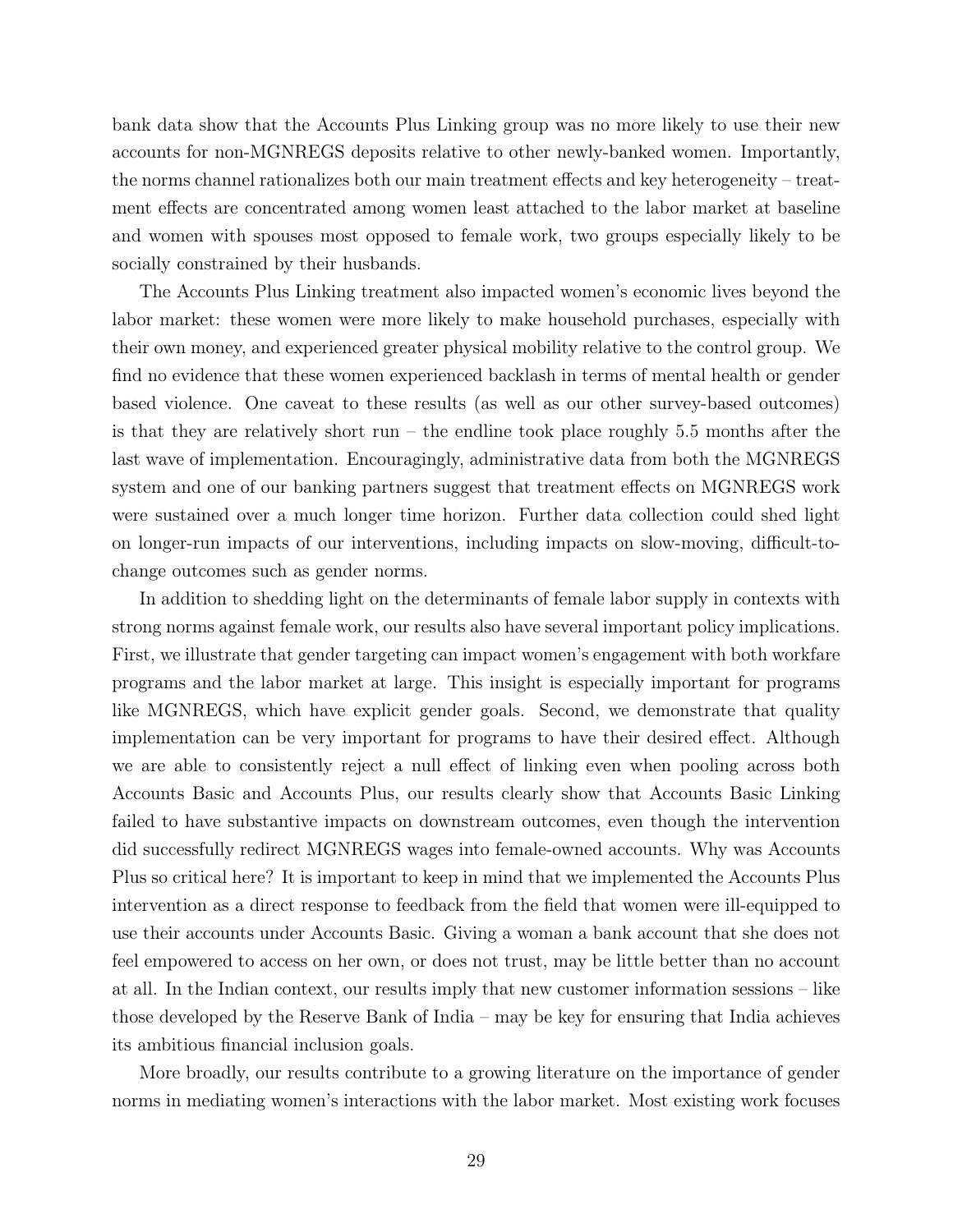on the United States, where gender norms are (both currently and historically) more equitable than in countries like India, where women face large restrictions in terms of work, mobility, dress, and other aspects of their lives. As such, our work highlights a number of open questions for future research. For example, one interesting implication of our model is that intra-household dynamics could interact with the co-evolution of economic growth and female labor force participation – e.g. a negative cycle could occur if growth accrues to men, which erodes female bargaining power, which pushes women out of the labor force, which in turn reinforces restrictive norms regarding female work. Our results also raise the question of whether policies that encourage female labor force participation can directly alter the norms and preferences of both affected and unaffected households, or whether experience with female work (holding wages and preferences constant) impacts parents' aspirations for girls.

# <span id="page-30-0"></span>A Theoretical Appendix

**Proof of Proposition [1.](#page-13-0)** Suppose the woman was not socially constrained before the bargaining power shift. Then it must be that the woman's equilibrium nonlabor income share is weakly lower after the bargaining power shift – otherwise she would not enter the labor force. But this would imply that the woman is weakly worse off after the bargaining power shift, which would in turn imply that the new equilibrium is not on the Pareto frontier, which is a contradiction.  $\blacksquare$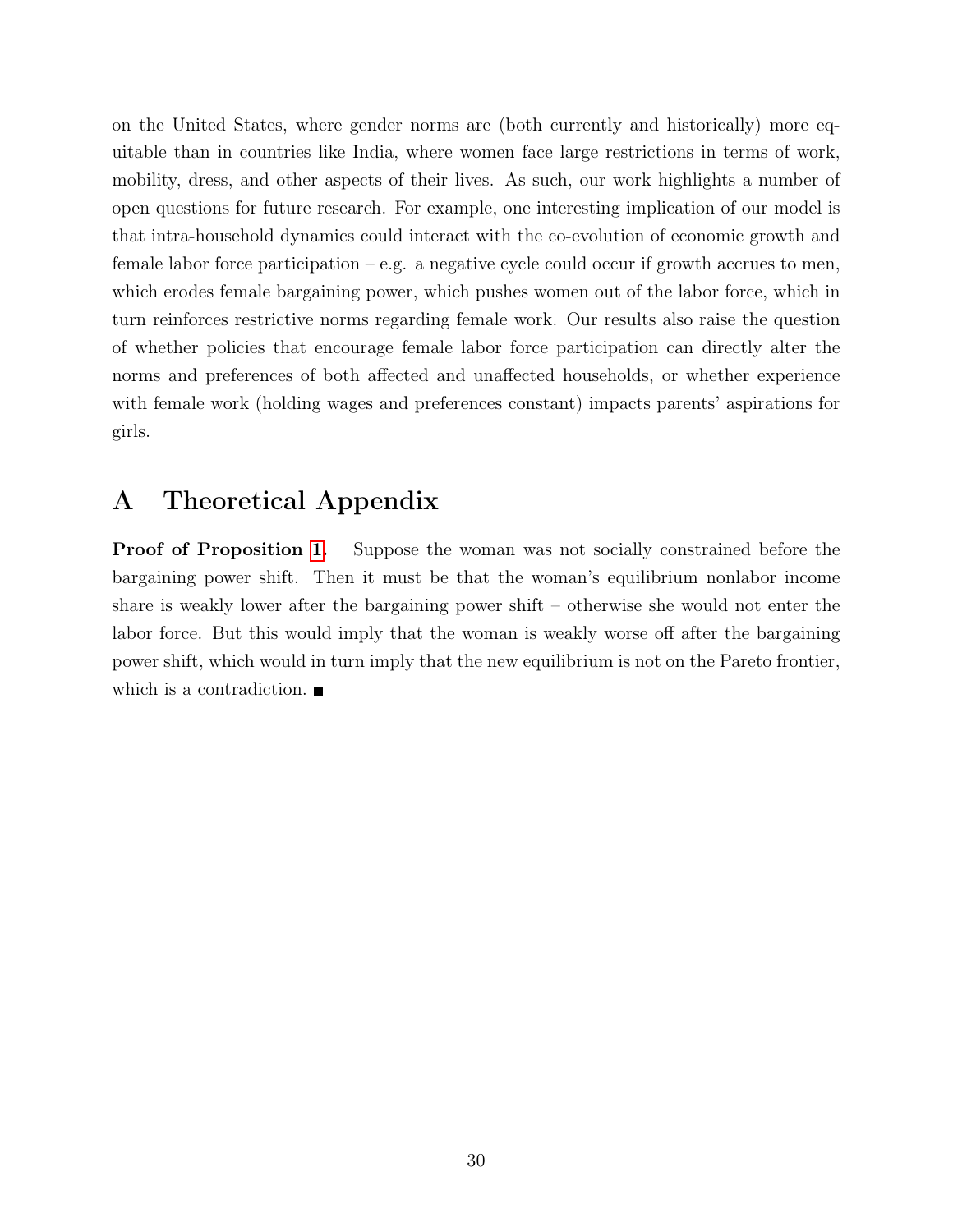# References

- <span id="page-31-13"></span>Aizer, A. (2010). The Gender Wage Gap and Domestic Violence. The American Economic Review  $100(4)$ , 1847–1859.
- <span id="page-31-8"></span>Aker, J. C., R. Boumnijel, A. McClelland, and N. Tierney (2016). Payment Mechanisms and Antipoverty Programs: Evidence from a Mobile Money Cash Transfer Experiment in Niger. Economic Development and Cultural Change 65 (1), 1–37.
- <span id="page-31-1"></span>Akerlof, G. A. and R. E. Kranton (2000). Economics and identity. *Quarterly journal of* Economics 115 (3), 715–753.
- <span id="page-31-2"></span>Alesina, A., P. Giuliano, and N. Nunn (2013). On the Origins of Gender Roles: Women and the Plough. Quarterly Journal of Economics 128 (2), 469–530.
- <span id="page-31-5"></span>Almas, I., A. Armand, O. Attanasio, and P. Carneiro (2015). Measuring and Changing Control: Women's Empowerment and Targeted Transfers. National Bureau of Economic Research Working Paper Number 21717.
- <span id="page-31-3"></span>Angrist, J. (2002). How do Sex Ratios Affect Marriage and Labor Markets? Evidence from America's Second Generation. *Quarterly Journal of Economics 117*(3), 997–1038.
- <span id="page-31-12"></span>Ashraf, N. (2009). Spousal Control and Intra-household Decision Making: An Experimental Study in the Philippines. American Economic Review 99(4), 1245–1277.
- <span id="page-31-0"></span>Atkin, D. (2009). Working for the Future: Female Factory Work and Child Health in Mexico. Unpublished Manuscript, Yale University.
- <span id="page-31-6"></span>Attanasio, O. P. and V. Lechene (2014). Efficient Responses to Targeted Cash Transfers. Journal of Political Economy  $122(1)$ , pp. 178–222.
- <span id="page-31-7"></span>Azam, M. (2012). The Impact of Indian Job Guarantee Scheme on Labor Market Outcomes: Evidence from a Natural Experiment. IZA Discussion Paper Number 6548.
- <span id="page-31-10"></span>Bachas, P., P. Gertler, S. Higgins, and E. Seira (2016). Banking on Trust: How Debit Cards Help the Poor to Save More.
- <span id="page-31-9"></span>Banerjee, A., E. Duflo, C. Imbert, S. Mathew, and R. Pande (2016). E-governance, Accountability, and Leakage in Public Programs: Experimental Evidence from a Financial Management Reform in India.
- <span id="page-31-4"></span>Bertrand, M., E. Kamenica, and J. Pan (2015). Gender Identity and Relative Income Within Households. Quarterly Journal of Economics 130 (2), 571–614.
- <span id="page-31-11"></span>Bicchieri, C. and R. Muldoon (2014). Social Norms. In E. N. Zalta (Ed.), The Stanford Encyclopedia of Philosophy (Spring 2014 ed.).
- <span id="page-31-14"></span>Bloch, F. and V. Rao (2002, September). Terror as a Bargaining Instrument: A Case Study of Dowry Violence in Rural India. American Economic Review 92 (4), 1029–1043.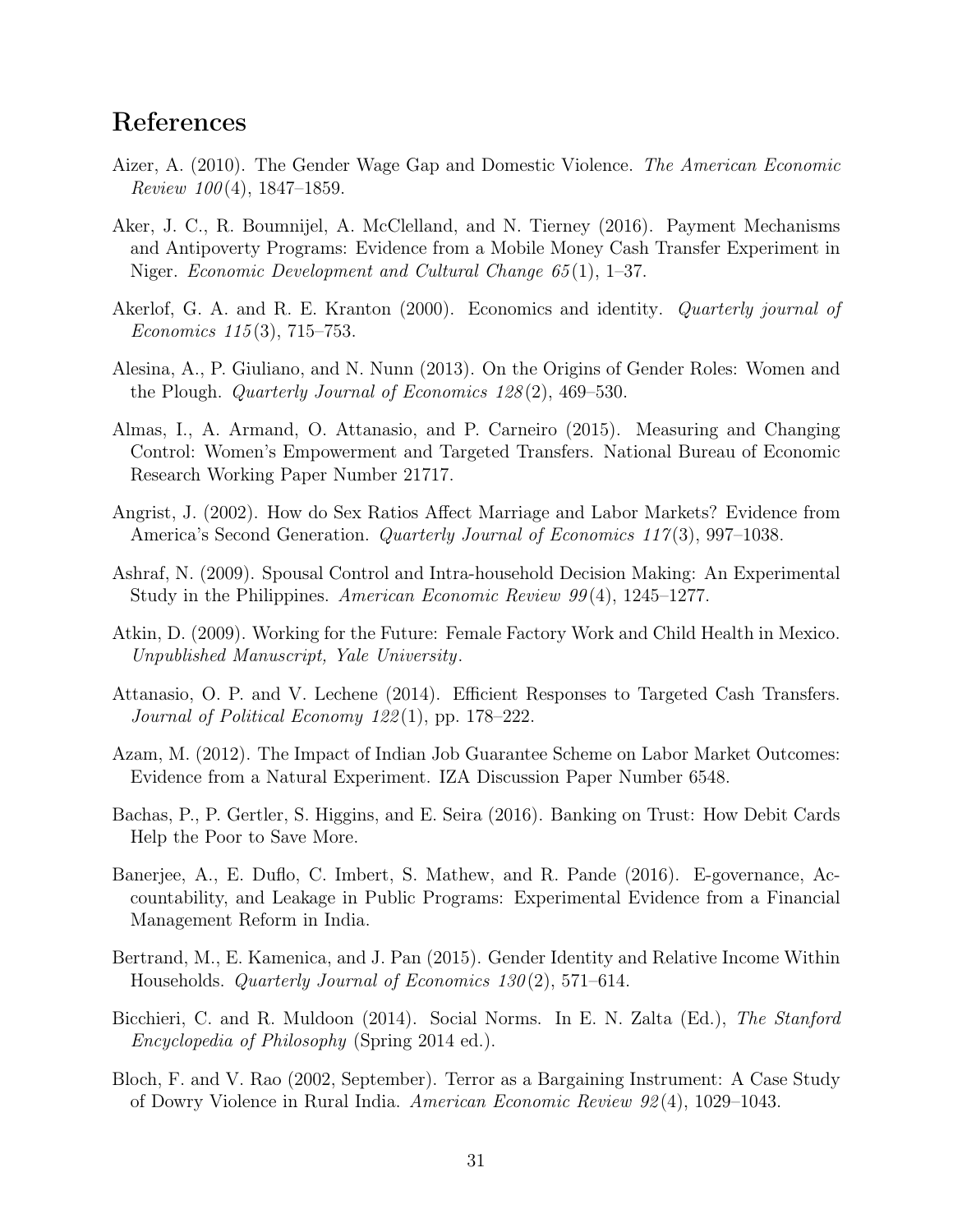- <span id="page-32-14"></span>Blundell, R., P.-A. Chiappori, and C. Meghir (2005). Collective Labor Supply with Children. Journal of Political Economy  $113(6)$ , pp. 1277–1306.
- <span id="page-32-7"></span>Bobonis, G. J. (2009). Is the Allocation of Resources within the Household Efficient? New Evidence from a Randomized Experiment. Journal of Political Economy 117 (3), 453–503.
- <span id="page-32-8"></span>Bobonis, G. J. (2011). The Impact of Conditional Cash Transfers on Marriage and Divorce. Economic Development and Cultural Change 59 (2), 281–312.
- <span id="page-32-0"></span>Boudet, A. M. M., P. Petesch, and C. Turk (2012). On norms and agency: Conversations about gender equality with women and men in 20 countries. Technical report, The World Bank.
- <span id="page-32-12"></span>Callen, M., S. De Mel, C. McIntosh, and C. Woodruff (2014). What are the Headwaters of Formal Savings? Experimental Evidence from Sri Lanka. Technical report, National Bureau of Economic Research.
- <span id="page-32-11"></span>Chatterji, S. (2016, December). Ramesh Writes to States for More Women in NREGA Scheme.
- <span id="page-32-13"></span>Chiappori, P.-A. (1992). Collective Labor Supply and Welfare. Journal of Political Econ $omy \, 100(3)$ , pp. 437–467.
- <span id="page-32-1"></span>Chiappori, P.-A., B. Fortin, and G. Lacroix (2002). Marriage Market, Divorce Legislation, and Household Labor Supply. The Journal of Political Economy  $110(1)$ , 37–72.
- <span id="page-32-15"></span>Duflo, E. and C. Udry (2004). Intrahousehold Resource Allocation in Cote d'Ivoire: Social Norms, Separate Accounts and Consumption Choices. NBER Working Papers 10498.
- <span id="page-32-10"></span>Dutta, P., R. Murgai, M. Ravallion, and D. P. Van de Walle (2012). Does India's Employment Guarantee Scheme Guarantee Employment? World Bank Policy Research Working Paper (6003).
- <span id="page-32-5"></span>Fernandez, R. (2013, February). Cultural Change as Learning: The Evolution of Female Labor Force Participation over a Century. American Economic Review 103(1), 472–500.
- <span id="page-32-4"></span>Fernandez, R. and A. Fogli (2009). Culture: An Empirical Investigation of Beliefs, Work, and Fertility. American Economic Journal: Macroeconomics 1 (1), 146–177.
- <span id="page-32-3"></span>Fernandez, R., A. Fogli, and C. Olivetti (2004). Mothers and Sons: Preference Formation and Female Labor Force Dynamics. The Quarterly Journal of Economics 119 (4), 1249–1299.
- <span id="page-32-2"></span>Goldin, C. (2006, May). The Quiet Revolution That Transformed Women's Employment, Education, and Family. American Economic Review 96 (2), 1–21.
- <span id="page-32-6"></span>Gray, J. S. (1998). Divorce-Law Changes, Household Bargaining, and Married Women's Labor Supply. The American Economic Review 88 (3), 628–642.
- <span id="page-32-9"></span>Hasan, A. (2010). Time Allocation in Rural Households: The Indirect Effects of Conditional Cash Transfer Programs. World Bank Policy Research Working Paper (5256).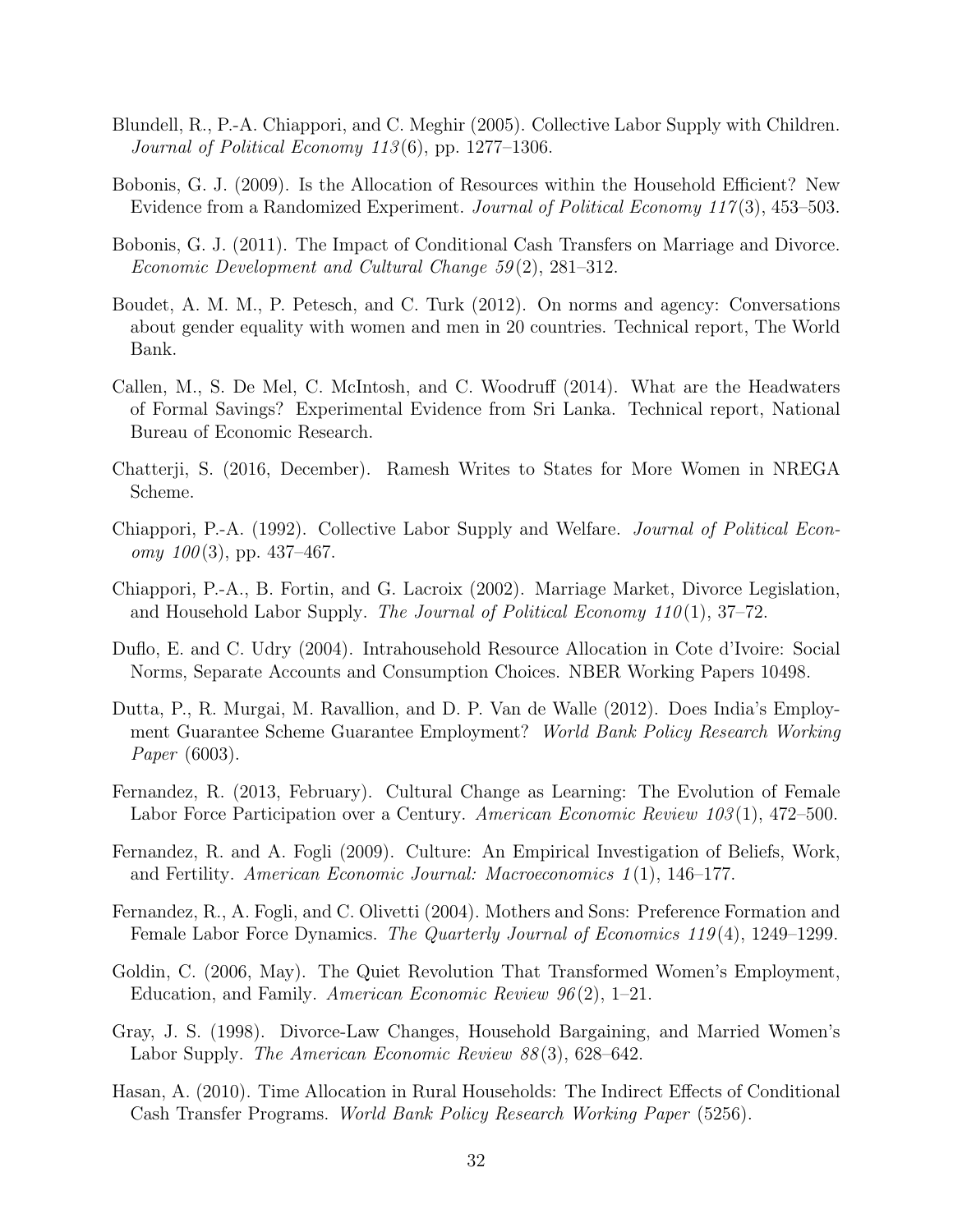- <span id="page-33-4"></span>Heath, R. and A. M. Mobarak (2015). Manufacturing Growth and the Lives of Bangladeshi Women. Journal of Development Economics 115, 1–15.
- <span id="page-33-6"></span>Heath, R. and X. Tan (2015). Intrahousehold Bargaining, Female Autonomy, and Labor Supply: Theory and Evidence from India.
- <span id="page-33-0"></span>ILO (2015). Key Indicators of the Labour Market 2015 (KILM) Database. Online. LFEP Database, 7th edition (January 2016 of the 2015 revision).
- <span id="page-33-7"></span>Imbert, C. and J. Papp (2015). Labor Market Effects of Social Programs: Evidence from india's Employment Guarantee. American Economic Journal: Applied Economics  $\mathcal{T}(2)$ , 233–263.
- <span id="page-33-11"></span>India Census (2011). Sex Ratio in India.
- <span id="page-33-9"></span>Islam, M. and A. Sivasankaran (2015). How Does Child Labor Respond to Changes in Adult Work Opportunities? Evidence from NREGA. In international Conference on MGNREGA. Mumbai: Impact Indira Gandhi institute of Development Research.
- <span id="page-33-15"></span>Jacoby, H. G. and B. Dasgupta (2015). Changing Wage Structure in India in the Post-Reform Era: 1993-2011. Policy Research Working Paper 7426, World Bank Group.
- <span id="page-33-3"></span>Jensen, R. (2012). Do Labor Market Opportunities Affect Young Women's Work and Family Decisions? Experimental Evidence from India. The Quarterly Journal of Economics  $127(2)$ , 753–792.
- <span id="page-33-14"></span>Kling, J. R., J. B. Liebman, and L. F. Katz (2007). Experimental Analysis of Neighborhood Effects. *Econometrica*  $75(1)$ , pp. 83–119.
- <span id="page-33-10"></span>MGNREGS (2016). R1.2.9 Women Joint Account Detail. Online. Accessed September 25, 2016.
- <span id="page-33-8"></span>Muralidharan, K., P. Niehaus, and S. Sukhtankar (2016). Building State Capacity: Evidence from Biometric Smartcards in India. American Economic Review 106 (10), 2895–2929.
- <span id="page-33-13"></span>Niehaus, P. and S. Sukhtankar (2013, November). Corruption Dynamics: The Golden Goose Effect. American Economic Journal: Economic Policy 5 (4), 230–69.
- <span id="page-33-1"></span>Pande, R., E. K. Fletcher, and C. T. Moore (2015). Women and Work in India: Diagnostics and a Review of Potential Policies.
- <span id="page-33-2"></span>Qian, N. (2008). Missing Women and the Price of Tea in China: The Effect of Sex-Specific Earnings on Sex Imbalance. Quarterly Journal of Economics 123 (3), 1251–1285.
- <span id="page-33-5"></span>Rangel, M. A. (2006). Alimony Rights and Intrahousehold Allocation of Resources: Evidence from Brazil. *Economic Journal*  $116(513)$ ,  $627 - 658$ .
- <span id="page-33-12"></span>RBI (2016, January). Financial Literacy Centres (FLCs) - Revised Guidelines.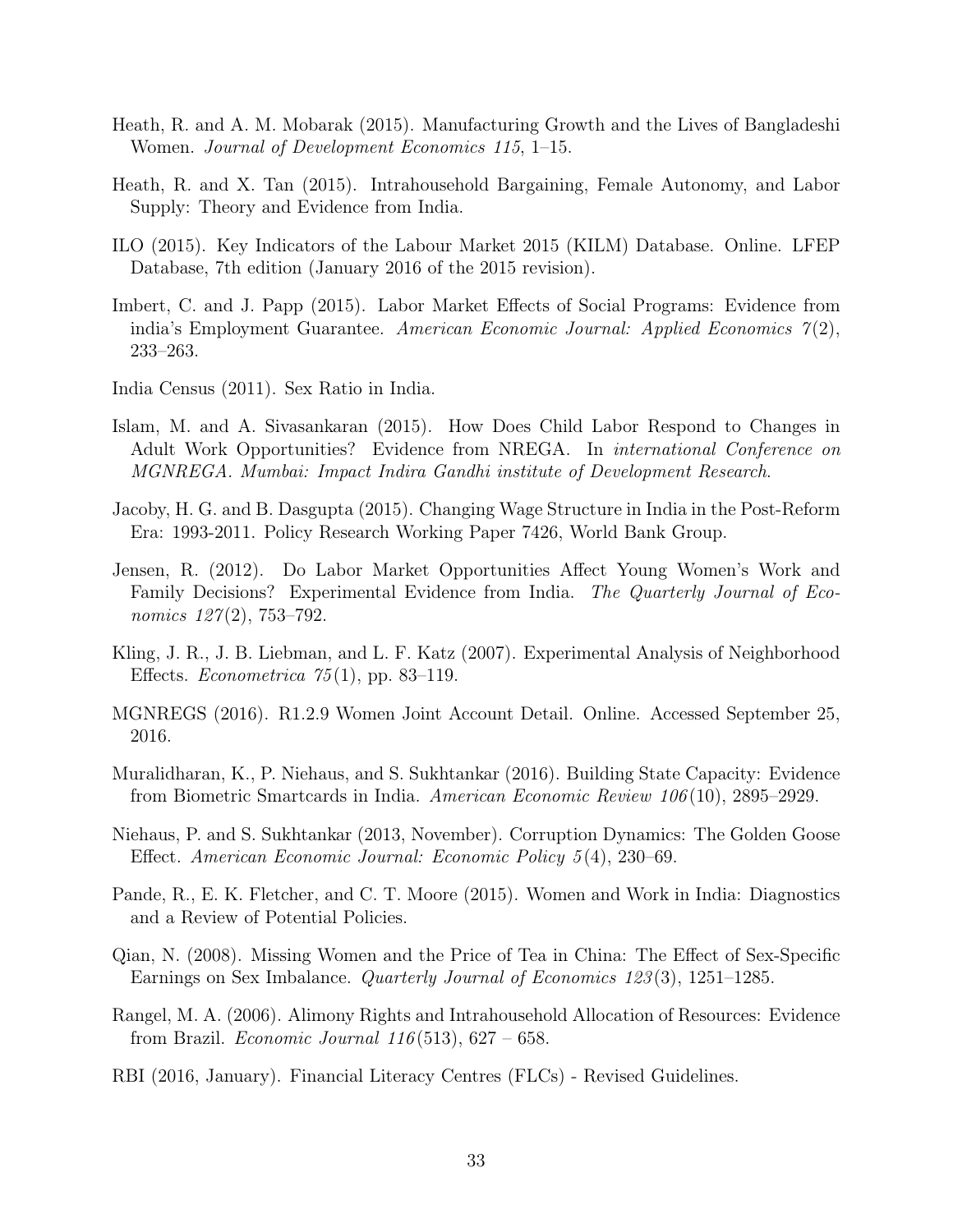- <span id="page-34-2"></span>Shah, M. and B. M. Steinberg (2015). Workfare and Human Capital Investment: Evidence from India. Technical report, National Bureau of Economic Research.
- <span id="page-34-1"></span>Skoufias, E., M. Unar, and T. G. de Cossio (2013). The Poverty Impacts of Cash and In-Kind Transfers: Experimental Evidence from Rural Mexico. Journal of Development Effectiveness  $5(4)$ , 401–429.
- <span id="page-34-0"></span>Stevenson, B. (2008). Divorce Law and Women's Labor Supply. Journal of Empirical Legal Studies 5 (4), 853–873.
- <span id="page-34-3"></span>Subbarao, K., C. Del Ninno, C. Andrews, and C. Rodríguez-Alas (2012). Public Works as a Safety Net: Design, Evidence, and Implementation. World Bank Publications.
- <span id="page-34-4"></span>UNWOMEN (2012, December). Minister of Rural Development Jairam Ramesh commits to making MGNREGA more women-friendly. UNWomen News.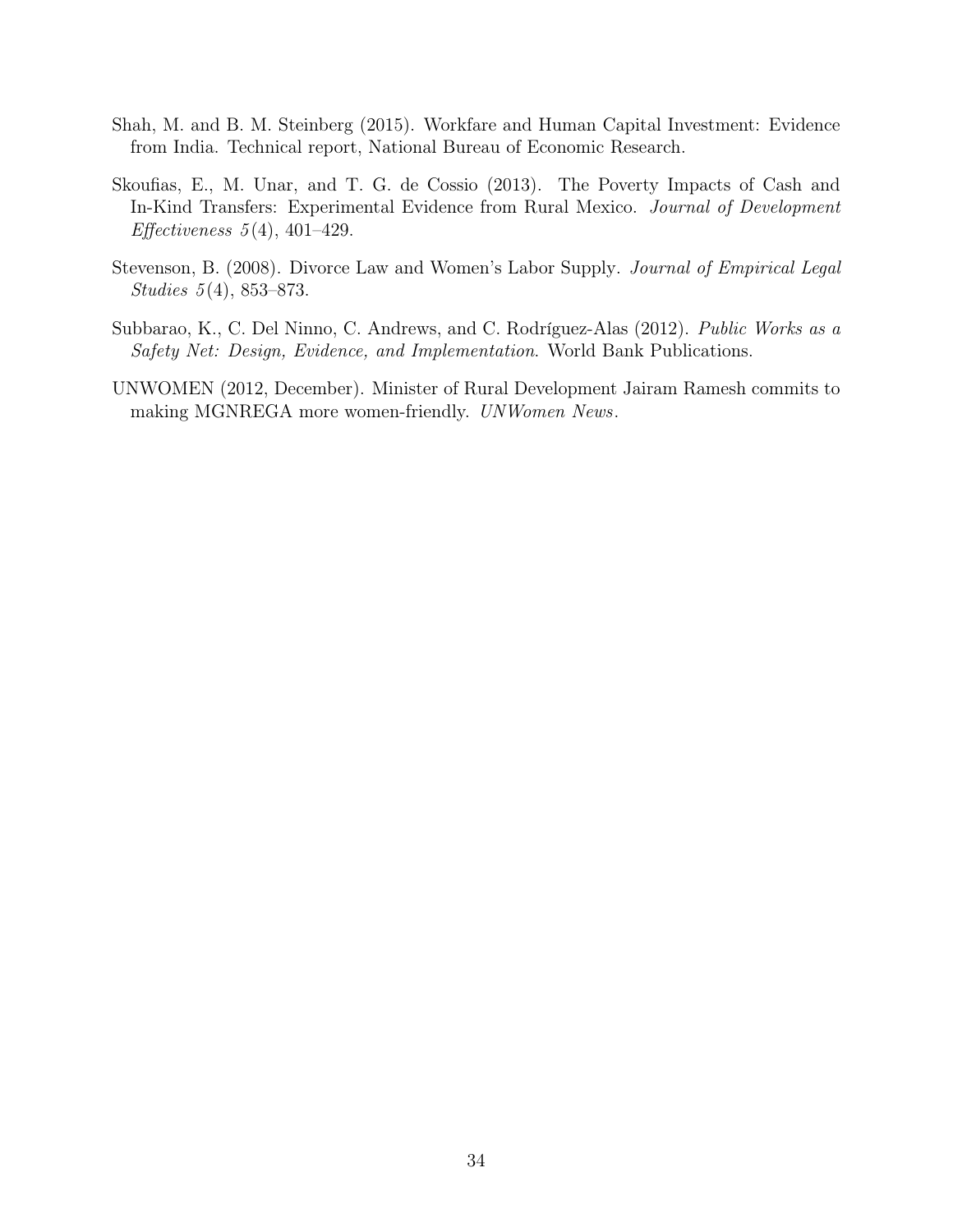Main Tables and Figures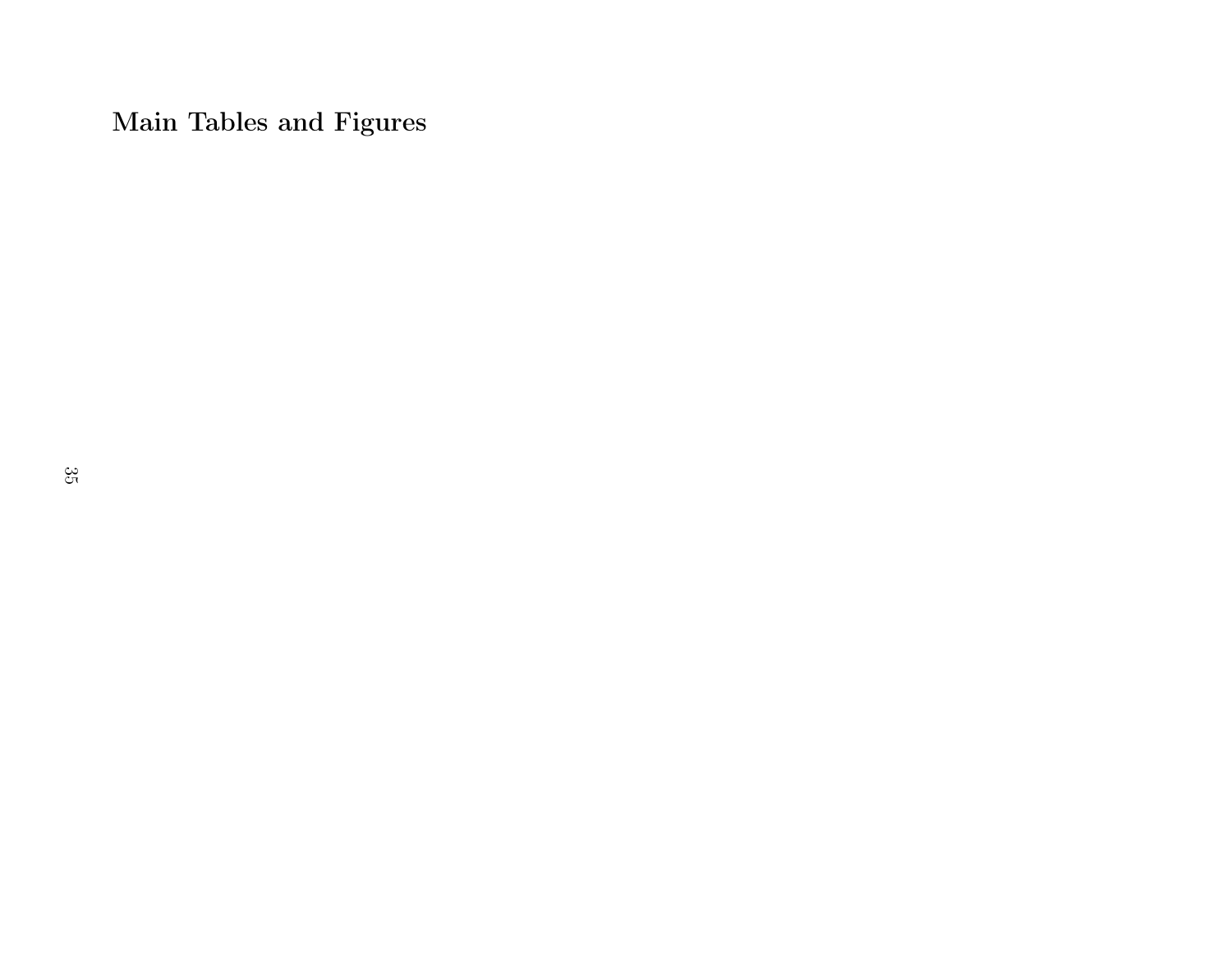|                                                       | (1)          | (2)           | (3)          | (4)       | $\overline{(5)}$ | (6)        | (7)         |
|-------------------------------------------------------|--------------|---------------|--------------|-----------|------------------|------------|-------------|
|                                                       | Accounts     |               | Accounts     |           | Accounts         |            |             |
|                                                       | <b>Basic</b> | Control       | <b>Basic</b> | Accounts  | Plus             | P-Value:   | $\mathbf N$ |
|                                                       | Mean         |               | Linking      | Plus      | Linking          | Joint Test |             |
| Panel A: Individual Characteristics of Eligible Women |              |               |              |           |                  |            |             |
| Interviewed at Midline                                | 0.931        | $-0.018$      | 0.002        | 0.008     | 0.023            | $0.046**$  | 4500        |
| Age                                                   | 40.091       | $-0.469$      | $-0.167$     | $-0.260$  | $-1.155$         | 0.693      | 4179        |
| Years Education                                       | 0.857        | $-0.193$      | $-0.008$     | $-0.198$  | 0.075            | 0.141      | 4044        |
| Can Read or Write                                     | 0.113        | $-0.015$      | 0.009        | $-0.016$  | 0.012            | 0.563      | 4153        |
| Had No Children (at Baseline)                         | 0.022        | $-0.002$      | $-0.002$     | $-0.000$  | $-0.004$         | 0.991      | 4149        |
| Age Had First Child (at Baseline)                     | 19.086       | 0.022         | 0.260        | 0.255     | $-0.161$         | 0.267      | 4064        |
| Ever Worked for MGNREGS (at Baseline)                 | 0.643        | 0.020         | $-0.062$     | 0.002     | $-0.020$         | 0.620      | 4077        |
| Worked for MGNREGS in Past Year (at Baseline)         | 0.159        | 0.004         | 0.009        | 0.009     | 0.030            | 0.937      | 3686        |
| In MGNREGS MIS in Past Year (at Baseline)             | 0.728        | 0.006         | $-0.023$     | 0.012     | 0.048            | 0.772      | 3902        |
| Panel B: Individual Characteristics of Husbands       |              |               |              |           |                  |            |             |
| Interviewed at Midline                                | 0.869        | $-0.005$      | 0.023        | 0.022     | $0.040*$         | 0.174      | 4500        |
| Age                                                   | 44.517       | $-0.182$      | 0.586        | $-0.029$  | $-0.978$         | 0.700      | 4089        |
| Years Education                                       | 4.270        | $-0.385$      | $-0.228$     | $-0.143$  | 0.350            | 0.268      | 4058        |
| Can Read or Write                                     | 0.565        | $-0.068*$     | $-0.058$     | $-0.015$  | 0.002            | 0.262      | 3956        |
| Ever Worked for MGNREGS (at Baseline)                 | 0.963        | 0.001         | $-0.016$     | 0.004     | 0.015            | 0.110      | 4034        |
| Worked for MGNREGS in Past Year (at Baseline)         | 0.319        | $-0.017$      | 0.021        | $-0.027$  | 0.009            | 0.899      | 3576        |
| In MGNREGS MIS in Past Year (at Baseline)             | 0.794        | $-0.005$      | $-0.038$     | $-0.032$  | $-0.002$         | 0.874      | 3905        |
| Panel C: Household/Couple Characteristics             |              |               |              |           |                  |            |             |
| Male-Female Age Gap                                   | 4.637        | 0.277         | 0.587        | 0.111     | 0.040            | 0.539      | 4089        |
| Male-Female Education Gap                             | 3.463        | $-0.252$      | $-0.265$     | 0.041     | 0.218            | 0.493      | 3932        |
| Hindu                                                 | 0.961        | 0.002         | 0.000        | $-0.034$  | $0.027*$         | $0.036**$  | 4147        |
| Scheduled Caste or Tribe                              | 0.361        | 0.076         | 0.031        | 0.065     | 0.046            | 0.881      | 3924        |
| Other Backward Caste                                  | 0.552        | $-0.050$      | $-0.023$     | $-0.051$  | $-0.036$         | 0.959      | 3924        |
| Number Household Members on Job Card                  | 3.935        | $-0.160$      | $-0.185$     | 0.316     | $-0.035$         | 0.465      | 4179        |
| Panel D: GP Characteristics                           |              |               |              |           |                  |            |             |
| Number Eligible Women in GP                           | 42.388       | 5.233         | 2.060        | 6.239     | 4.462            | 0.981      | 4179        |
| Total GP Population                                   | 2625.126     | $1065.635***$ | 1688.853**   | 855.384** | 377.426          | $0.012**$  | 4179        |
| Fraction GP Population Female                         | 0.462        | 0.000         | $-0.000$     | 0.005     | 0.004            | 0.701      | 4179        |
| Fraction GP Population SC/ST                          | 0.311        | 0.017         | $-0.025$     | 0.000     | 0.038            | 0.864      | 4179        |
| Fraction Female GP Population Literate                | 0.403        | 0.001         | 0.012        | $-0.014$  | $-0.012$         | 0.867      | 4179        |
| Fraction Male GP Population Literate                  | 0.658        | $-0.038*$     | $-0.021$     | $-0.025$  | $-0.024$         | 0.428      | 4179        |
| Female Workers / Female GP Population                 | 0.322        | 0.032         | $-0.059$     | 0.001     | 0.008            | 0.207      | 4179        |
| Male Workers / Male GP Population                     | 0.517        | 0.003         | $-0.002$     | 0.007     | $-0.007$         | 0.726      | 4179        |

<span id="page-36-0"></span>Table 1: Balance on Predetermined Demographic Characteristics

 Notes: Each row is <sup>a</sup> separate regression. The first column gives the mean among the Accounts Basic group, columns 2-5 give regression coefficients.Robust standard errors clustered at the GP level are omitted from the table for legibility. Column 6 gives the p-value from a test that all treatment coefficients are jointly equal to zero. \*  $p \le 0.10$ , \*\*  $p \le 0.05$ , \*\*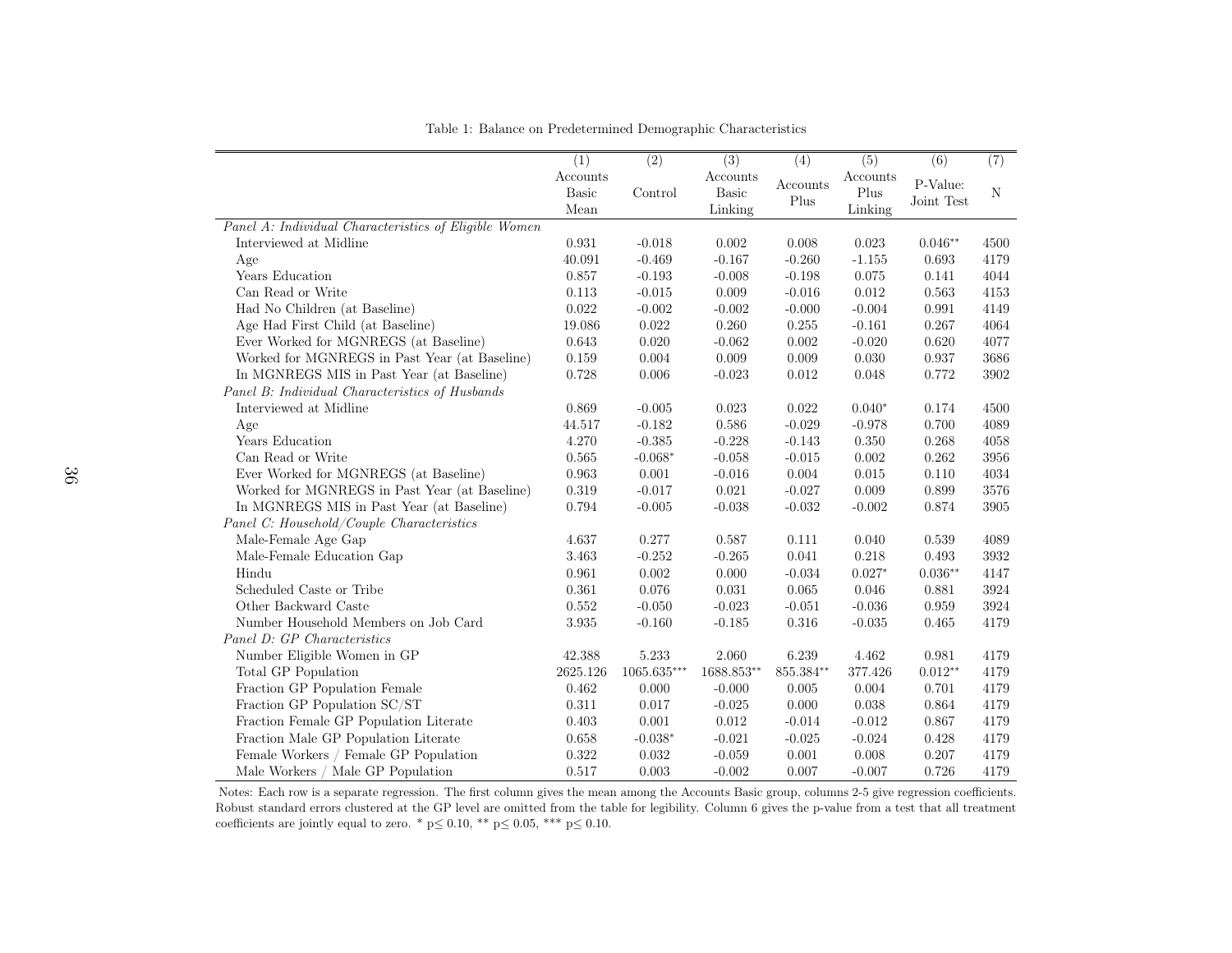|                                    |             | Survey Data                    |                           |                           |                                      | Bank Administrative Data <sup>+</sup> |                                      |                                     |
|------------------------------------|-------------|--------------------------------|---------------------------|---------------------------|--------------------------------------|---------------------------------------|--------------------------------------|-------------------------------------|
|                                    | (1)         | (2)                            | (3)                       | (4)                       | (5)                                  | (6)                                   | (7)                                  | (8)                                 |
|                                    | Has<br>Bank | Been to<br>Bank in<br>Past Six | $\mbox{Personal}$<br>Bank | Opened<br>Project<br>Bank | Number<br>Transactions<br>(May 2015- | Avg. Daily<br>Balance<br>(May 2015-   | Number<br>Transactions<br>(May 2015- | Avg. Daily<br>Balance<br>(May 2015- |
|                                    | Account     | Months                         | Balance                   | Account                   | Endline)                             | Endline)                              | Aug. 2016)                           | Aug. 2016)                          |
| $\beta_1$ : Accounts Plus Linking  | 0.036       | $0.070**$                      | 73.387**                  | $-0.055$                  | 0.212                                | 84.523**                              | $1.323**$                            | 135.366***                          |
|                                    | (0.028)     | (0.034)                        | (29.510)                  | (0.048)                   | (0.141)                              | (35.281)                              | (0.517)                              | (38.935)                            |
| $\beta_2$ : Accounts Basic Linking | $-0.007$    | $-0.005$                       | $-22.680$                 | $-0.092*$                 | 0.089                                | 26.495                                | 0.425                                | 85.488**                            |
|                                    | (0.039)     | (0.037)                        | (24.379)                  | (0.052)                   | (0.185)                              | (39.029)                              | (0.497)                              | (37.699)                            |
| $\beta_3$ : Accounts Plus          | 0.035       | $0.118***$                     | 49.774*                   | $-0.016$                  | 0.215                                | $-3.741$                              | $-0.059$                             | $-19.515$                           |
|                                    | (0.027)     | (0.033)                        | (29.171)                  | (0.045)                   | (0.270)                              | (32.947)                              | (0.582)                              | (37.779)                            |
| $\beta_4$ : Control Group          | $-0.431***$ | $-0.078***$                    | 17.979                    |                           |                                      |                                       |                                      |                                     |
|                                    | (0.030)     | (0.028)                        | (26.539)                  |                           |                                      |                                       |                                      |                                     |
| P-values from F-Tests              |             |                                |                           |                           |                                      |                                       |                                      |                                     |
| $\beta_1=\beta_4$                  | $0.000***$  | $0.000***$                     | $0.028**$                 |                           |                                      |                                       |                                      |                                     |
| $\beta_2=\beta_4$                  | $0.000***$  | $0.019**$                      | $0.039**$                 |                           |                                      |                                       |                                      |                                     |
| $\beta_3 = \beta_4$                | $0.000***$  | $0.000***$                     | 0.216                     |                           |                                      |                                       |                                      |                                     |
| $\beta_1=\beta_3$                  | 0.944       | 0.173                          | 0.444                     | 0.356                     | 0.991                                | $0.011**$                             | $0.040**$                            | $0.001***$                          |
| Joint Test: Linking= $0$           | 0.983       | 0.392                          | 0.453                     | 0.144                     | 0.858                                | $0.026**$                             | $0.042**$                            | $0.000***$                          |
| Joint Test: Accounts Plus=0        | 0.169       | $0.000***$                     | $0.000***$                | 0.707                     | 0.315                                | 0.307                                 | 0.351                                | 0.513                               |
| Joint Test: All Coeffs.=0          | $0.000***$  | $0.000***$                     | $0.001***$                | 0.243                     | 0.385                                | $0.049**$                             | $0.056*$                             | $0.001***$                          |
| Accounts Basic Mean                | 0.903       | 0.161                          | 93.310                    | 0.783                     | 0.912                                | 108.951                               | 3.465                                | 138.443                             |
| N                                  | 4179        | 4173                           | 4037                      | 2019                      | 1993                                 | 1993                                  | 1993                                 | 1993                                |

<span id="page-37-0"></span>Table 2: Impact of Treatments on Bank Account Use

<sup>+</sup>Sample limited to non-Control group GPs served by the bank partner providing administrative data.

 Notes: Robust standard errors clustered at the GP level in parentheses. All regressions include strata, survey month, and district fixed effects,as well as controls for the individual, spousal, household, and GP-level characteristics listed in Table 1. \*  $p \le 0.10$ , \*\*  $p \le 0.05$ , \*\*\*  $p \le 0.10$ . All<br>regulates dependented in Indian Burges are tensored at the 90th variables denominated in Indian Rupees are topcoded at the 99th percentile. Personal bank balances include all balances in individually-heldaccounts <sup>p</sup>lus half of balances in any jointly-held accounts.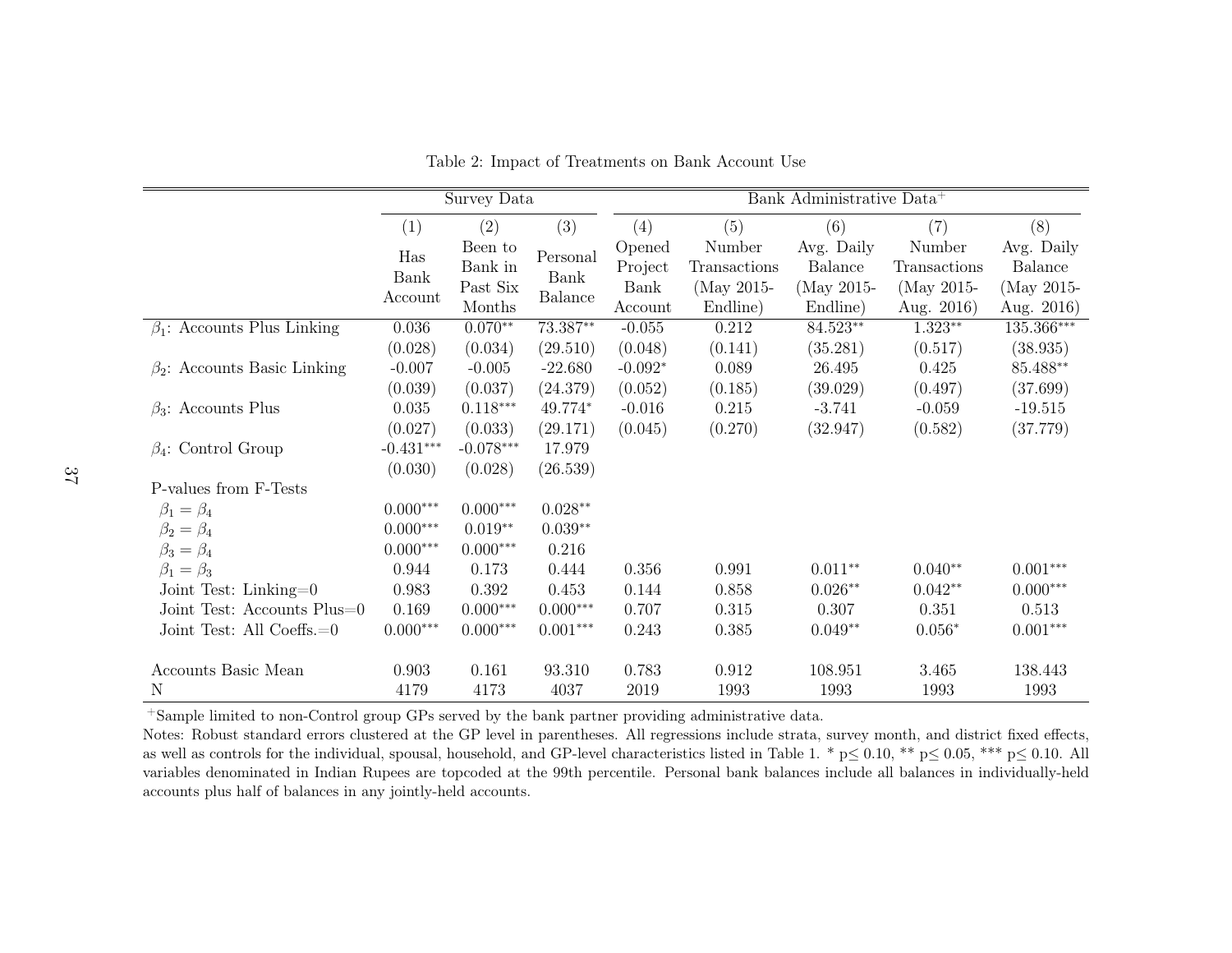|                                                         |                                        | May 1, 2015 - Aug./Sept. 2015             |                                                           |                                                              | May 1, 2015 - Endline                        |                                           |                                                           |                                                              |  |
|---------------------------------------------------------|----------------------------------------|-------------------------------------------|-----------------------------------------------------------|--------------------------------------------------------------|----------------------------------------------|-------------------------------------------|-----------------------------------------------------------|--------------------------------------------------------------|--|
|                                                         |                                        | MGNREGS Admin Data                        | Bank Admin Data <sup>+</sup>                              |                                                              |                                              | MGNREGS Admin Data                        | Bank Admin Data <sup>+</sup>                              |                                                              |  |
|                                                         | (1)                                    | (2)                                       | (3)                                                       | (4)                                                          | (5)                                          | (6)                                       | (7)                                                       | (8)                                                          |  |
|                                                         | Any<br>Work -<br>Individual<br>Account | Value<br>Wages -<br>Individual<br>Account | Has<br><b>MGNREGS</b><br>Deposit<br>in Project<br>Account | Value<br><b>MGNREGS</b><br>Deposits<br>in Project<br>Account | Any<br>Work -<br>Individual<br>Account       | Value<br>Wages -<br>Individual<br>Account | Has<br><b>MGNREGS</b><br>Deposit<br>in Project<br>Account | Value<br><b>MGNREGS</b><br>Deposits<br>in Project<br>Account |  |
| $\beta_1$ : Accounts Plus Linking                       | $0.205***$                             | 646.215***                                | $0.257***$                                                | 895.337***                                                   | $0.125***$                                   | 170.602***                                | $0.107***$                                                | $167.366***$                                                 |  |
| $\beta_2$ : Accounts Basic Linking                      | (0.025)<br>$0.109***$<br>(0.024)       | (102.300)<br>$306.325***$<br>(84.565)     | (0.042)<br>$0.126***$<br>(0.042)                          | (250.542)<br>377.592*<br>(207.555)                           | (0.016)<br>$0.048^{\ast\ast\ast}$<br>(0.016) | (24.850)<br>66.006***<br>(24.188)         | (0.022)<br>$0.054*$<br>(0.029)                            | (40.524)<br>72.622<br>(46.123)                               |  |
| $\beta_3$ : Accounts Plus                               | 0.003<br>(0.013)                       | 10.580<br>(49.265)                        | $-0.044*$<br>(0.025)                                      | $-271.908$<br>(175.405)                                      | 0.004<br>(0.007)                             | 5.980<br>(10.895)                         | 0.001<br>(0.014)                                          | $-9.829$<br>(24.803)                                         |  |
| $\beta_4$ : Control Group                               | 0.017<br>(0.013)                       | 82.389<br>(51.770)                        |                                                           |                                                              | $0.015*$<br>(0.009)                          | 20.978*<br>(12.187)                       |                                                           |                                                              |  |
| P-values from F-Tests                                   |                                        |                                           |                                                           |                                                              |                                              |                                           |                                                           |                                                              |  |
| $\beta_1 = \beta_4$<br>$\beta_2=\beta_4$                | $0.000***$<br>$0.000***$               | $0.000***$<br>$0.005***$                  |                                                           |                                                              | $0.000***$<br>$0.021**$                      | $0.000***$<br>$0.029**$                   |                                                           |                                                              |  |
| $\beta_3 = \beta_4$<br>$\beta_1=\beta_3$                | 0.323<br>$0.000***$                    | 0.176<br>$0.000***$                       | $0.000***$                                                | $0.000***$                                                   | 0.186<br>$0.000***$                          | 0.220<br>$0.000***$                       | $0.000***$                                                | $0.000***$                                                   |  |
| Joint Test: Linking= $0$<br>Joint Test: Accounts Plus=0 | $0.000***$<br>$0.014**$                | $0.000***$<br>$0.027**$                   | $0.000***$<br>$0.010**$                                   | $0.000***$<br>$0.036**$                                      | $0.000***$<br>$0.003***$                     | $0.000***$<br>$0.008***$                  | $0.000***$<br>0.300                                       | $0.000***$<br>0.264                                          |  |
| Joint Test: All Coeffs.=0                               | $0.000***$                             | $0.000***$                                | $0.000***$                                                | $0.000***$                                                   | $0.000***$                                   | $0.000***$                                | $0.000***$                                                | $0.000***$                                                   |  |
| Accounts Basic Mean<br>N                                | 0.002<br>4077                          | 1.722<br>4077                             | 0.061<br>1993                                             | 390.606<br>1993                                              | 0.000<br>4077                                | 0.000<br>4077                             | 0.016<br>1993                                             | 34.598<br>1993                                               |  |

<span id="page-38-0"></span>Table 3: Impact of Treatments on Women's Receipt of MGNREGS Funds in Individual Accounts

<sup>+</sup>Sample limited to non-Control group GPs served by the bank partner providing administrative data.

 Notes: Robust standard errors clustered at the GP level in parentheses. All regressions include strata, survey month, and district fixed effects, as well ascontrols for the individual, spousal, household, and GP-level characteristics listed in Table 1. \*  $p \le 0.10$ , \*\*  $p \le 0.05$ , \*\*\*  $p \le 0.10$ . All variables denominated in Indian Burges are toposed at the 00th perceptibe. in Indian Rupees are topcoded at the 99th percentile. The spousal union variable is equal to one if either the husband or the wife reports the wife worked for MGNREGS since May 1, 2015. MGNREGS administrative data runs from May 1, 2015 - September 10, 2016. Administrative bank account data runsthrough May 1, 2015 - August 31, 2016.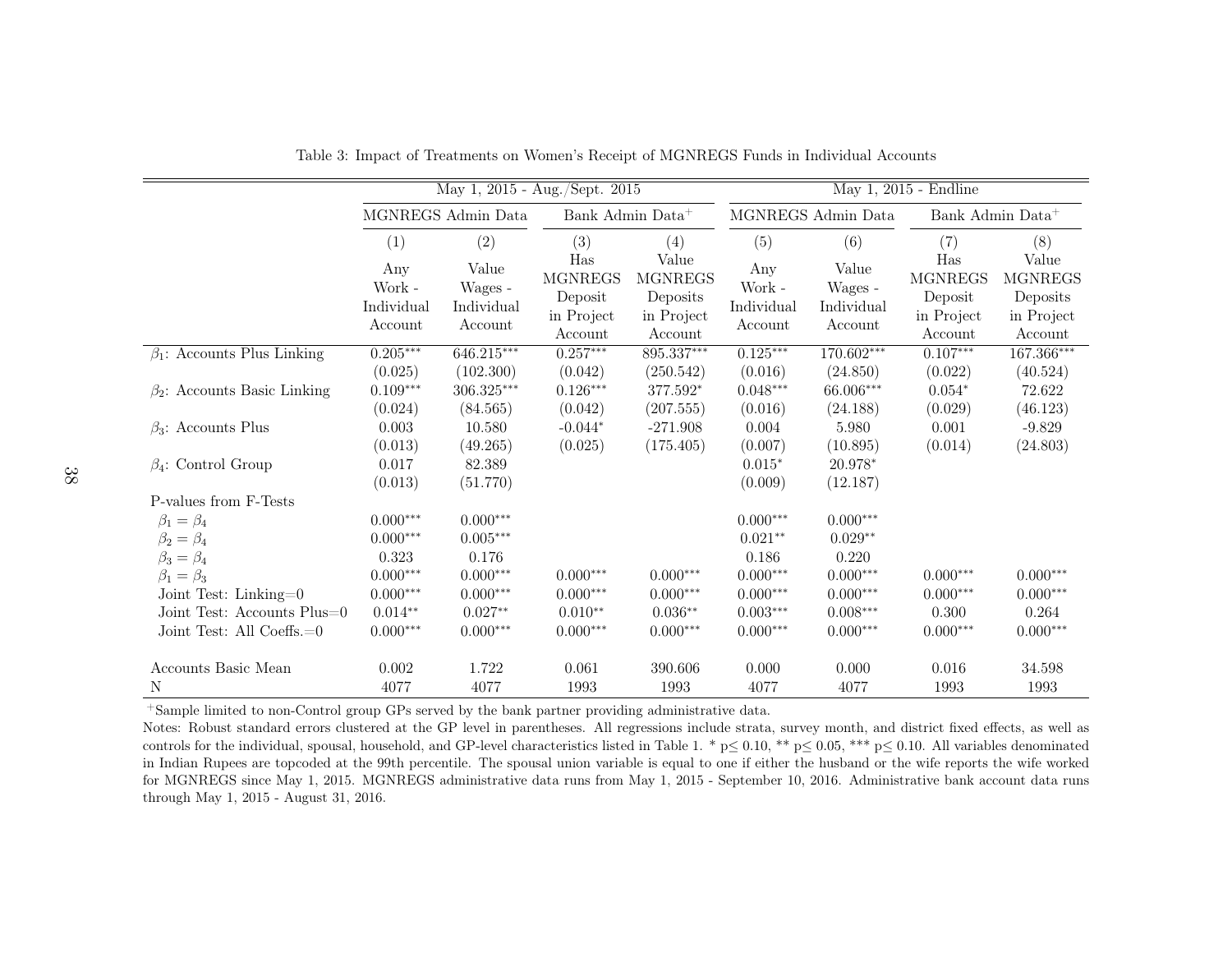|                                    |            |                 |                          | Work for MGNREGS             |               |                  | Work in Private Sector |                  |
|------------------------------------|------------|-----------------|--------------------------|------------------------------|---------------|------------------|------------------------|------------------|
|                                    |            | Main Occupation |                          | MGNREGS Admin Data           |               | Survey Data      |                        | Worked Last Year |
|                                    | (1)        | (2)             | (3)                      | (4)                          | (5)           | (6)              | (7)                    | (8)              |
|                                    | Worker     | Housewife       | Through<br>Sept.<br>2015 | Through<br>Endline<br>Survey | Own<br>Report | Spousal<br>Union | Own<br>Report          | Spousal<br>Union |
| $\beta_1$ : Accounts Plus Linking  | $0.116***$ | $-0.117***$     | $0.112**$                | $0.145***$                   | 0.029         | $0.058**$        | $0.082***$             | $0.063**$        |
|                                    | (0.037)    | (0.036)         | (0.048)                  | (0.042)                      | (0.020)       | (0.027)          | (0.029)                | (0.026)          |
| $\beta_2$ : Accounts Basic Linking | 0.018      | $-0.019$        | $-0.006$                 | 0.043                        | 0.016         | 0.010            | 0.034                  | 0.020            |
|                                    | (0.032)    | (0.032)         | (0.056)                  | (0.040)                      | (0.017)       | (0.022)          | (0.028)                | (0.027)          |
| $\beta_3$ : Accounts Plus          | $-0.005$   | 0.003           | 0.031                    | 0.078                        | 0.013         | 0.027            | $-0.005$               | $-0.008$         |
|                                    | (0.032)    | (0.032)         | (0.058)                  | (0.047)                      | (0.024)       | (0.028)          | (0.034)                | (0.030)          |
| $\beta_4$ : Control Group          | 0.031      | $-0.032$        | 0.077                    | $0.066*$                     | 0.008         | 0.017            | 0.020                  | 0.019            |
|                                    | (0.028)    | (0.028)         | (0.047)                  | (0.038)                      | (0.017)       | (0.020)          | (0.025)                | (0.022)          |
| P-values from F-Tests              |            |                 |                          |                              |               |                  |                        |                  |
| $\beta_1=\beta_4$                  | $0.007***$ | $0.006***$      | 0.359                    | $0.037**$                    | 0.208         | $0.062*$         | $0.014**$              | $0.049**$        |
| $\beta_2=\beta_4$                  | 0.567      | 0.586           | $0.062*$                 | 0.456                        | 0.527         | 0.646            | 0.517                  | 0.984            |
| $\beta_3 = \beta_4$                | 0.162      | 0.177           | 0.377                    | 0.798                        | 0.823         | 0.701            | 0.400                  | 0.282            |
| $\beta_1=\beta_3$                  | $0.001***$ | $0.001***$      | 0.104                    | 0.181                        | 0.526         | 0.306            | $0.014**$              | $0.020**$        |
| Joint Test: Linking=0              | $0.003***$ | $0.003***$      | 0.266                    | 0.218                        | 0.488         | 0.525            | $0.021**$              | $0.045**$        |
| Joint Test: Accounts Plus=0        | $0.027**$  | $0.025***$      | $0.039**$                | $0.008***$                   | 0.618         | $0.066*$         | 0.214                  | 0.237            |
| Joint Test: All Coeffs.=0          | $0.010***$ | $0.009***$      | $0.038**$                | $0.012**$                    | 0.619         | 0.215            | $0.042**$              | $0.098*$         |
| Accounts Basic Mean                | 0.287      | 0.713           | 0.328                    | 0.107                        | 0.052         | 0.083            | 0.747                  | 0.851            |
| $\mathbf N$                        | 4167       | 4167            | 4077                     | 4077                         | 4179          | 3957             | 4174                   | 3952             |

<span id="page-39-0"></span>Table 4: Impact of Treatments on Women's Work for MGNREGS and the Private Sector

Notes: Robust standard errors clustered at the GP level in parentheses. All regressions include strata, survey month, and district fixedeffects, as well as controls for the individual, spousal, household, and GP-level characteristics listed in Table 1. \*  $p \le 0.10$ , \*\*  $p \le 0.05$ , \*\*\* p≤ <sup>0</sup>.10. All variables denominated in Indian Rupees are topcoded at the 99th percentile. The spousa<sup>l</sup> union variable is equa<sup>l</sup> to one if either the husband or the wife reports the wife worked for MGNREGS since May 1, 2015. MGNREGS administrative data runs fromMay 1, 2015 - September 10, 2016. Administrative bank account data runs through May 1, 2015 - August 31, 2016.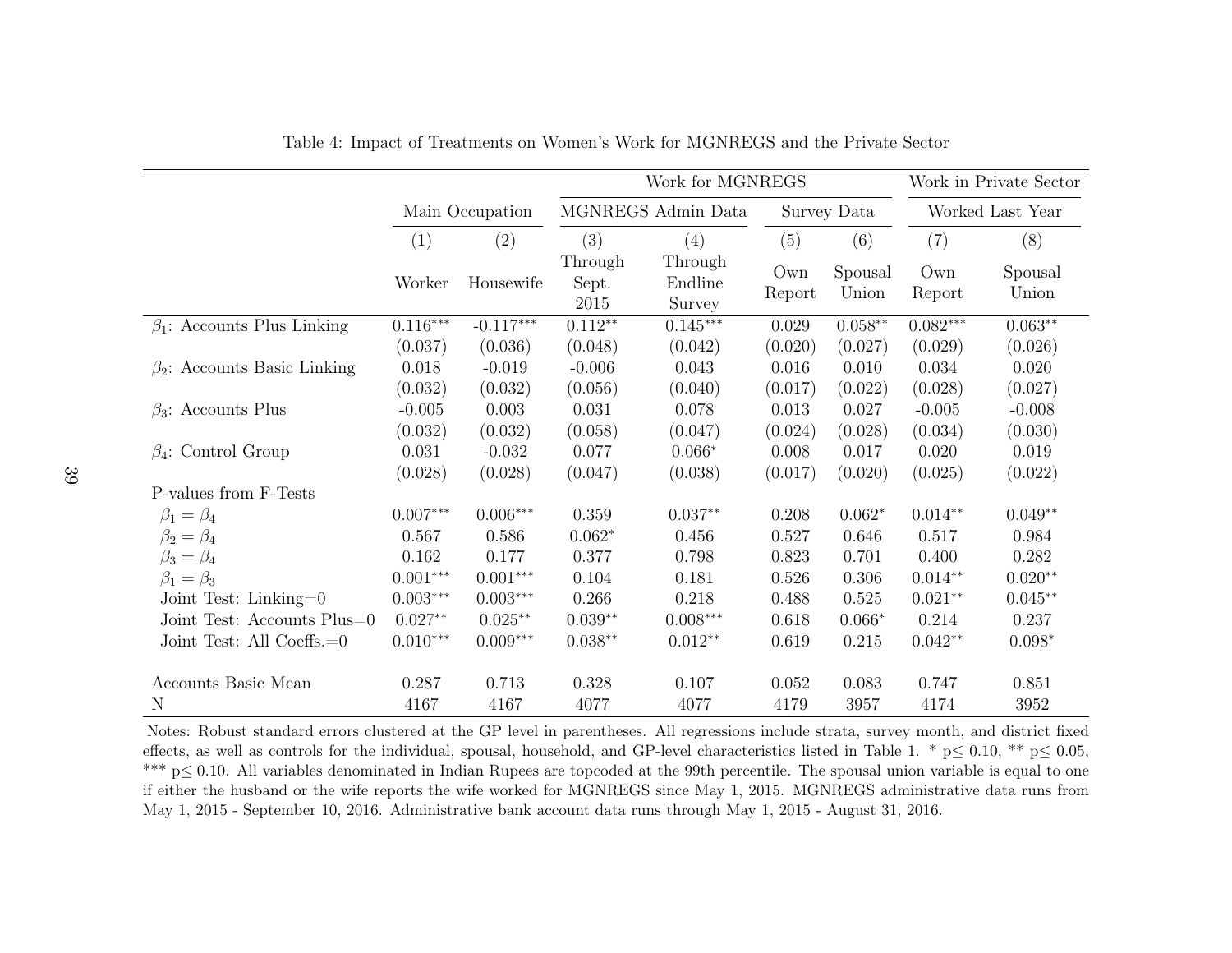|                                    |                  | Earnings   |                |                       | Performed Work<br>Compensated in: |
|------------------------------------|------------------|------------|----------------|-----------------------|-----------------------------------|
|                                    | (1)              | (2)        | (3)            | (4)                   | (5)                               |
|                                    | Months<br>Worked | Level      | Hyper-<br>sine | $\operatorname{Cash}$ | Bank<br>Account                   |
| $\beta_1$ : Accounts Plus Linking  | $0.817**$        | 3287.794*  | $0.895**$      | $0.078***$            | 0.004                             |
|                                    | (0.355)          | (1977.888) | (0.362)        | (0.029)               | (0.005)                           |
| $\beta_2$ : Accounts Basic Linking | 0.127            | $-922.471$ | 0.176          | 0.050                 | 0.002                             |
|                                    | (0.322)          | (1896.770) | (0.351)        | (0.032)               | (0.005)                           |
| $\beta_3$ : Accounts Plus          | 0.251            | $-184.121$ | $-0.062$       | $-0.008$              | $-0.004$                          |
|                                    | (0.368)          | (1757.765) | (0.372)        | (0.037)               | (0.004)                           |
| $\beta_4$ : Control Group          | 0.193            | $-169.786$ | 0.090          | 0.026                 | 0.003                             |
|                                    | (0.326)          | (1730.792) | (0.321)        | (0.026)               | (0.004)                           |
| P-values from F-Tests              |                  |            |                |                       |                                   |
| $\beta_1=\beta_4$                  | $0.026**$        | $0.024**$  | $0.008***$     | $0.045**$             | 0.950                             |
| $\beta_2=\beta_4$                  | 0.763            | 0.527      | 0.741          | 0.332                 | 0.686                             |
| $\beta_3 = \beta_4$                | 0.820            | 0.991      | 0.600          | 0.296                 | $0.054*$                          |
| $\beta_1 = \beta_3$                | $0.069*$         | $0.037**$  | $0.008***$     | $0.020**$             | 0.109                             |
| Joint Test: Linking= $0$           | 0.169            | $0.095*$   | $0.025**$      | $0.014**$             | 0.261                             |
| Joint Test: Accounts Plus=0        | $0.027**$        | $0.039**$  | $0.084*$       | 0.691                 | 0.565                             |
| Joint Test: All Coeffs. $=0$       | $0.086*$         | 0.128      | $0.046**$      | $0.038**$             | 0.273                             |
|                                    |                  |            |                |                       |                                   |
| Accounts Basic Mean                | 4.598            | 13479.856  | 6.624          | 0.683                 | 0.007                             |
| N                                  | 4131             | 3719       | 3719           | 4174                  | 4174                              |

<span id="page-40-0"></span>Table 5: Impact of Treatments on Labor Market Engagement and Earnings in the Private Sector

Notes: Robust standard errors clustered at the GP level in parentheses. All regressions include strata, survey month, and district fixed effects, as well as controls for the individual, spousal, household, and GP-level characteristics listed in Table 1. \* p $\leq 0.10$ , \*\* p $\leq 0.05$ , \*\*\* p≤ 0.10. Level values of earnings are topcoded at the 99th percentile.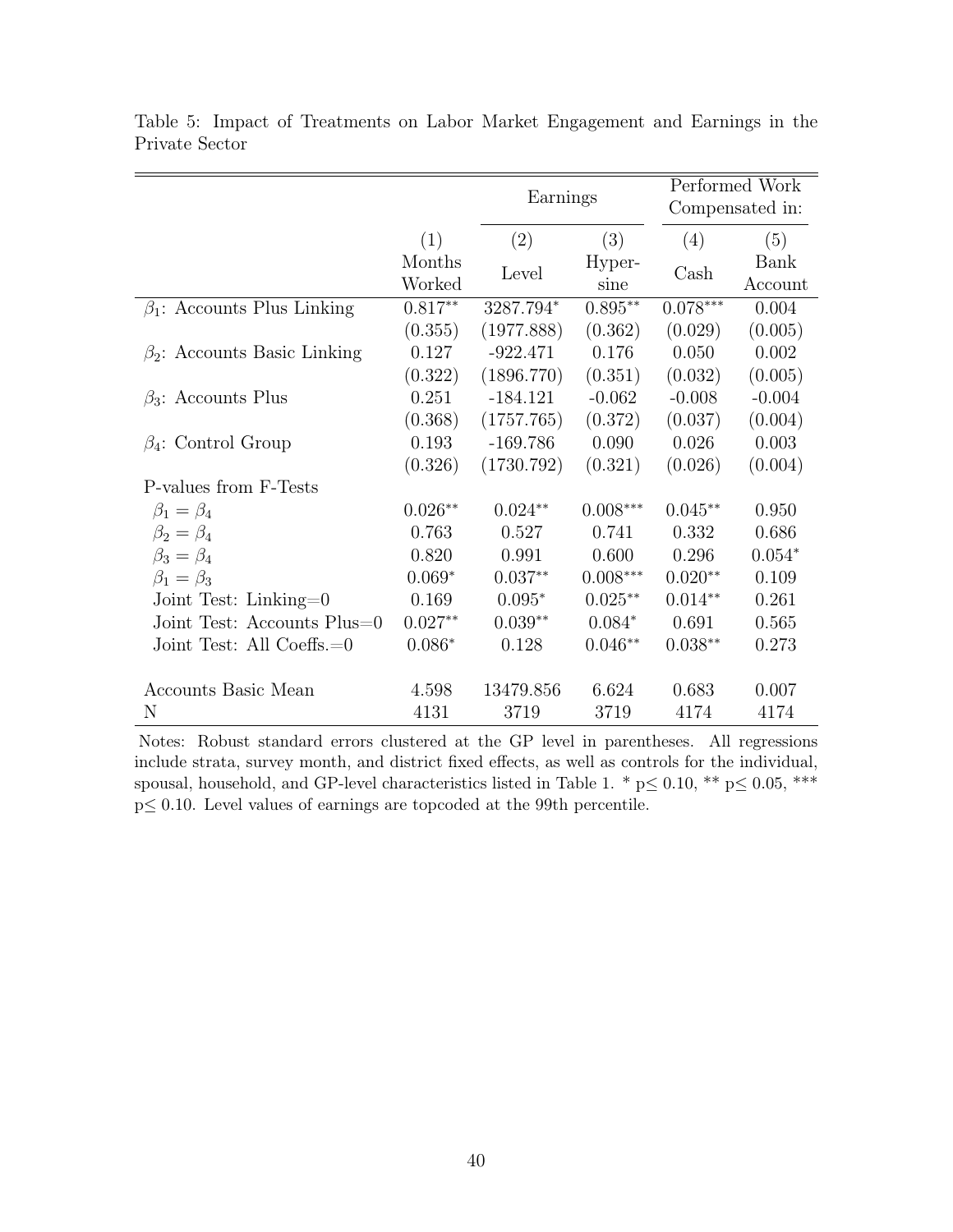|                                                           |                  | MGNREGS Work |            | Other Work |            |            | Earnings     |            |
|-----------------------------------------------------------|------------------|--------------|------------|------------|------------|------------|--------------|------------|
|                                                           | $\left(1\right)$ | (2)          | (3)        | (4)        | (5)        | (6)        | (7)          | (8)        |
|                                                           | Own              | Spousal      | Own        | Spousal    | Occupation | Months     | Level        | Hyper-     |
|                                                           | Report           | Union        | Report     | Union      | Worker     | Worked     | $(Rs\ 000s)$ | sine       |
| $\alpha_1$ : Accts Plus Linking × High HH Const.          | $0.092**$        | $0.115*$     | $0.155***$ | $0.099**$  | $-0.064$   | $1.325**$  | 10.797***    | 1.940***   |
|                                                           | (0.041)          | (0.060)      | (0.051)    | (0.046)    | (0.058)    | (0.596)    | (3.373)      | (0.601)    |
| $\alpha_2$ : Accts Plus Linking $\times$ Medium HH Const. | 0.081            | $0.101*$     | 0.079      | 0.066      | $-0.005$   | $-0.129$   | 1.580        | 0.718      |
|                                                           | (0.049)          | (0.057)      | (0.060)    | (0.049)    | (0.056)    | (0.580)    | (3.706)      | (0.712)    |
| $\alpha_5$ : Accts Plus Linking                           | $-0.043$         | $-0.045$     | 0.002      | 0.004      | $0.112**$  | $-0.034$   | $-0.980$     | 0.030      |
|                                                           | (0.037)          | (0.051)      | (0.046)    | (0.046)    | (0.049)    | (0.450)    | (2.721)      | (0.473)    |
| P-values from F-Tests                                     |                  |              |            |            |            |            |              |            |
| $\alpha_1=\alpha_2=0$                                     | $0.092*$         | 0.148        | $0.011**$  | 0.104      | 0.469      | $0.008***$ | $0.002***$   | $0.005***$ |
| Accounts Plus Mean                                        | 0.069            | 0.110        | 0.719      | 0.801      | 0.239      | 4.455      | 12.572       | 6.261      |
| N                                                         | 1217             | 1186         | 1216       | 1185       | 1217       | 1205       | 1085         | 1085       |

<span id="page-41-0"></span>Table 6: Heterogeneity in Linking Effects with Respect to Social Constraints

Notes: Robust standard errors clustered at the GP level in parentheses. All regressions include strata, survey month, and district fixed effects, aswell as controls for the individual, spousal, household, and GP-level characteristics listed in Table 1. \*  $p \le 0.10$ , \*\*  $p \le 0.05$ , \*\*\*  $p \le 0.10$ . Sample is limited to women in Accounts Plus Linking and Accounts Plus communities. To measure household constraints we use the Control group and predetermined characteristics in Table 1 to predict the probability that <sup>a</sup> husband agrees with the statement: women should be able to work for MGNREGS whenever they want to. A woman faces low household constraints if her husband's predicted probability is in the top tertile. Mediumhousehold constraints identify the middle tertile, and high household constraints identify the bottom tertile.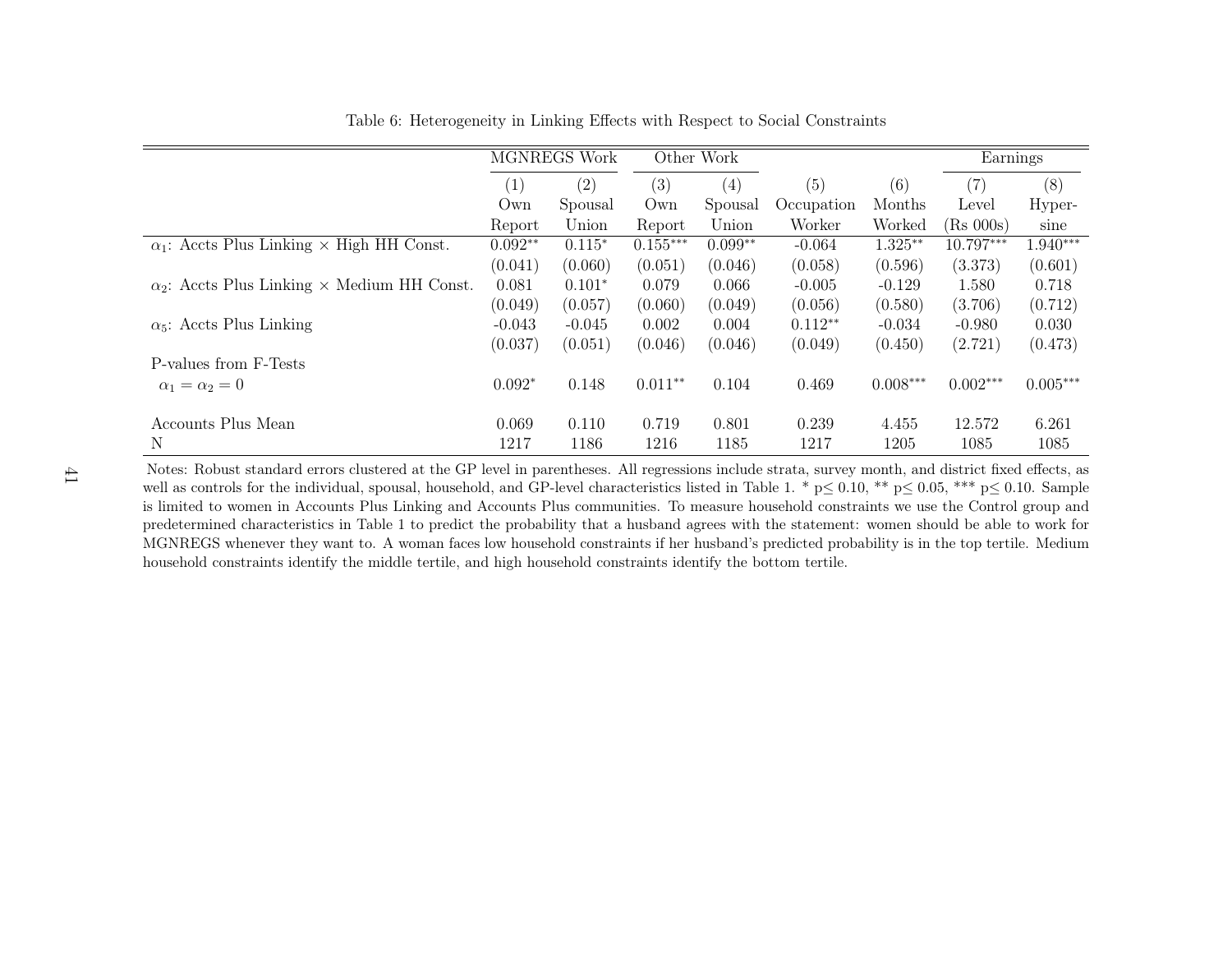|                                    |                  | Makes Purchases Index: |                  |                                                       |                                 |                                                   |
|------------------------------------|------------------|------------------------|------------------|-------------------------------------------------------|---------------------------------|---------------------------------------------------|
|                                    | (1)              | (2)                    | (3)              | (4)                                                   | (5)                             | (6)                                               |
|                                    | Any<br>Purchases | Own<br>Money           | Others'<br>Money | Women<br>Can Go<br>to CSP<br>Without Men <sup>a</sup> | Mobility<br>Index:<br>Past Year | Self-<br>Reported<br>Decision-<br>Making<br>Index |
| $\beta_1$ : Accounts Plus Linking  | 0.079            | $0.113**$              | $-0.072**$       | $0.074*$                                              | 0.063                           | 0.021                                             |
|                                    | (0.048)          | (0.052)                | (0.032)          | (0.041)                                               | (0.042)                         | (0.051)                                           |
| $\beta_2$ : Accounts Basic Linking | $-0.032$         | $-0.029$               | $-0.007$         | $-0.017$                                              | 0.001                           | 0.002                                             |
|                                    | (0.060)          | (0.065)                | (0.038)          | (0.037)                                               | (0.042)                         | (0.056)                                           |
| $\beta_3$ : Accounts Plus          | $-0.060$         | $-0.062$               | $-0.004$         | $0.075*$                                              | 0.015                           | $-0.002$                                          |
|                                    | (0.050)          | (0.052)                | (0.035)          | (0.044)                                               | (0.040)                         | (0.056)                                           |
| $\beta_4$ : Control Group          | $-0.004$         | $-0.004$               | $-0.004$         |                                                       | $-0.039$                        | 0.021                                             |
|                                    | (0.053)          | (0.056)                | (0.033)          |                                                       | (0.036)                         | (0.050)                                           |
| P-values from F-Tests              |                  |                        |                  |                                                       |                                 |                                                   |
| $\beta_1 = \beta_4$                | $0.056*$         | $0.009***$             | $0.022**$        |                                                       | $0.002***$                      | 0.991                                             |
| $\beta_2=\beta_4$                  | 0.614            | 0.653                  | 0.950            |                                                       | 0.224                           | 0.694                                             |
| $\beta_3 = \beta_4$                | 0.231            | 0.206                  | 0.992            |                                                       | $0.094*$                        | 0.664                                             |
| $\beta_1=\beta_3$                  | $0.002***$       | $0.000***$             | $0.026**$        | 0.986                                                 | 0.189                           | 0.636                                             |
| Joint Test: Linking= $0$           | $0.009***$       | $0.000***$             | $0.078*$         | 0.905                                                 | 0.419                           | 0.892                                             |
| Joint Test: Accounts Plus=0        | $0.078*$         | $0.034**$              | 0.241            | $0.005^{***}\,$                                       | 0.255                           | 0.933                                             |
| Joint Test: All Coeffs.=0          | $0.039**$        | $0.003***$             | $0.091*$         | $0.009***$                                            | $0.034**$                       | 0.981                                             |
| Accounts Basic Mean                | 0.032            | 0.023                  | 0.025            | 0.232                                                 | $-0.004$                        | $-0.013$                                          |
| N                                  | 4179             | 4179                   | 4179             | 2085                                                  | 4053                            | 3740                                              |

<span id="page-42-0"></span>Table 7: Impact of Treatments on Female Economic Engagement and Mobility

Notes: Robust standard errors clustered at the GP level in parentheses. All regressions include strata, survey month, and district fixed effects, as well as controls for the individual, spousal, household, and GP-level characteristics listed in Table 1. \*  $p \le 0.10$ , \*\*  $p \le 0.05$ , \*\*\*  $p \le 0.10$ . <sup>a</sup>This question was only asked of women with CSP accounts, so the sample is limited to women in the treatment groups, where rates of CSP account ownership donot significantly differ across groups.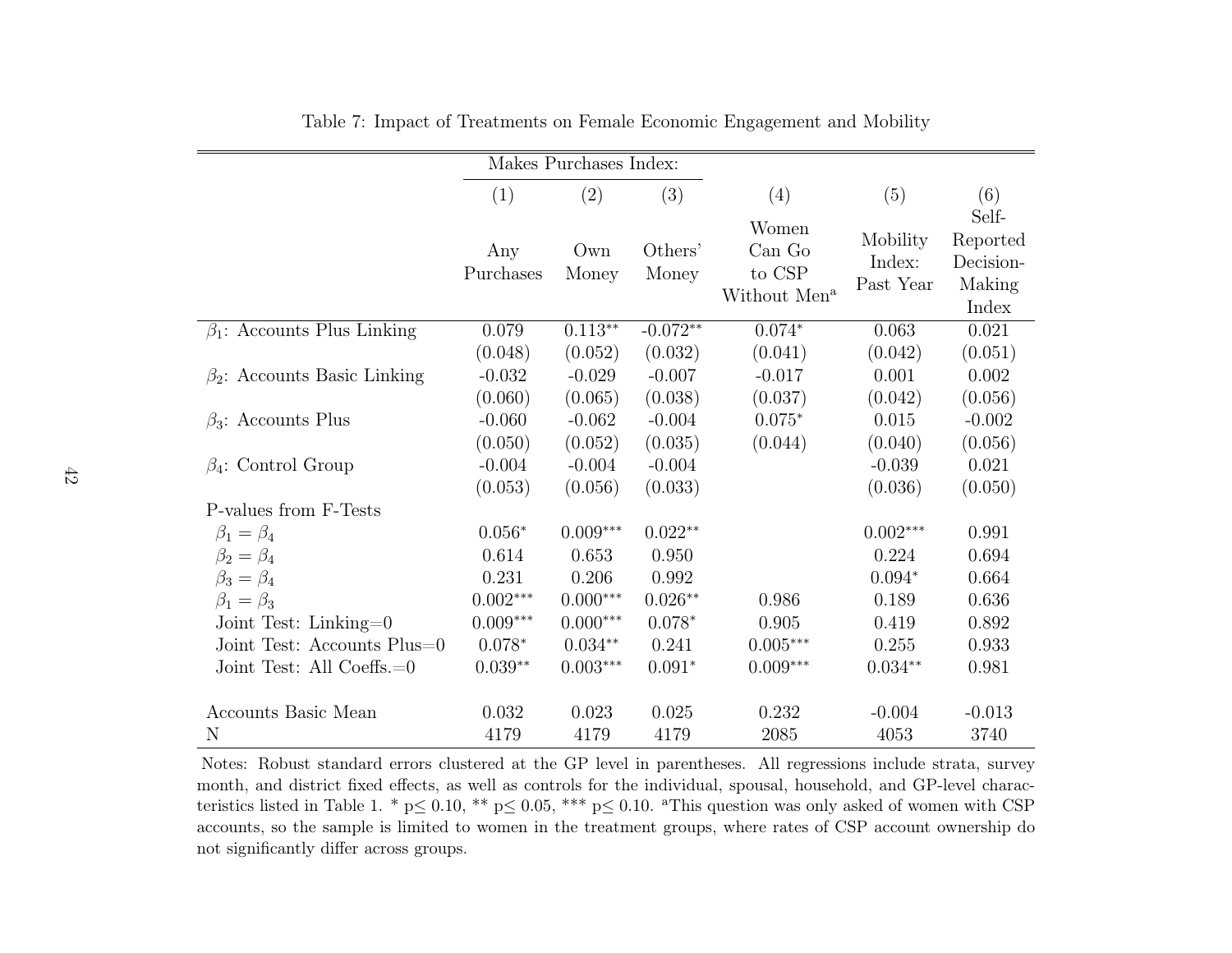

<span id="page-43-0"></span>Figure 1: Relationship Between Gender-Specific Support for Women's Work and FLFP by Country

Notes: The work support index uses data from 2010-2014 World Values Surveys. The index aggregates <sup>a</sup> dummy variable equa<sup>l</sup> to one if the respondent agrees than men should have more rights to jobs than women when jobs are scarce, <sup>a</sup> dummy variable equal to one if the respondent agrees that men make better political leaders than women, <sup>a</sup> dummy variable equal to one if the respondent agrees that men make better business executives than women, and <sup>a</sup> dummy variable equal to one if the respondent agrees that being <sup>a</sup> housewife is just as fulfilling as working for pay. These variables are standardized (pooling across countries and years) and then averaged by country. The index is then multiplied by -1 so higher values correspond to more support for female work. We then calculate country-wide averages by gender and correlate them with data from the International Labor Organization's modeled estimate of female labor force participationamong women aged 15-64 in 2011.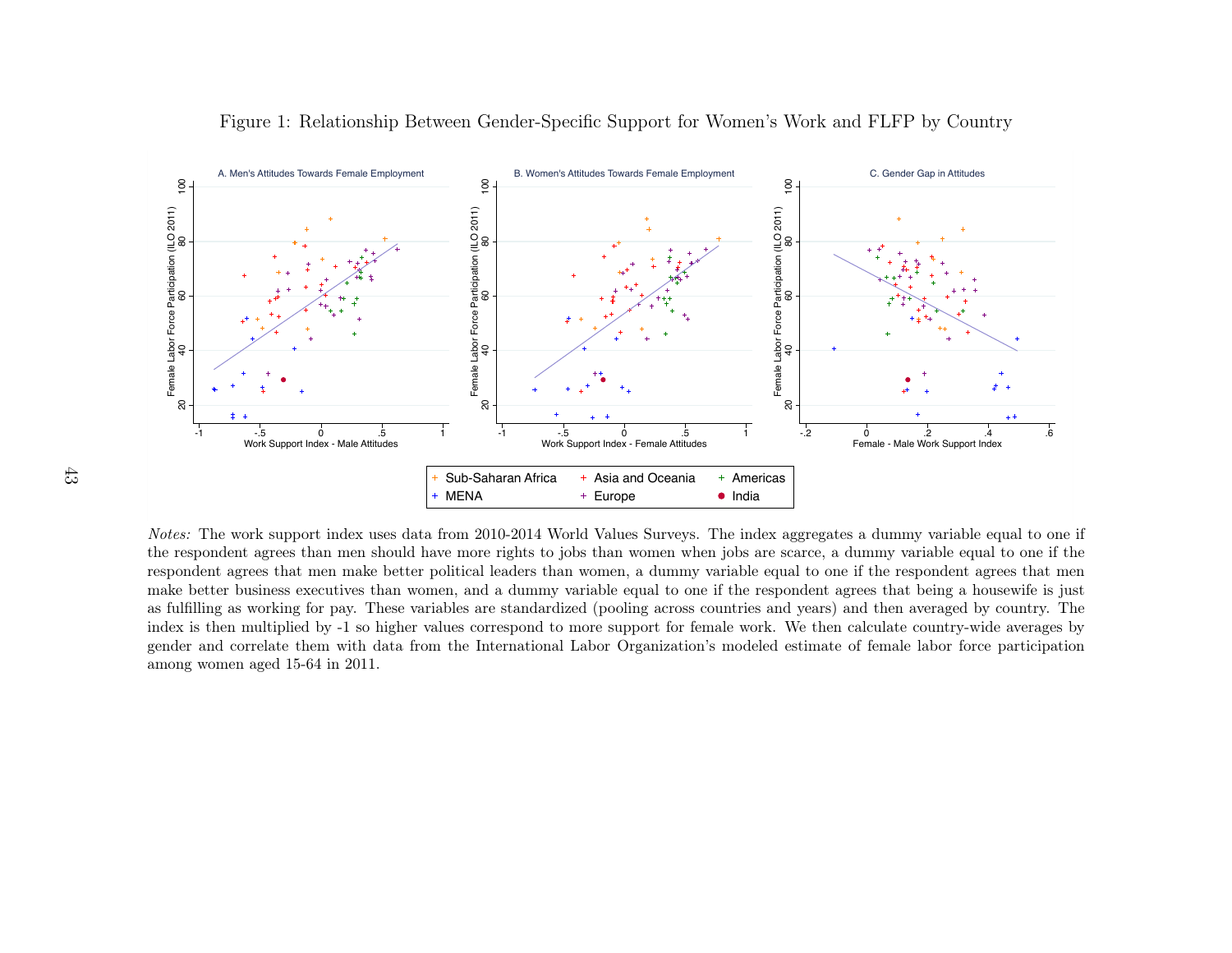

Figure 2: Administrative Data - Use of Project Accounts Over Time (Excludes Control Group)

<span id="page-44-0"></span>Notes: Administrative bank account data. All non-account openers are coded as having zero values for all measures. All outcomes are top-coded at the 99th percentile on <sup>a</sup> monthly basis.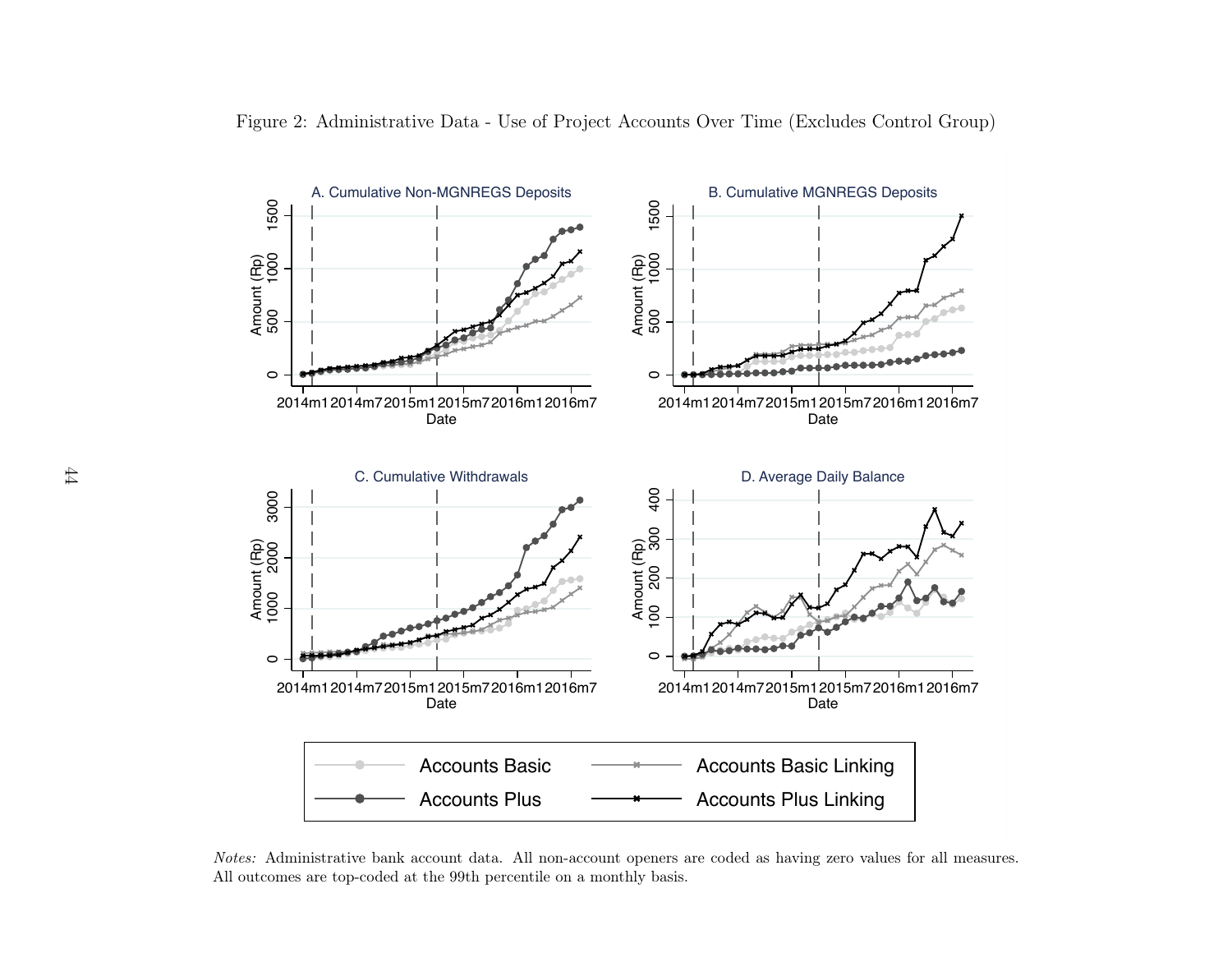

<span id="page-45-0"></span>Figure 3: Effects of Linking (Conditional on Accounts Plus) by Baseline MGNREGS Participation

Notes: This figure graphs treatment effects of Accounts Plus Linking relative to Accounts Plus by whether or not a women reports she had ever worked for MGNREGS at baseline. Whiskers give 90 and 95 percent confidence intervals on point estimates. Robust standard errors are clustered at the gram panchayat level, and all regressions include controls for strata, district, survey month, and all predetermined variables listed on Table 1. Earnings are top coded at the 99th percentile.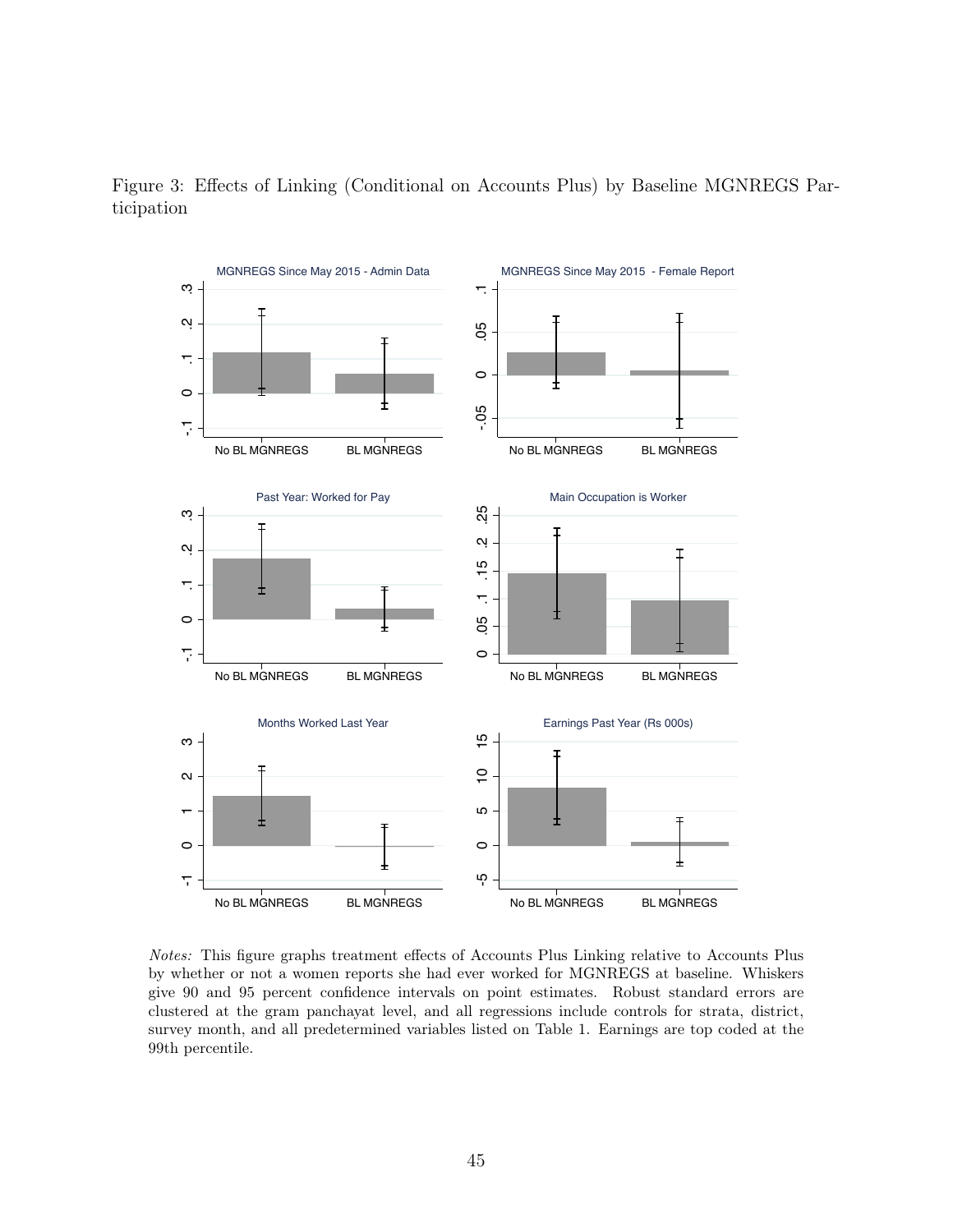

<span id="page-46-0"></span>Figure 4: Effect of Linking (under Accounts Plus) by Predicted Counterfactual Male Support for Female MGNREGS Work

Notes: In order to impute predicted male support for female work to all women we run a probit regression where the outcome is "male states women should be able to work for MGNREGS whenever they want to" on all predetermined characteristics in Table 1. This regression is only run in the control group, but the probability is predicted for all women. The figures plot local linear regression lines (plus 90 percent confidence intervals), which are trimmed at the first and 99th percentiles of work probability. Vertical dashed lines demarcate tertiles of predicted support for female work.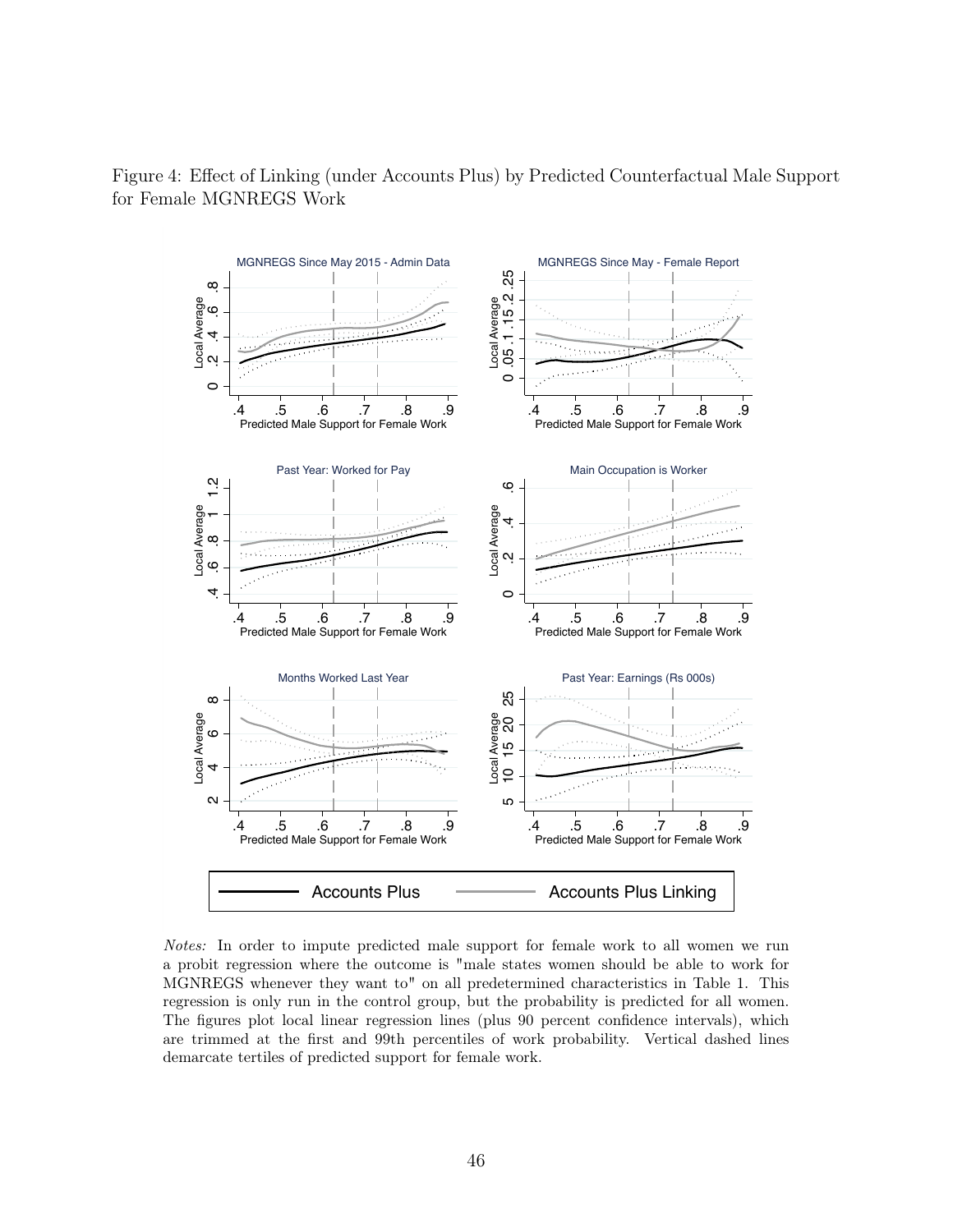

<span id="page-47-0"></span>Figure 5: Impact of Linking + Fin. Lit vs. Other Treatments by Complier Status

Notes: This figure graphs treatment effects for linking plus training relative to accounts plus training by whether or not a women opened a bank account during a project account-opening camp. Whiskers give 90 and 95 percent confidence intervals on point estimates. Robust standard errors are clustered at the gram panchayat level, and all regressions include controls for strata, district, survey month, and all predetermined variables listed on Table 1. Earnings are top coded at the 99th percentile.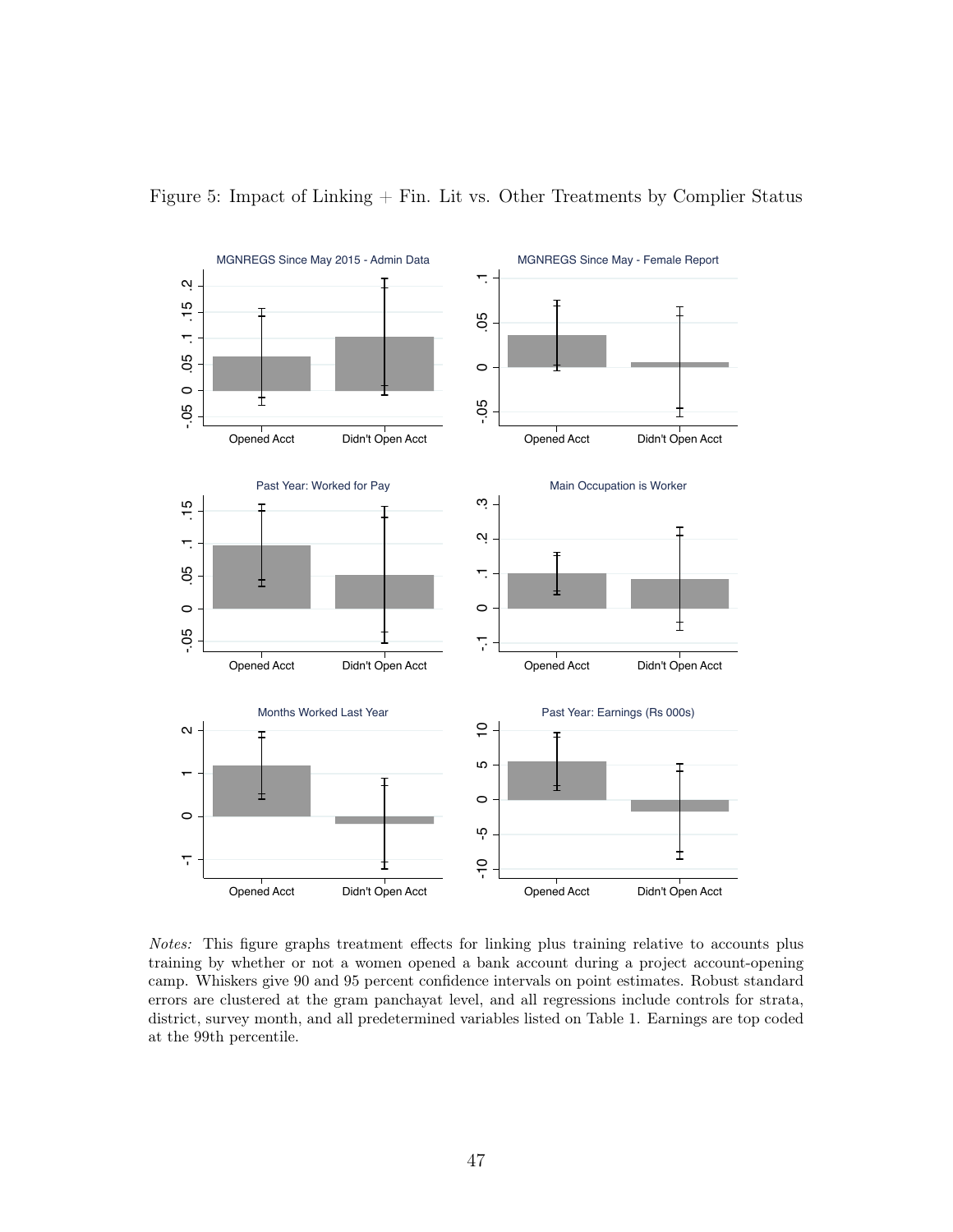Appendix Tables and Figures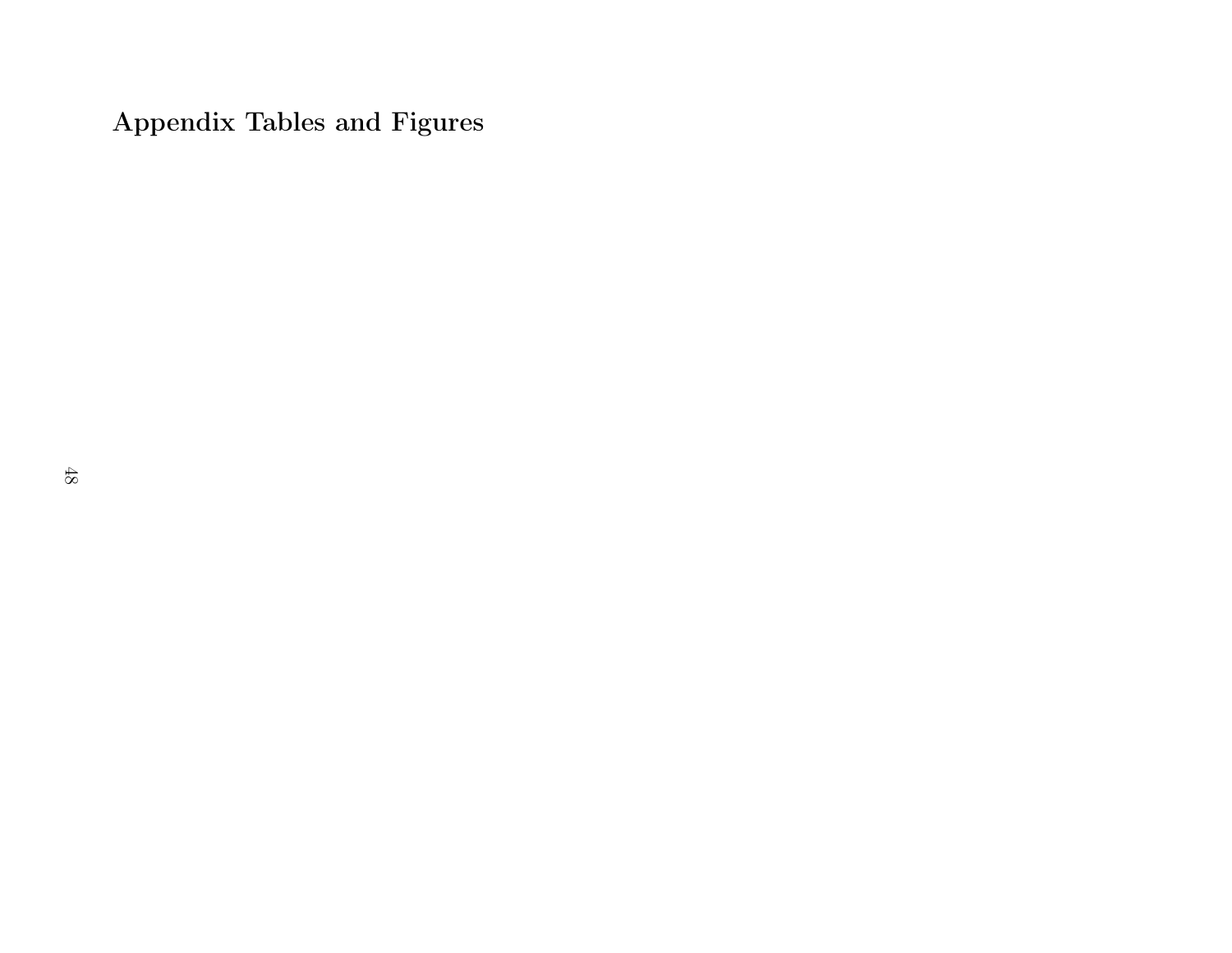|                                    |            | Female Wages      |                |            | Male Wages        |                |
|------------------------------------|------------|-------------------|----------------|------------|-------------------|----------------|
|                                    | (1)        | (2)               | (3)            | (4)        | (5)               | (6)            |
|                                    | Farm Labor | Non-Farm<br>Labor | <b>MGNREGS</b> | Farm Labor | Non-Farm<br>Labor | <b>MGNREGS</b> |
| $\beta_1$ : Accounts Plus Linking  | 4.836      | 0.141             | $-15.079$      | 1.381      | $-8.749$          | $-2.501$       |
|                                    | (8.846)    | (11.140)          | (12.630)       | (8.425)    | (10.165)          | (7.743)        |
| $\beta_2$ : Accounts Basic Linking | $-7.882$   | $-5.546$          | $-17.246$      | $-11.848$  | $-13.553$         | $-20.979***$   |
|                                    | (9.526)    | (13.220)          | (12.913)       | (7.801)    | (10.356)          | (7.408)        |
| $\beta_3$ : Accounts Plus          | $-2.613$   | $-1.833$          | $-0.333$       | $-1.876$   | 0.575             | $-2.349$       |
|                                    | (8.678)    | (12.314)          | (11.235)       | (6.237)    | (12.195)          | (8.305)        |
| $\beta_4$ : Control Group          | $-5.928$   | $-15.486$         | $-6.606$       | $-6.532$   | $-7.865$          | $-2.302$       |
|                                    | (8.404)    | (12.245)          | (11.900)       | (6.097)    | (9.286)           | (7.150)        |
| P-values from F-Tests              |            |                   |                |            |                   |                |
| $\beta_1=\beta_4$                  | 0.121      | 0.114             | 0.485          | 0.326      | 0.917             | 0.980          |
| $\beta_2=\beta_4$                  | 0.787      | 0.359             | 0.279          | 0.482      | 0.507             | $0.024**$      |
| $\beta_3 = \beta_4$                | 0.605      | 0.314             | 0.509          | 0.419      | 0.462             | 0.995          |
| $\beta_1 = \beta_3$                | 0.336      | 0.860             | 0.248          | 0.695      | 0.439             | 0.987          |
| Joint Test: Linking= $0$           | 0.468      | 0.893             | 0.236          | 0.270      | 0.301             | $0.020**$      |
| Joint Test: Accounts Plus=0        | 0.341      | 0.866             | 0.983          | 0.334      | 0.901             | 0.118          |
| Joint Test: All Coeffs.=0          | 0.565      | 0.583             | 0.552          | 0.487      | 0.656             | $0.074*$       |
| Accounts Basic Mean                | 177.982    | 191.400           | 157.867        | 186.449    | 227.064           | 183.545        |
| N                                  | 2192       | 457               | 400            | 1932       | 1686              | 1155           |

<span id="page-49-0"></span>Table A1: Impact of Treatments on Daily Wages

Notes: Robust standard errors clustered at the GP level in parentheses. All regressions include strata, survey month, and district fixed effects, as well as controls for the individual, spousal, household, and GP-level characteristics listed in Table1. \*  $p \le 0.10$ , \*\*  $p \le 0.05$ , \*\*\*  $p \le 0.10$ . Sample limited to individuals who report working for specified activity and earning <sup>a</sup> non-zero daily or weekly wage. Weekly wages converted to daily by assuming 6 working days per week. All wages are topcoded at the 99th percentile. Wages recorded for work in past year for farm and non-farm labor, in past two years forNREGA.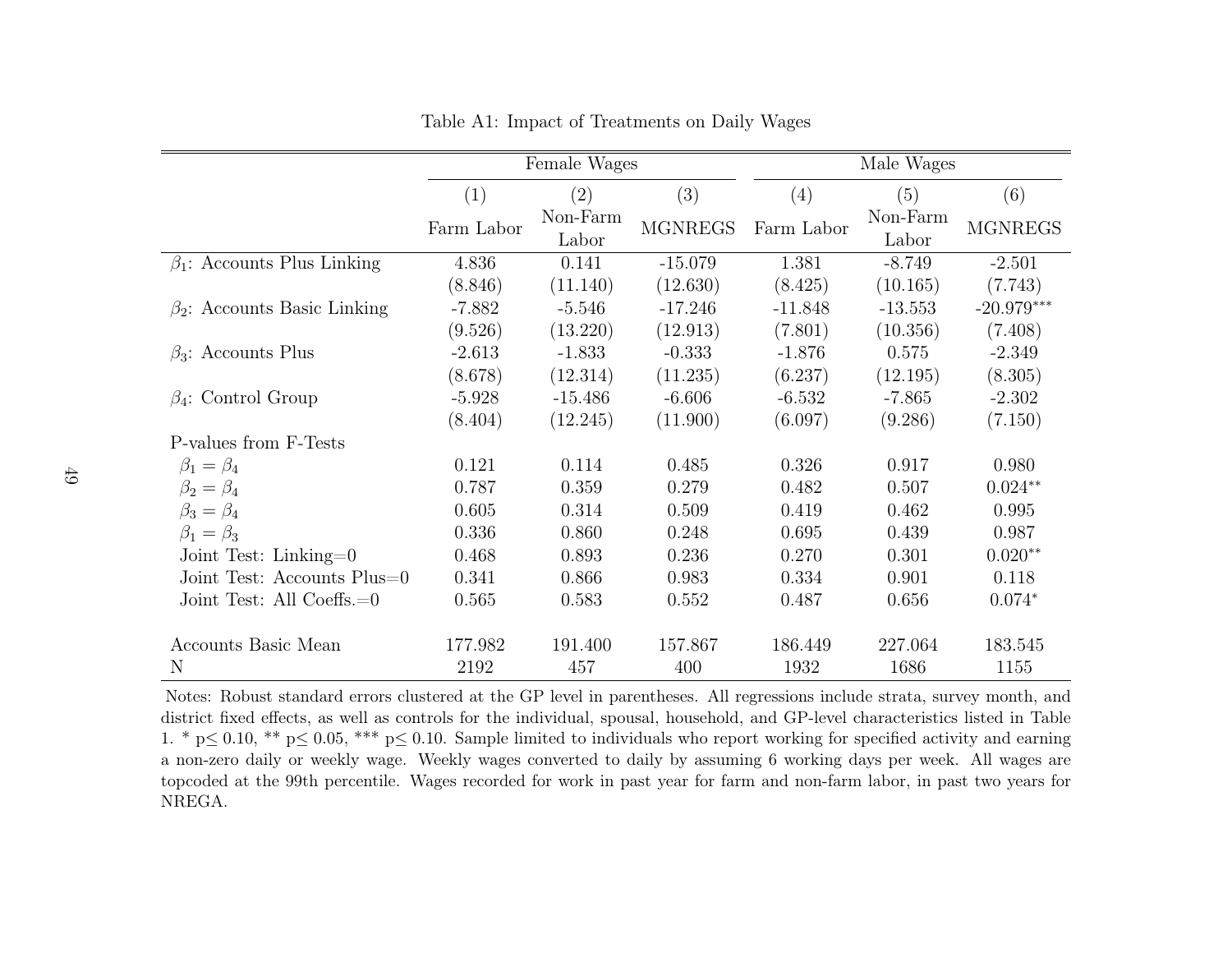|                                                       | $\overline{(1)}$ | $\overline{(2)}$ | $\overline{(3)}$ | $\overline{(4)}$ | $\overline{(5)}$ | $\overline{(6)}$ |
|-------------------------------------------------------|------------------|------------------|------------------|------------------|------------------|------------------|
|                                                       | Accounts         | Accounts         |                  | Accounts         |                  |                  |
|                                                       | <b>Basic</b>     | Basic            | Accounts         | Plus             | P-Value:         | ${\rm N}$        |
|                                                       | Mean             | Linking          | Plus             | Linking          | Joint Test       |                  |
| Panel A: Individual Characteristics of Eligible Women |                  |                  |                  |                  |                  |                  |
|                                                       | 39.808           | 0.413            | 0.079            | $-0.676$         | 0.827            | 1993             |
| Age<br>Years Education                                | 0.904            | $-0.086$         | $-0.265*$        | $-0.014$         | 0.272            | 1923             |
| Can Read or Write                                     | 0.113            | 0.001            | $-0.026$         | 0.002            | $0.535\,$        | 1980             |
|                                                       | 0.018            | 0.000            | 0.006            | 0.001            | 0.913            | 1980             |
| Had No Children (at Baseline)                         |                  |                  |                  |                  |                  |                  |
| Age Had First Child (at Baseline)                     | 19.086           | 0.232            | $0.136\,$        | $-0.176$         | 0.456            | 1940             |
| Ever Worked for MGNREGS (at Baseline)                 | 0.678            | $-0.063$         | 0.018            | 0.002            | 0.592            | 1942             |
| Worked for MGNREGS in Past Year (at Baseline)         | 0.160            | 0.016            | 0.046            | 0.043            | 0.730            | 1756             |
| In MGNREGS MIS in Past Year (at Baseline)             | 0.741            | $-0.063$         | 0.031            | $0.053\,$        | 0.297            | 1863             |
| Panel B: Individual Characteristics of Husbands       |                  |                  |                  |                  |                  |                  |
| Interviewed at Midline                                | 0.931            | 0.025            | 0.019            | 0.018            | 0.526            | 1993             |
| Age                                                   | 44.182           | 0.858            | 0.041            | $-0.782$         | 0.626            | 1950             |
| Years Education                                       | 4.318            | $-0.326$         | $-0.637$         | 0.052            | 0.280            | 1931             |
| Can Read or Write                                     | 0.568            | $-0.058$         | $-0.057$         | $-0.024$         | 0.543            | 1885             |
| Ever Worked for MGNREGS (at Baseline)                 | 0.958            | $-0.014$         | 0.004            | 0.016            | 0.196            | 1921             |
| Worked for MGNREGS in Past Year (at Baseline)         | 0.303            | $0.019\,$        | 0.001            | 0.020            | 0.983            | 1706             |
| In MGNREGS MIS in Past Year (at Baseline)             | 0.793            | $-0.044$         | $-0.010$         | 0.017            | 0.695            | 1864             |
| Panel C: Household/Couple Characteristics             |                  |                  |                  |                  |                  |                  |
| Male-Female Age Gap                                   | 4.697            | 0.164            | $-0.184$         | $-0.364$         | 0.604            | 1950             |
| Male-Female Education Gap                             | 3.469            | $-0.300$         | $-0.402$         | $-0.002$         | 0.612            | 1865             |
| Hindu                                                 | 0.967            | $-0.006$         | $-0.058$         | $0.022\,$        | 0.165            | 1983             |
| Scheduled Caste or Tribe                              | 0.381            | 0.011            | 0.030            | 0.044            | 0.946            | 1877             |
| Other Backward Caste                                  | 0.533            | 0.017            | $-0.032$         | $-0.033$         | 0.831            | 1877             |
| Number Household Members on Job Card                  | 3.927            | $-0.243$         | 0.271            | $-0.023$         | 0.527            | 1993             |
| Panel D: GP Characteristics                           |                  |                  |                  |                  |                  |                  |
| Number Eligible Women in GP                           | 45.778           | $2.354\,$        | 5.096            | $7.310\,$        | 0.968            | 1993             |
| Total GP Population                                   | 2485.816         | 1217.332*        | 915.866**        | 478.515          | $0.049**$        | 1993             |
| Fraction GP Population Female                         | 0.464            | $-0.001$         | 0.006            | $0.005\,$        | $0.488\,$        | 1993             |
| Fraction GP Population SC/ST                          | 0.314            | $-0.012$         | $-0.007$         | $0.055\,$        | 0.852            | 1993             |
| Fraction Female GP Population Literate                | 0.396            | 0.010            | $-0.031$         | $-0.018$         | 0.439            | 1993             |
| Fraction Male GP Population Literate                  | 0.657            | $-0.026$         | $-0.051$         | $-0.034$         | 0.428            | 1993             |
| Female Workers / Female GP Population                 | 0.350            | $-0.066$         | $-0.016$         | 0.016            | 0.308            | 1993             |
| Male Workers / Male GP Population                     | 0.523            | $-0.005$         | 0.003            | $-0.006$         | 0.868            | 1993             |

Table A2: Balance on Predetermined Demographic Characteristics - Bank Administrative Data Subsample

 Notes: Each row is <sup>a</sup> separate regression. The first column gives the mean among the Accounts Basic group, columns 2-5 give regression coefficients. Robust standard errors clustered at the GP level are omitted from the table for legibility. Column 6 gives the p-value from <sup>a</sup> test that all treatment coefficients are jointly equal to zero. Sample limited to non-Control GPs served by the bank willing to share administrative data with the research team. The sample also drops individuals who did not provide consent to sharebank administrative data. \*  $p \le 0.10$ , \*\*  $p \le 0.05$ , \*\*\*  $p \le 0.10$ .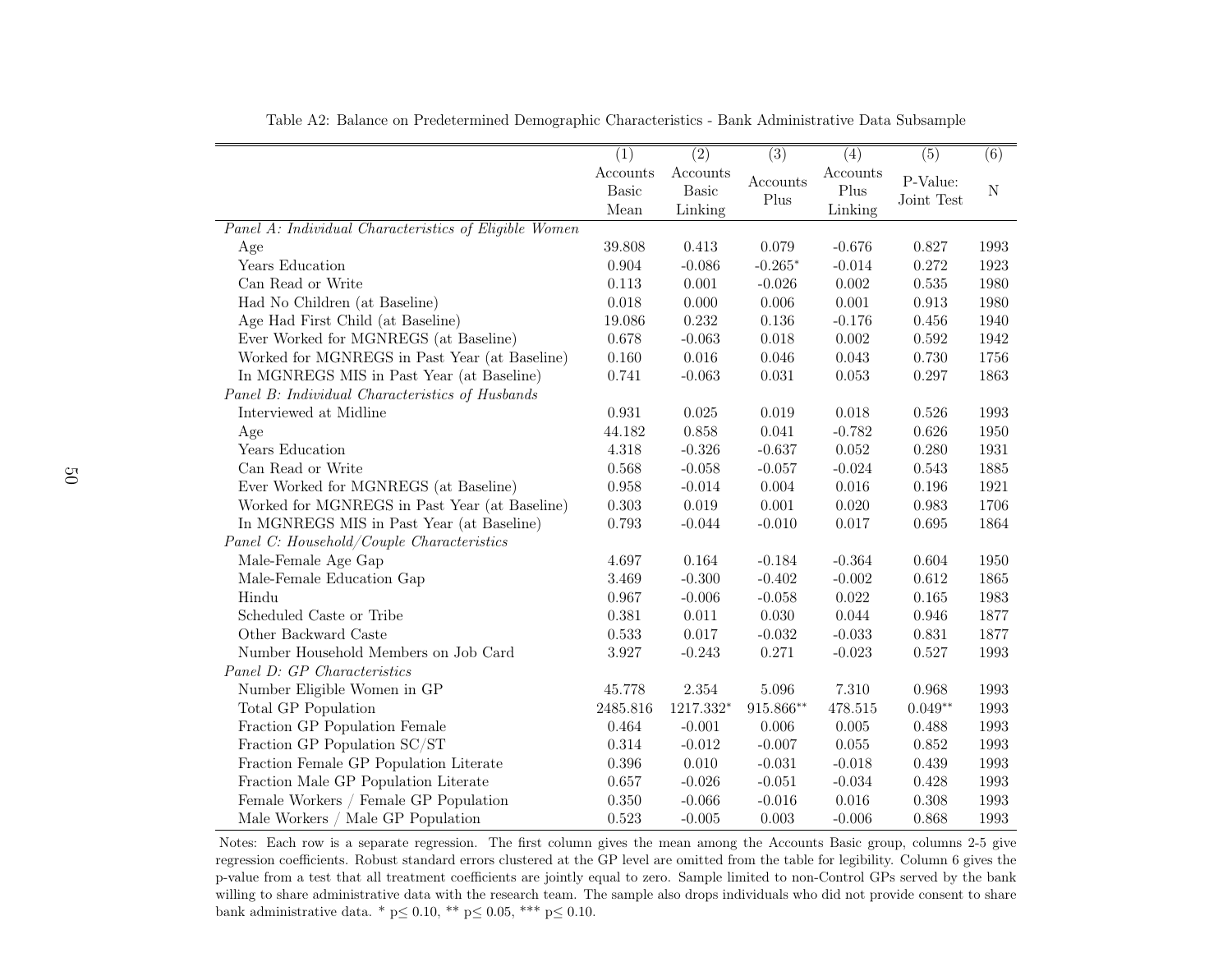|                                    | (1)                     | $\left( 2\right)$          | (3)                  | (4)                         | (5)                 | (6)           |
|------------------------------------|-------------------------|----------------------------|----------------------|-----------------------------|---------------------|---------------|
|                                    | Agriculture<br>Own Land | Agriculture<br>Leased Land | Casual Farm<br>Labor | Casual<br>Non-Farm<br>Labor | Animal<br>Husbandry | Other<br>Work |
| $\beta_1$ : Accounts Plus Linking  | 0.056                   | 0.018                      | $0.063**$            | 0.033                       | 0.016               | 0.022         |
|                                    | (0.040)                 | (0.027)                    | (0.032)              | (0.023)                     | (0.031)             | (0.019)       |
| $\beta_2$ : Accounts Basic Linking | $-0.024$                | $-0.013$                   | $0.076**$            | 0.011                       | $-0.044$            | $-0.031$      |
|                                    | (0.034)                 | (0.023)                    | (0.035)              | (0.023)                     | (0.028)             | (0.019)       |
| $\beta_3$ : Accounts Plus          | 0.009                   | $-0.014$                   | $-0.014$             | $-0.013$                    | $-0.018$            | $-0.006$      |
|                                    | (0.045)                 | (0.028)                    | (0.039)              | (0.024)                     | (0.030)             | (0.019)       |
| $\beta_4$ : Control Group          | $-0.007$                | $-0.010$                   | 0.042                | 0.020                       | $-0.030$            | 0.017         |
|                                    | (0.034)                 | (0.022)                    | (0.030)              | (0.023)                     | (0.026)             | (0.019)       |
| P-values from F-Tests              |                         |                            |                      |                             |                     |               |
| $\beta_1=\beta_4$                  | $0.055*$                | 0.252                      | 0.410                | 0.520                       | $0.074*$            | 0.774         |
| $\beta_2=\beta_4$                  | 0.490                   | 0.861                      | 0.166                | 0.689                       | 0.505               | $0.005***$    |
| $\beta_3 = \beta_4$                | 0.631                   | 0.885                      | $0.089*$             | 0.119                       | 0.598               | 0.120         |
| $\beta_1=\beta_3$                  | 0.253                   | 0.301                      | $0.039**$            | $0.057*$                    | 0.265               | 0.130         |
| Joint Test: Linking=0              | 0.421                   | 0.505                      | $0.009***$           | 0.152                       | 0.147               | $0.086*$      |
| Joint Test: Accounts Plus=0        | $0.041**$               | 0.452                      | 0.815                | 0.527                       | $0.065*$            | $0.014**$     |
| Joint Test: All Coeffs. $=0$       | 0.158                   | 0.783                      | $0.046**$            | 0.309                       | 0.162               | $0.017**$     |
| Accounts Basic Mean                | 0.233                   | 0.136                      | 0.557                | 0.131                       | 0.139               | 0.079         |
| N                                  | 4179                    | 4178                       | 4176                 | 4178                        | 4179                | 4179          |

<span id="page-51-0"></span>Table A3: Impact of Treatments on Paid Work by Type

Notes: Robust standard errors clustered at the GP level in parentheses. All regressions include strata, survey month, and district fixed effects, as well as controls for the individual, spousal, household, and GP-level characteristics listed inTable 1.  $*$  p $\leq$  0.10,  $**$  p $\leq$  0.05,  $***$  p $\leq$  0.10.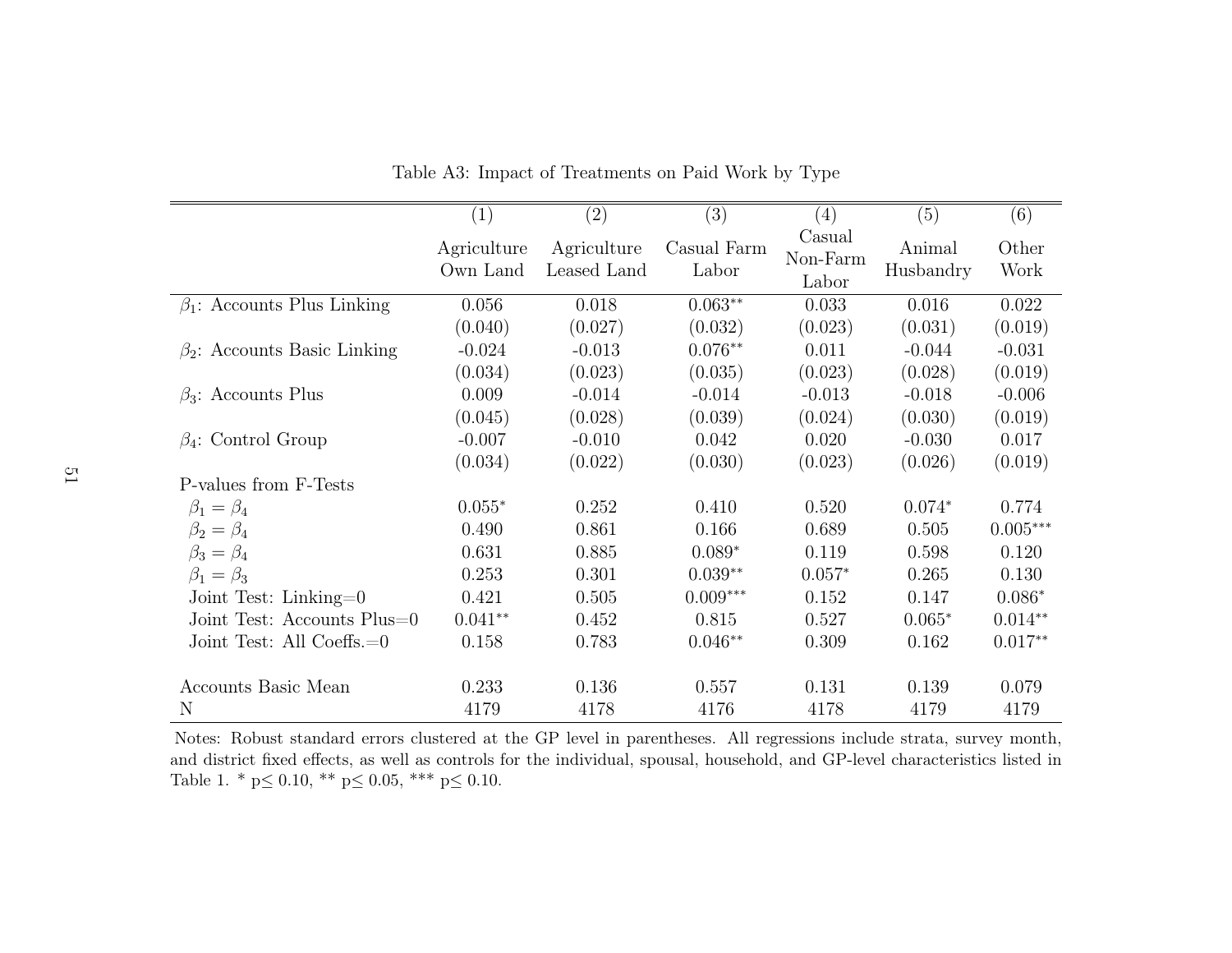|                                    | Eligible Women |           | Husbands  |           | Other Female Members |           | Other Male Members |            |
|------------------------------------|----------------|-----------|-----------|-----------|----------------------|-----------|--------------------|------------|
|                                    | (1)            | (2)       | (3)       | (4)       | (5)                  | (6)       | (7)                | (8)        |
|                                    | Any Paid       | Earning   | Any Paid  | Earning   | Number Doing         | Earning   | Number Doing       | Earning    |
|                                    | Work Last      | Last      | Work Last | Last      | Paid Work            | Last      | Paid Work          | Last       |
|                                    | Month          | Month     | Month     | Month     | Last Month           | Month     | Last Month         | Month      |
| $\beta_1$ : Accounts Plus Linking  | $0.093***$     | $90.190*$ | 0.044     | 56.268    | 0.019                | $-25.782$ | $0.095***$         | 414.312*** |
|                                    | (0.029)        | (50.635)  | (0.028)   | (108.214) | (0.024)              | (30.736)  | (0.040)            | (129.131)  |
| $\beta_2$ : Accounts Basic Linking | 0.046          | 64.654    | 0.045     | 56.988    | 0.017                | 2.812     | 0.073              | 250.280*   |
|                                    | (0.034)        | (55.227)  | (0.034)   | (120.202) | (0.029)              | (39.414)  | (0.046)            | (146.991)  |
| $\beta_3$ : Accounts Plus          | 0.050          | 19.344    | 0.033     | 97.480    | 0.028                | $-5.513$  | 0.052              | 394.851**  |
|                                    | (0.036)        | (50.135)  | (0.030)   | (115.846) | (0.022)              | (30.294)  | (0.044)            | (160.165)  |
| $\beta_4$ : Control Group          | 0.031          | 17.700    | 0.027     | $-4.548$  | 0.029                | $-14.213$ | 0.033              | 146.222    |
|                                    | (0.029)        | (49.563)  | (0.027)   | (107.213) | (0.019)              | (27.812)  | (0.038)            | (118.893)  |
| P-values from F-Tests              |                |           |           |           |                      |           |                    |            |
| $\beta_1=\beta_4$                  | $0.008***$     | $0.091*$  | 0.506     | 0.575     | 0.626                | 0.618     | $0.053*$           | $0.030**$  |
| $\beta_2=\beta_4$                  | 0.579          | 0.331     | 0.564     | 0.584     | 0.584                | 0.544     | 0.263              | 0.394      |
| $\beta_3 = \beta_4$                | 0.554          | 0.970     | 0.823     | 0.331     | 0.973                | 0.727     | 0.607              | $0.085*$   |
| $\beta_1=\beta_3$                  | 0.201          | 0.127     | 0.726     | 0.722     | 0.695                | 0.457     | 0.270              | 0.901      |
| Joint Test: Linking= $0$           | 0.186          | 0.177     | 0.394     | 0.849     | 0.764                | 0.741     | 0.155              | 0.235      |
| Joint Test: Accounts Plus=0        | 0.116          | 0.824     | 0.544     | 0.702     | 0.443                | 0.675     | 0.422              | $0.027**$  |
| Joint Test: All Coeffs.=0          | $0.013**$      | 0.306     | 0.542     | 0.861     | 0.571                | 0.825     | 0.135              | $0.013**$  |
|                                    |                |           |           |           |                      |           |                    |            |
| Accounts Basic Mean                | 0.230          | 306.291   | 0.437     | 1143.029  | 0.101                | 128.651   | 0.334              | 782.321    |
| N                                  | 4089           | 4071      | 4003      | 4082      | 4176                 | 4166      | 4140               | 4103       |

<span id="page-52-0"></span>Table A4: Impact of Treatments on Household Labor Supply Outside MGNREGS - Monthly Lookback Period

 Notes: Robust standard errors clustered at the GP level in parentheses. All regressions include strata, survey month, and district fixed effects, as wellas controls for the individual, spousal, household, and GP-level characteristics listed in Table 1. \*  $p \le 0.10$ , \*\*  $p \le 0.05$ , \*\*\*  $p \le 0.10$ . All variables in Indian Burges are tensored at the 00th perceptile. Marthly in Indian Rupees are topcoded at the 99th percentile. Monthly work was reported by the husband of the eligible woman, unless the husband wasunavilable for interview.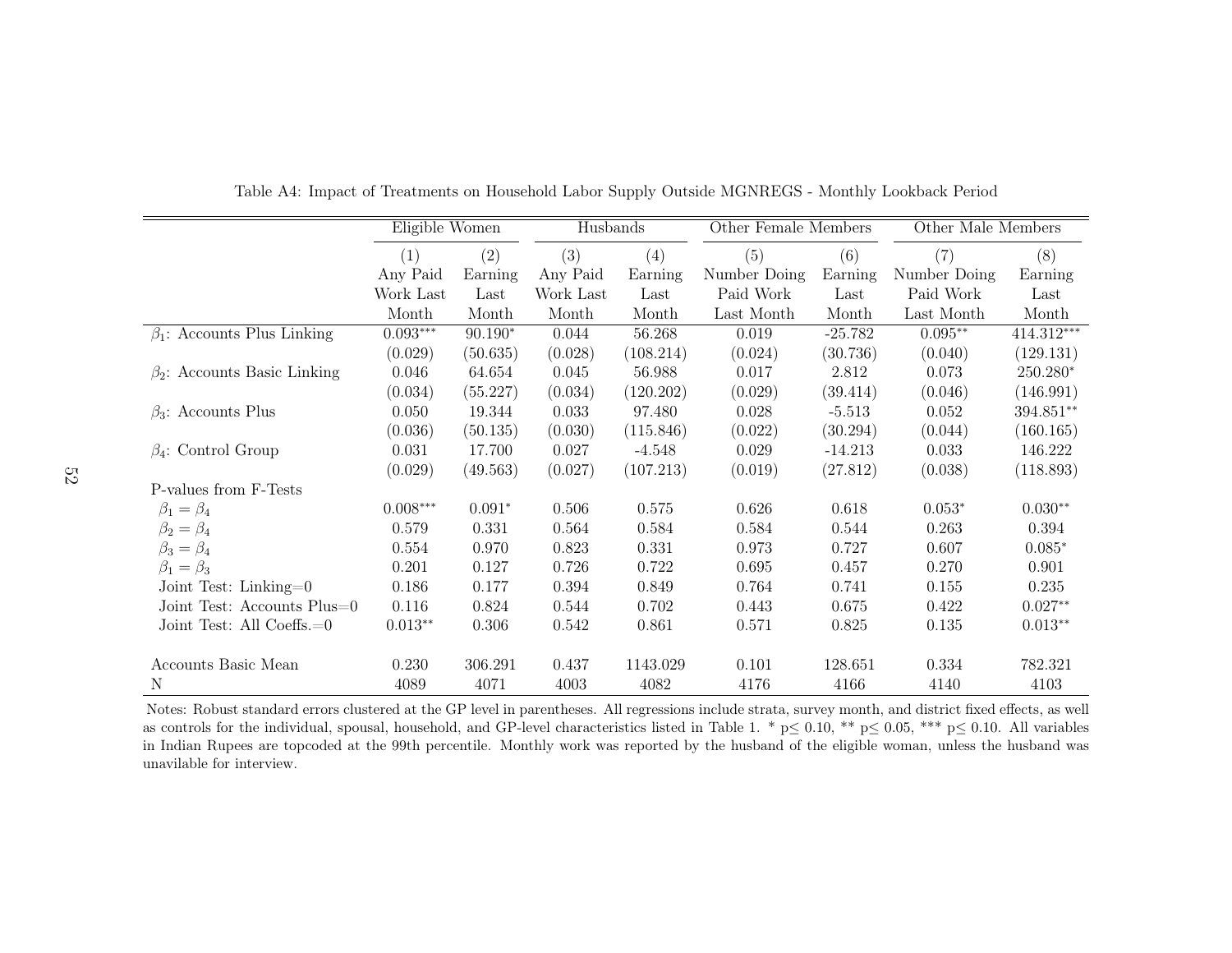|                                    | (1)      | $\overline{(2)}$    | $\overline{(3)}$ | (4)          | (5)         | (6)       |
|------------------------------------|----------|---------------------|------------------|--------------|-------------|-----------|
|                                    | Husband  | Number              | Number           | Number       |             |           |
|                                    |          |                     | Accounts         | Accounts     | Total       | Bank      |
|                                    | Has      | Accounts            | Owned by         | Owned by     | Number      | Balance:  |
|                                    | Bank     | Owned by<br>Husband | Other Male       | Other Female | Accounts    | Household |
|                                    | Account  |                     | Members          | Members      |             |           |
| $\beta_1$ : Accounts Plus Linking  | $0.025*$ | 0.102               | $0.178**$        | $0.172***$   | $0.552***$  | 147.576   |
|                                    | (0.014)  | (0.094)             | (0.079)          | (0.056)      | (0.193)     | (331.069) |
| $\beta_2$ : Accounts Basic Linking | 0.006    | 0.019               | 0.067            | $0.131**$    | 0.221       | $-68.031$ |
|                                    | (0.020)  | (0.073)             | (0.079)          | (0.061)      | (0.172)     | (321.243) |
| $\beta_3$ : Accounts Plus          | 0.012    | 0.113               | 0.058            | $0.207***$   | $0.452***$  | 236.520   |
|                                    | (0.015)  | (0.087)             | (0.070)          | (0.066)      | (0.158)     | (290.271) |
| $\beta_4$ : Control Group          | 0.015    | 0.018               | 0.051            | 0.027        | $-0.409***$ | $-58.594$ |
|                                    | (0.016)  | (0.069)             | (0.065)          | (0.054)      | (0.150)     | (254.972) |
| P-values from F-Tests              |          |                     |                  |              |             |           |
| $\beta_1=\beta_4$                  | 0.479    | 0.329               | $0.041**$        | $0.002***$   | $0.000***$  | 0.475     |
| $\beta_2=\beta_4$                  | 0.639    | 0.992               | 0.792            | $0.032**$    | $0.000***$  | 0.969     |
| $\beta_3 = \beta_4$                | 0.838    | 0.206               | 0.912            | $0.005***$   | $0.000***$  | 0.251     |
| $\beta_1 = \beta_3$                | 0.355    | 0.912               | $0.080*$         | 0.583        | 0.549       | 0.788     |
| Joint Test: Linking= $0$           | 0.594    | 0.960               | 0.163            | $0.087*$     | 0.396       | 0.942     |
| Joint Test: Accounts Plus=0        | 0.372    | 0.282               | 0.251            | $0.006***$   | $0.004***$  | 0.591     |
| Joint Test: All Coeffs. $=0$       | 0.469    | 0.573               | 0.210            | $0.001***$   | $0.000***$  | 0.795     |
| Accounts Basic Mean                | 0.928    | 1.385               | 0.856            | 0.576        | 3.686       | 1442.374  |
| N                                  | 3957     | 3957                | 4179             | 4179         | 4179        | 3369      |

<span id="page-53-0"></span>Table A5: Spillover Effects on Bank Account Use

Notes: Robust standard errors clustered at the GP level in parentheses. All regressions include strata, survey month, and district fixed effects, as well as controls for the individual, spousal, household, and GP-level characteristics listedin Table 1. \*  $p \le 0.10$ , \*\*  $p \le 0.05$ , \*\*\*  $p \le 0.10$ . All variables constructed using male reports whenever available. All variables denominated in Indian Rupees are topcoded at the 99th percentile. Bank administrative data runs throughFebruary 2016.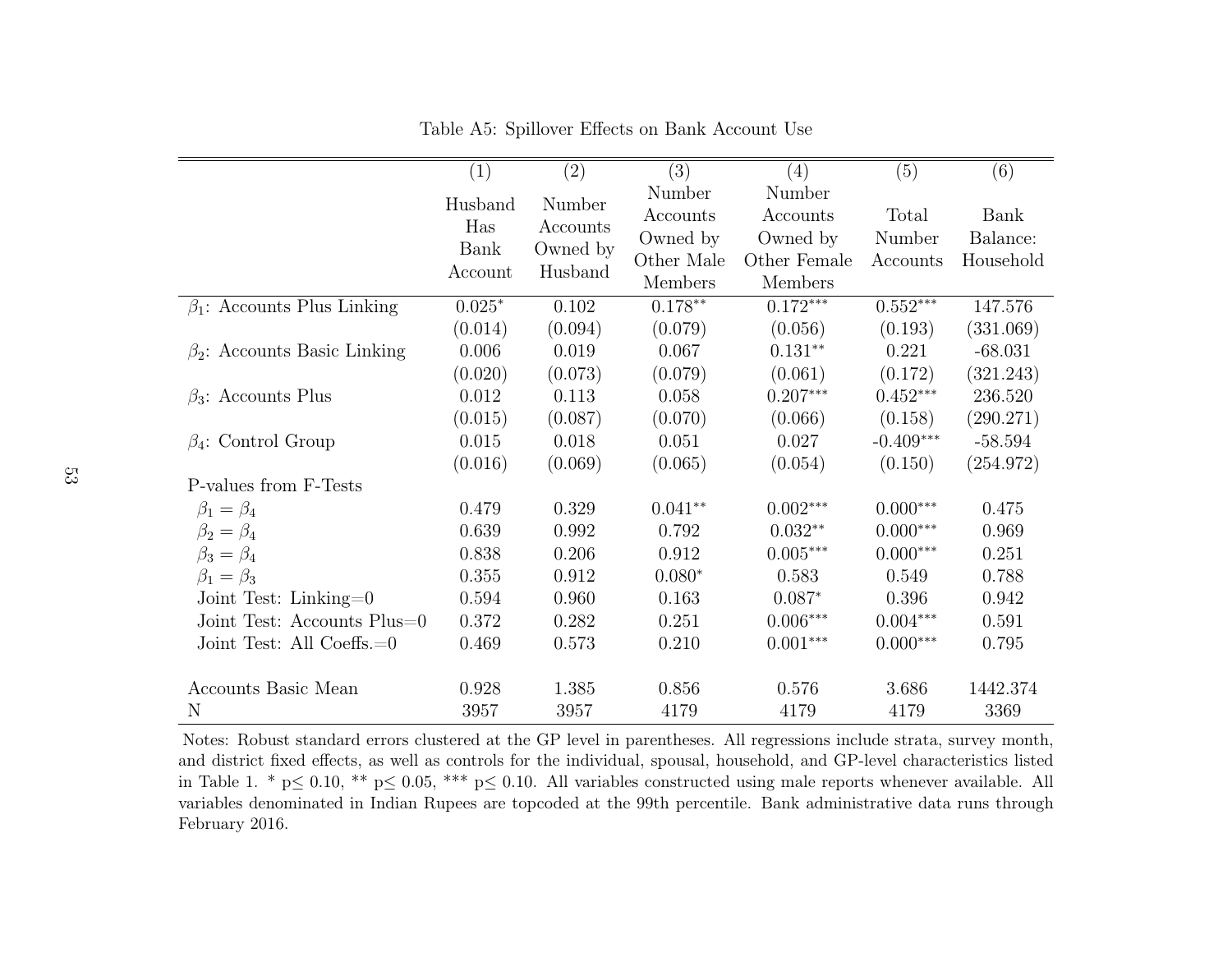|                                    |           | MIS Admin Data |            | Survey Data |          |         |           |  |  |  |
|------------------------------------|-----------|----------------|------------|-------------|----------|---------|-----------|--|--|--|
|                                    | (1)       | (2)            | (3)        | (4)         | (5)      | (6)     | (7)       |  |  |  |
|                                    |           | Number         | Number     | Husband:    | Husband: | Number  | Number    |  |  |  |
|                                    | Husband   | Other          | Other      | Own         | Spousal  | Other   | Other     |  |  |  |
|                                    |           | Males          | Females    | Report      | Union    | Men     | Women     |  |  |  |
| $\beta_1$ : Accounts Plus Linking  | $0.127**$ | $0.171***$     | $0.066***$ | $0.049*$    | $0.056*$ | 0.012   | $0.019**$ |  |  |  |
|                                    | (0.052)   | (0.044)        | (0.024)    | (0.026)     | (0.031)  | (0.016) | (0.009)   |  |  |  |
| $\beta_2$ : Accounts Basic Linking | 0.016     | 0.058          | 0.041      | 0.007       | 0.007    | 0.006   | 0.014     |  |  |  |
|                                    | (0.057)   | (0.045)        | (0.027)    | (0.027)     | (0.032)  | (0.015) | (0.008)   |  |  |  |
| $\beta_3$ : Accounts Plus          | 0.030     | 0.002          | 0.020      | 0.027       | 0.036    | 0.032   | $0.021*$  |  |  |  |
|                                    | (0.060)   | (0.037)        | (0.021)    | (0.027)     | (0.034)  | (0.021) | (0.012)   |  |  |  |
| $\beta_4$ : Control Group          | 0.036     | $0.076**$      | 0.018      | 0.012       | 0.024    | 0.006   | $0.013*$  |  |  |  |
|                                    | (0.049)   | (0.035)        | (0.018)    | (0.024)     | (0.030)  | (0.015) | (0.008)   |  |  |  |
| P-values from F-Tests              |           |                |            |             |          |         |           |  |  |  |
| $\beta_1 = \beta_4$                | $0.026**$ | $0.015**$      | $0.023**$  | $0.090*$    | 0.194    | 0.631   | 0.543     |  |  |  |
| $\beta_2=\beta_4$                  | 0.638     | 0.660          | 0.358      | 0.797       | 0.425    | 0.986   | 0.945     |  |  |  |
| $\beta_3 = \beta_4$                | 0.920     | $0.030**$      | 0.884      | 0.529       | 0.696    | 0.146   | 0.461     |  |  |  |
| $\beta_1=\beta_3$                  | $0.063*$  | $0.000***$     | $0.042**$  | 0.393       | 0.510    | 0.327   | 0.871     |  |  |  |
| Joint Test: Linking= $0$           | 0.170     | $0.000***$     | $0.041**$  | 0.684       | 0.790    | 0.596   | 0.263     |  |  |  |
| Joint Test: Accounts Plus=0        | $0.054*$  | $0.077*$       | 0.433      | 0.133       | $0.096*$ | 0.253   | 0.136     |  |  |  |
| Joint Test: All Coeffs.=0          | $0.056*$  | $0.001***$     | $0.065*$   | 0.288       | 0.289    | 0.556   | 0.192     |  |  |  |
|                                    |           |                |            |             |          |         |           |  |  |  |
| Accounts Basic Mean                | 0.361     | 0.142          | 0.060      | 0.097       | 0.151    | 0.042   | 0.012     |  |  |  |
| N                                  | 4080      | 4088           | 4088       | 3947        | 3947     | 4094    | 4153      |  |  |  |

Table A6: Spillover Effects on Work for MGNREGS (Since May 2015)

Notes: Robust standard errors clustered at the GP level in parentheses. All regressions include strata, survey month, and district fixed effects, as well as controls for the individual, spousal, household, and GP-level characteristics listedin Table 1. \*  $p \leq 0.10$ , \*\*  $p \leq 0.05$ , \*\*\*  $p \leq 0.10$ . The spousal union variable is equal to one if either the husband or the wife reports the wife worked for MGNREGS since May 1, 2015. Administrative MGNREGS data runs throughSeptember 10, 2016.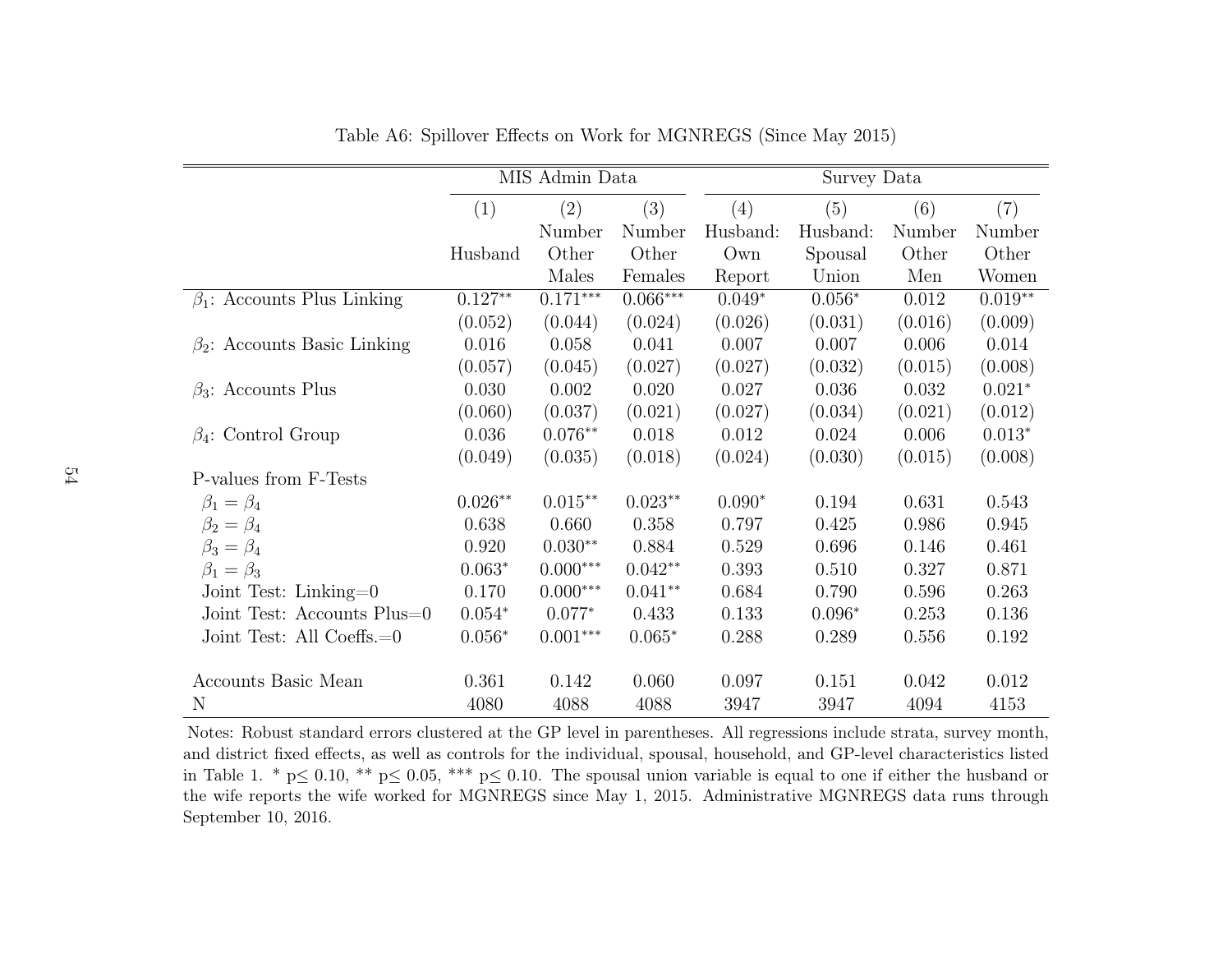|                                    |                     | Husband's Labor Supply |                        | Other Householders |                  |
|------------------------------------|---------------------|------------------------|------------------------|--------------------|------------------|
|                                    | (1)                 | (2)                    | (3)                    | (4)                | (5)              |
|                                    | Any<br>Paid<br>Work | Earnings:<br>Level     | Earnings:<br>Hypersine | Other<br>Males     | Other<br>Females |
| $\beta_1$ : Accounts Plus Linking  | 0.009               | 4181.602*              | $-0.031$               | 0.057              | 0.034            |
|                                    | (0.014)             | (2518.923)             | (0.206)                | (0.053)            | (0.035)          |
| $\beta_2$ : Accounts Basic Linking | $-0.004$            | 5994.027**             | 0.062                  | 0.070              | 0.059            |
|                                    | (0.013)             | (2989.519)             | (0.184)                | (0.060)            | (0.037)          |
| $\beta_3$ : Accounts Plus          | 0.015               | 4899.055**             | 0.195                  | 0.068              | $-0.010$         |
|                                    | (0.013)             | (2456.083)             | (0.175)                | (0.060)            | (0.030)          |
| $\beta_4$ : Control Group          | $-0.001$            | 4704.064*              | 0.021                  | 0.020              | $0.055*$         |
|                                    | (0.013)             | (2405.067)             | (0.178)                | (0.050)            | (0.029)          |
| P-values from F-Tests              |                     |                        |                        |                    |                  |
| $\beta_1 = \beta_4$                | 0.425               | 0.828                  | 0.790                  | 0.334              | 0.479            |
| $\beta_2=\beta_4$                  | 0.761               | 0.646                  | 0.790                  | 0.280              | 0.893            |
| $\beta_3 = \beta_4$                | 0.110               | 0.935                  | 0.253                  | 0.305              | $0.021**$        |
| $\beta_1 = \beta_3$                | 0.652               | 0.780                  | 0.253                  | 0.816              | 0.198            |
| Joint Test: Linking= $0$           | 0.864               | 0.130                  | 0.500                  | 0.480              | 0.131            |
| Joint Test: Accounts Plus=0        | 0.320               | 0.124                  | 0.495                  | 0.497              | 0.754            |
| Joint Test: All Coeffs.=0          | 0.394               | 0.199                  | 0.709                  | 0.560              | 0.145            |
| Accounts Basic Mean                | 0.955               | 30553.369              | 9.969                  | 0.607              | 0.220            |
| N                                  | 3956                | 3877                   | 3877                   | 4179               | 4179             |

Table A7: Spillover Effects on Household Work Outside MGNREGS

<span id="page-55-0"></span>Notes: Robust standard errors clustered at the GP level in parentheses. All regressions include strata, survey month, and district fixed effects, as well as controls for the individual, spousal,household, and GP-level characteristics listed in Table 1. \*  $p \leq 0.10$ , \*\*  $p \leq 0.05$ , \*\*\*  $p \leq 0.10$ . Earnings measured in levels are topcoded at the 99th percentile.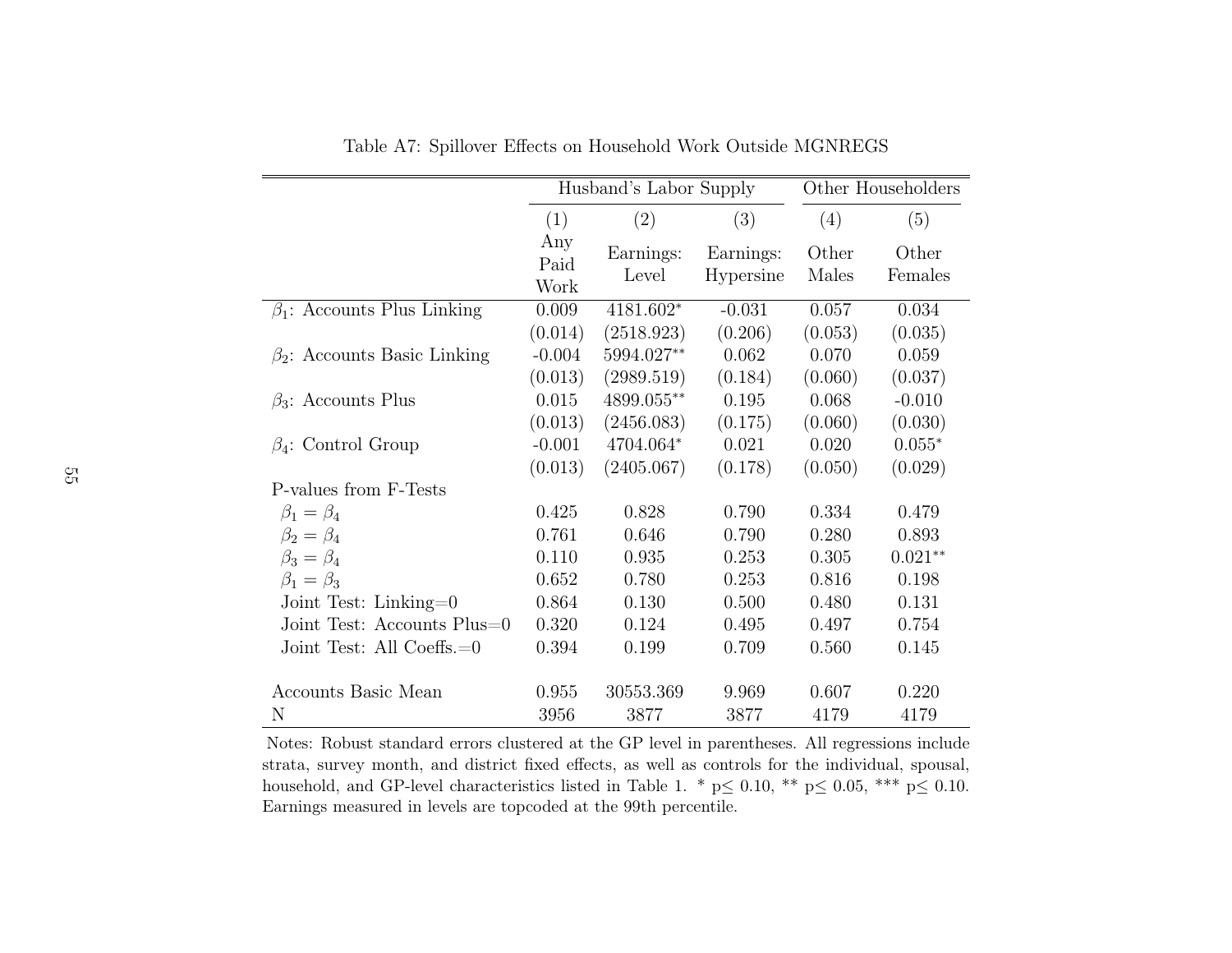|                                         | (1)                 |
|-----------------------------------------|---------------------|
| Wife's Age                              | 0.004               |
|                                         | (0.005)             |
| Wife's Years Education                  | $-0.097*$           |
|                                         | (0.056)             |
| Wife Can Read or Write                  | 0.237               |
|                                         | (0.183)             |
| Husband-Wife Education Gap              | $-0.050$            |
|                                         | (0.053)             |
| Hindu                                   | $-0.146$            |
|                                         | (0.185)             |
| Scheduled Caste/Tribe                   | $-0.078$            |
|                                         | (0.170)             |
| Other Backwards Caste                   | $-0.150$            |
|                                         | (0.160)             |
| Household Size on Job Card at Baseline  | $-0.040*$           |
|                                         | (0.023)             |
| Had No Children                         | $-0.110$            |
|                                         | (0.352)             |
| Age Wife Had First Child                | $-0.007$            |
|                                         | (0.011)<br>$-0.001$ |
| Husband's Age                           | (0.004)             |
| Husband's Years Education               | 0.022               |
|                                         | (0.054)             |
| Husband Can Read or Write               | $-0.129$            |
|                                         | (0.099)             |
| Wife Ever Worked for MGNREGS            | $0.307***$          |
|                                         | (0.096)             |
| Husband Ever Worked for MGNREGS         | $0.370**$           |
|                                         | (0.181)             |
| Wife Worked for MGNREGS in Past Year    | $-0.085$            |
|                                         | (0.147)             |
| Husband Worked for MGNREGS in Past Year | 0.124               |
|                                         | (0.109)             |
| Pseudo R-squared                        | .05                 |
| N                                       | 1564                |

<span id="page-56-0"></span>Table A8: Predicting Male Support for Female Work in the Control Group

Notes: Probit regression coefficients, robust standard errors clustered at the GP level in parentheses. The outcome of interest is a dummy variable equal to one if the husband agrees that a woman should be able to work for MGNREGS whenever she wants to. \*  $p \le 0.10$ , \*\*  $p \le 0.05$ , \*\*\*  $p \le 0.10$ .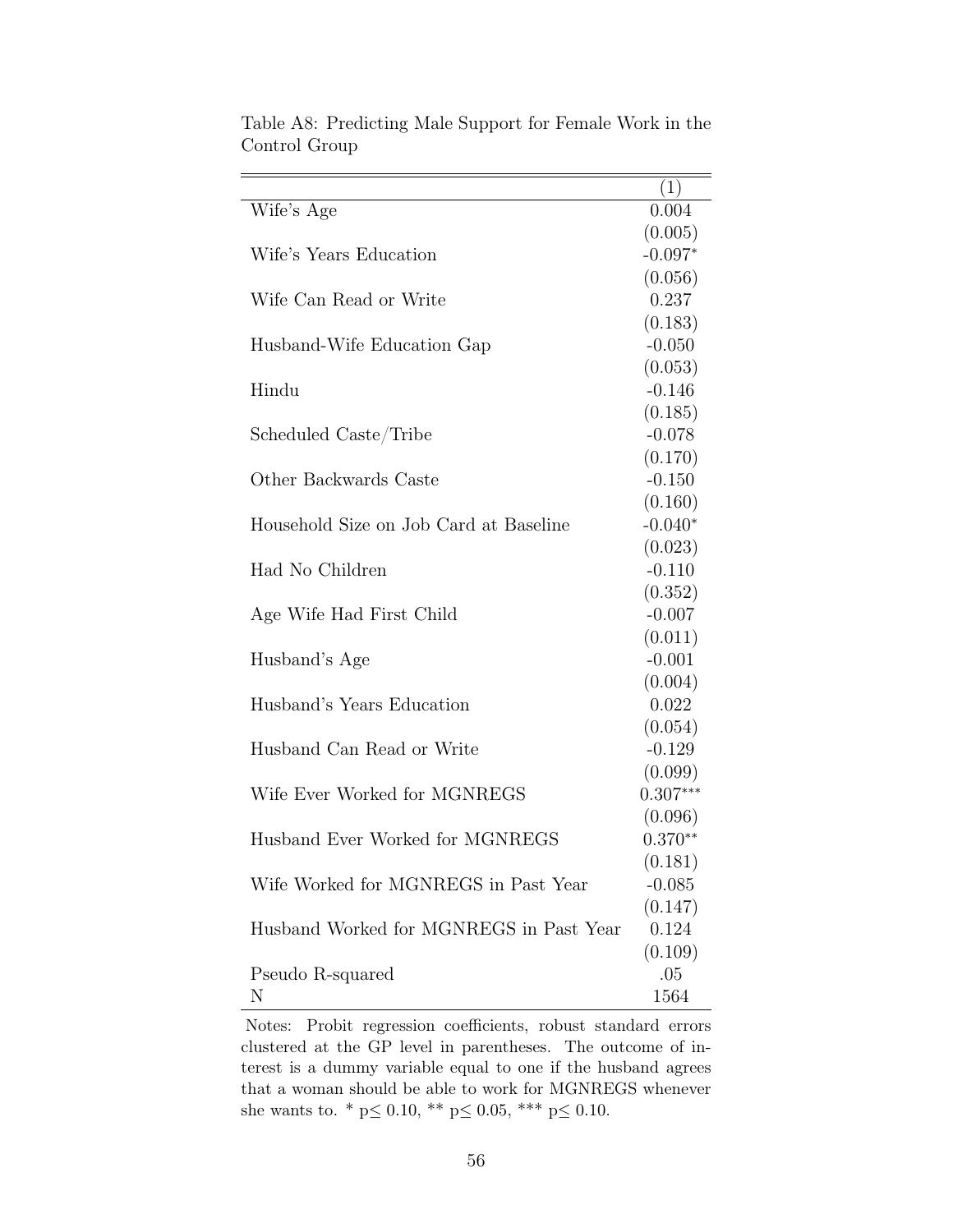|                                          |                    |                                      |                                                |                                                         |                                           | Agreement Rank            |
|------------------------------------------|--------------------|--------------------------------------|------------------------------------------------|---------------------------------------------------------|-------------------------------------------|---------------------------|
|                                          | (1)                | (2)                                  | (3)                                            | (4)                                                     | (5)                                       | (6)                       |
|                                          | Has CSP<br>Account | CSP<br>Account<br>Knowledge<br>Index | Prefers<br>Wage<br>Deposits<br>into<br>Account | Rank:<br>$CSP$ is<br>Safe Place<br>to Save <sup>+</sup> | $CSP$ is<br>Trust-<br>$\mathrm{worthy}^+$ | $CSP$ is<br>$Welcoming^+$ |
| $\alpha_1$ : Accounts+Linking × Training | 0.025              | 0.045                                | $0.070**$                                      | $0.220**$                                               | 0.005                                     | $-0.005$                  |
|                                          | (0.032)            | (0.051)                              | (0.034)                                        | (0.094)                                                 | (0.177)                                   | (0.184)                   |
| $\alpha_2$ : Accounts+Linking            | 0.004              | 0.011                                | $-0.041$                                       | $-0.107$                                                | $-0.102$                                  | $-0.087$                  |
|                                          | (0.036)            | (0.053)                              | (0.038)                                        | (0.089)                                                 | (0.173)                                   | (0.185)                   |
| $\alpha_3$ : Accounts $\times$ Training  | 0.039              | $-0.003$                             | $-0.010$                                       | 0.105                                                   | $-0.313$                                  | $-0.094$                  |
|                                          | (0.028)            | (0.049)                              | (0.040)                                        | (0.099)                                                 | (0.200)                                   | (0.203)                   |
| P-values from F-Tests                    |                    |                                      |                                                |                                                         |                                           |                           |
| $\alpha_1 + \alpha_2 = 0$                | 0.290              | 0.201                                | 0.433                                          | 0.163                                                   | 0.683                                     | 0.571                     |
| $\alpha_1=\alpha_3=0$                    | 0.244              | 0.679                                | 0.115                                          | $0.031**$                                               | 0.281                                     | 0.897                     |
| $\alpha_1=\alpha_2=\alpha_3=0$           | 0.414              | 0.513                                | 0.227                                          | $0.071*$                                                | 0.437                                     | 0.935                     |
|                                          |                    |                                      |                                                |                                                         |                                           |                           |
| Mean (Accounts Only)                     | 0.859              | 0.803                                | 0.618                                          | 3.954                                                   | 2.608                                     | 2.693                     |
| N                                        | 2504               | 2062                                 | 2165                                           | 2414                                                    | 1957                                      | 1987                      |

<span id="page-57-0"></span>Table A9: Why Does Training Matter for Linking? (Treatment Groups Only)

Notes: Robust standard errors clustered at the GP level in parentheses. All regressions include strata, survey month, and district fixed effects, as well as controls for the individual, spousal, household, and GP-level characteristics listedin Table 1. \*  $p \le 0.10$ , \*\*  $p \le 0.05$ , \*\*\*  $p \le 0.10$ . + Coefficients are from ordered logit regressions.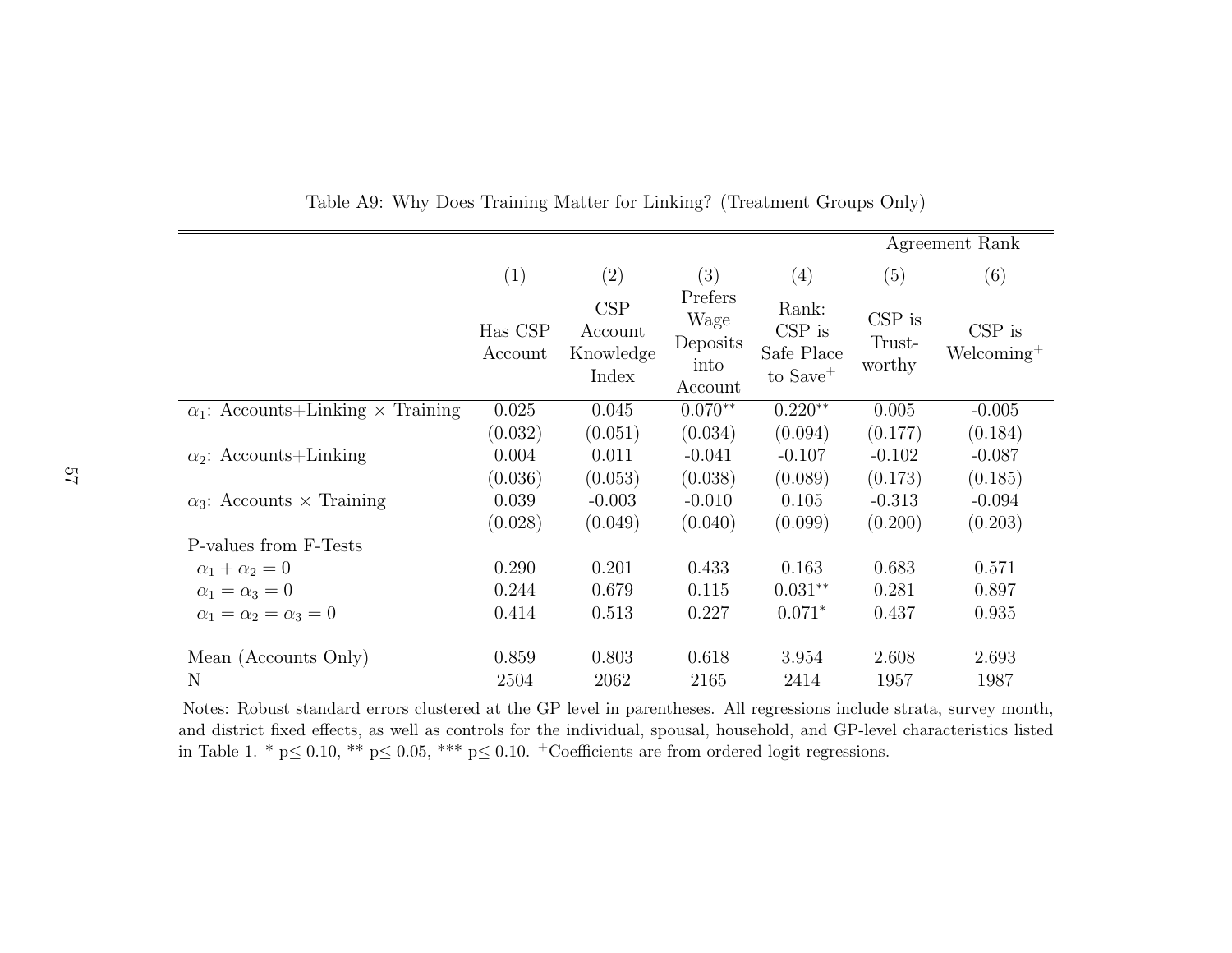|                                    | (1)        | $\left( 2\right)$ | (3)      | (4)       | (5)      |
|------------------------------------|------------|-------------------|----------|-----------|----------|
|                                    |            |                   | Violence | Violence  | Violence |
|                                    | Depression | Anxiety           | Index-   | Index-    | Index-   |
|                                    | Index      | Index             | Control  | Emotional | Physical |
| $\beta_1$ : Accounts Plus Linking  | 0.027      | 0.046             | $-0.027$ | $-0.014$  | 0.076    |
|                                    | (0.049)    | (0.052)           | (0.049)  | (0.051)   | (0.056)  |
| $\beta_2$ : Accounts Basic Linking | $-0.034$   | $-0.023$          | $-0.050$ | $-0.011$  | 0.009    |
|                                    | (0.043)    | (0.057)           | (0.046)  | (0.057)   | (0.052)  |
| $\beta_3$ : Accounts Plus          | 0.024      | $-0.002$          | 0.002    | 0.025     | 0.036    |
|                                    | (0.044)    | (0.048)           | (0.050)  | (0.051)   | (0.050)  |
| $\beta_4$ : Control Group          | $-0.012$   | 0.029             | $-0.009$ | $-0.020$  | 0.025    |
|                                    | (0.041)    | (0.053)           | (0.044)  | (0.044)   | (0.043)  |
| P-values from F-Tests              |            |                   |          |           |          |
| $\beta_1=\beta_4$                  | 0.412      | 0.747             | 0.651    | 0.894     | 0.321    |
| $\beta_2 = \beta_4$                | 0.597      | 0.344             | 0.205    | 0.863     | 0.722    |
| $\beta_3 = \beta_4$                | 0.388      | 0.495             | 0.770    | 0.333     | 0.811    |
| $\beta_1 = \beta_3$                | 0.956      | 0.318             | 0.544    | 0.491     | 0.522    |
| Joint Test: Linking=0              | 0.728      | 0.526             | 0.457    | 0.767     | 0.804    |
| Joint Test: Accounts Plus=0        | 0.409      | 0.475             | 0.871    | 0.891     | 0.378    |
| Joint Test: All Coeffs. $=0$       | 0.699      | 0.672             | 0.654    | 0.910     | 0.687    |
|                                    |            |                   |          |           |          |
| Accounts Basic Mean                | 0.065      | 0.036             | 0.031    | 0.000     | $-0.016$ |
| N                                  | 4117       | 4117              | 4169     | 4176      | 4176     |

<span id="page-58-0"></span>Table A10: Impact of Treatments on Mental Health and Gender Based Violence

Notes: Robust standard errors clustered at the GP level in parentheses. All regressions includestrata, survey month, and district fixed effects, as well as controls for the individual, spousal, household, and GP-level characteristics listed in Table 1. \*  $p \le 0.10$ , \*\*  $p \le 0.05$ , \*\*\*  $p \le 0.10$ . 0.10.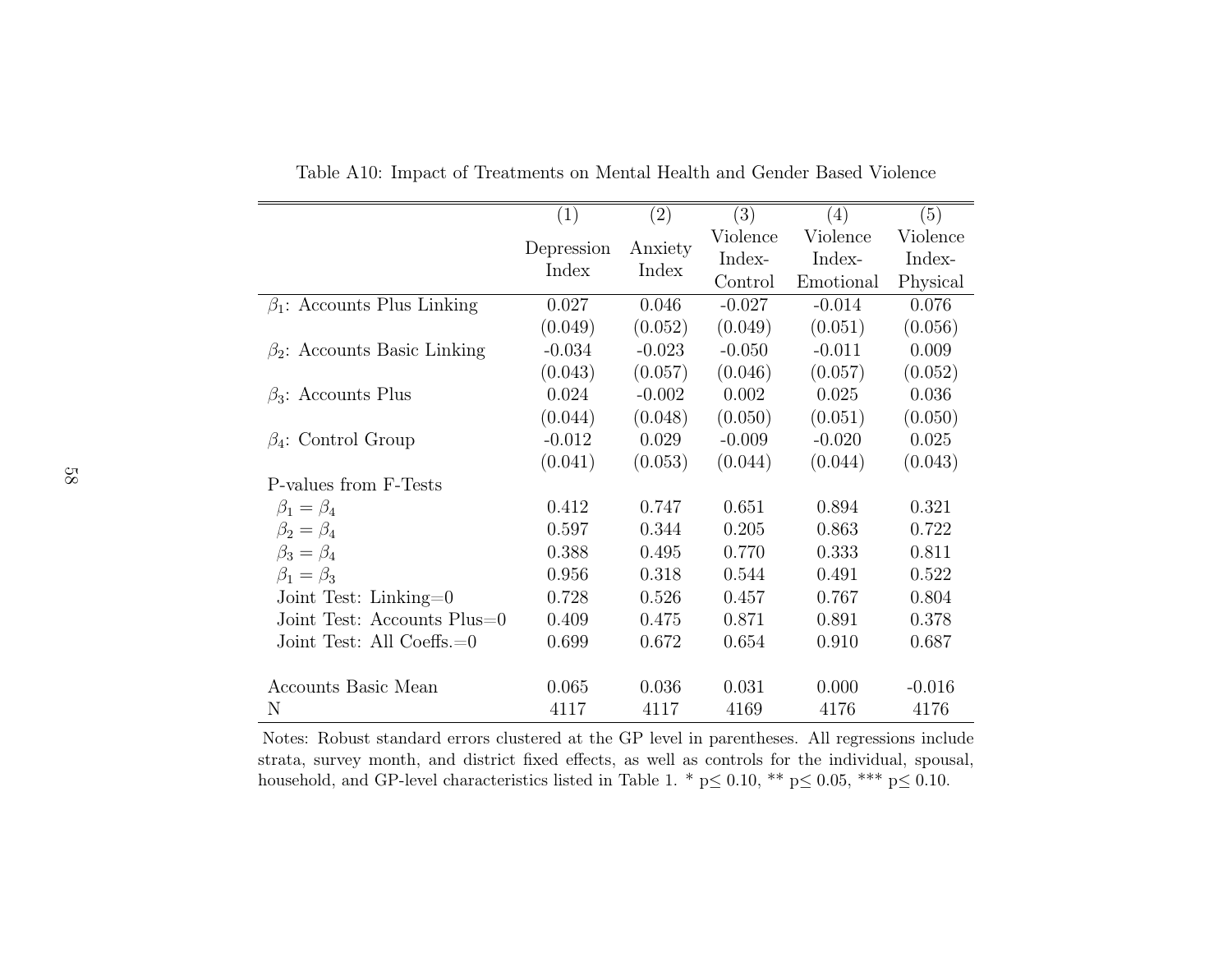|                                   | 2013<br>2014 |  |          |   |   |    |   |  | 2015 |                |  |          |  |   |   |   |   |    |  |    |   |  |       |                 |
|-----------------------------------|--------------|--|----------|---|---|----|---|--|------|----------------|--|----------|--|---|---|---|---|----|--|----|---|--|-------|-----------------|
| Activity                          | 12           |  | $\Omega$ | 3 | 4 | -5 | 6 |  | -8 L | 9 <sup>1</sup> |  | 10 11 12 |  | 2 | 3 | 4 | 5 | -6 |  | -8 | 9 |  | 10 11 | 12 <sup>1</sup> |
| Baseline Census                   |              |  |          |   |   |    |   |  |      |                |  |          |  |   |   |   |   |    |  |    |   |  |       |                 |
| Account Opening at the CSP        |              |  |          |   |   |    |   |  |      |                |  |          |  |   |   |   |   |    |  |    |   |  |       |                 |
| Wave 1 Account Linking            |              |  |          |   |   |    |   |  |      |                |  |          |  |   |   |   |   |    |  |    |   |  |       |                 |
| Accounts Plus Sessions            |              |  |          |   |   |    |   |  |      |                |  |          |  |   |   |   |   |    |  |    |   |  |       |                 |
| Wave 2 Account Linking            |              |  |          |   |   |    |   |  |      |                |  |          |  |   |   |   |   |    |  |    |   |  |       |                 |
| Bank Card Disbursement at the CSP |              |  |          |   |   |    |   |  |      |                |  |          |  |   |   |   |   |    |  |    |   |  |       |                 |
| Endline Survey                    |              |  |          |   |   |    |   |  |      |                |  |          |  |   |   |   |   |    |  |    |   |  |       |                 |

<span id="page-59-0"></span>

|  | Figure A1: Timeline of Experimental Activities |  |
|--|------------------------------------------------|--|
|  |                                                |  |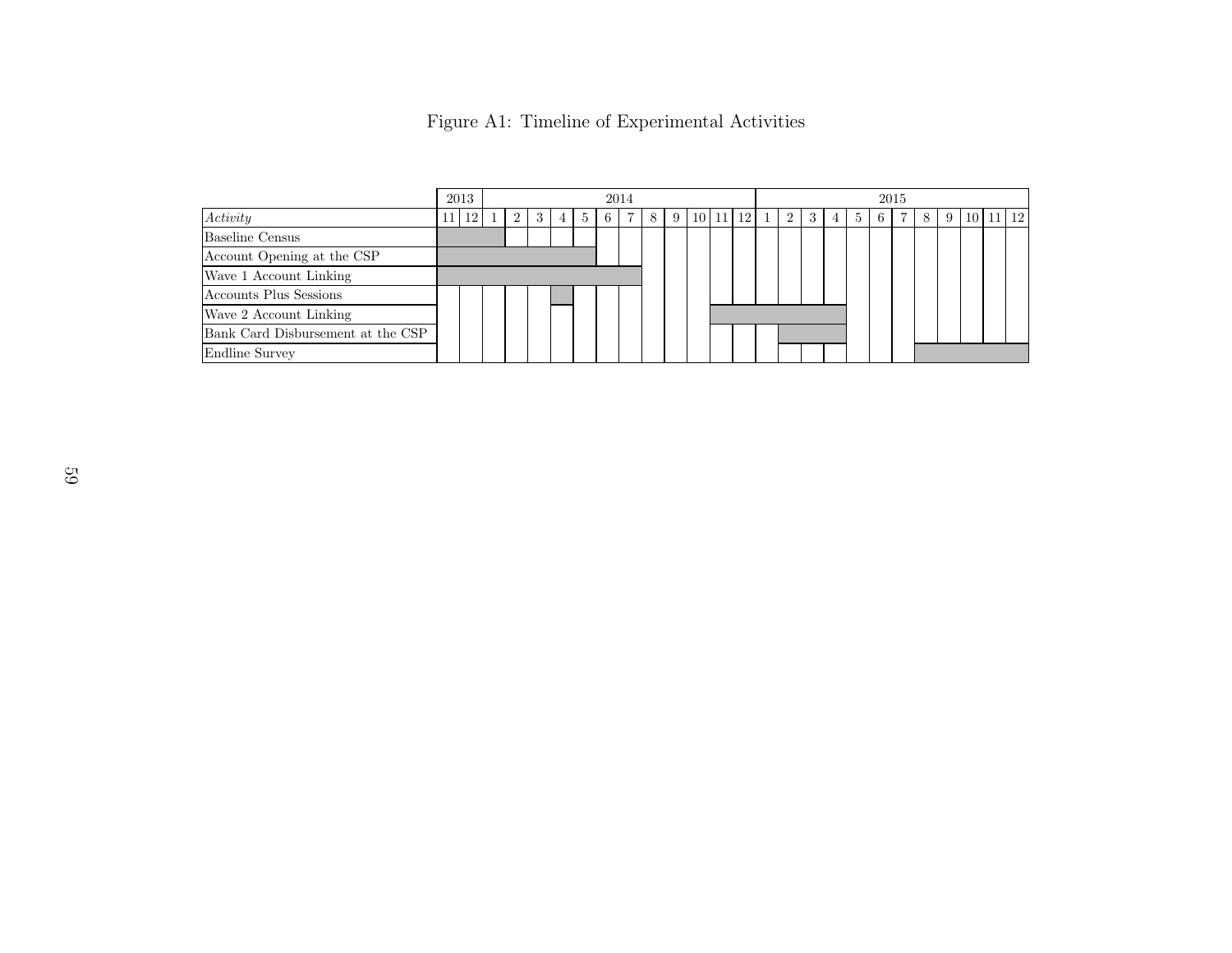<span id="page-60-0"></span>



Notes: Earnings is top-coded at the 99th percentile. Months worked is the average of an upper and lower bound constructed using reports of months worked by sector.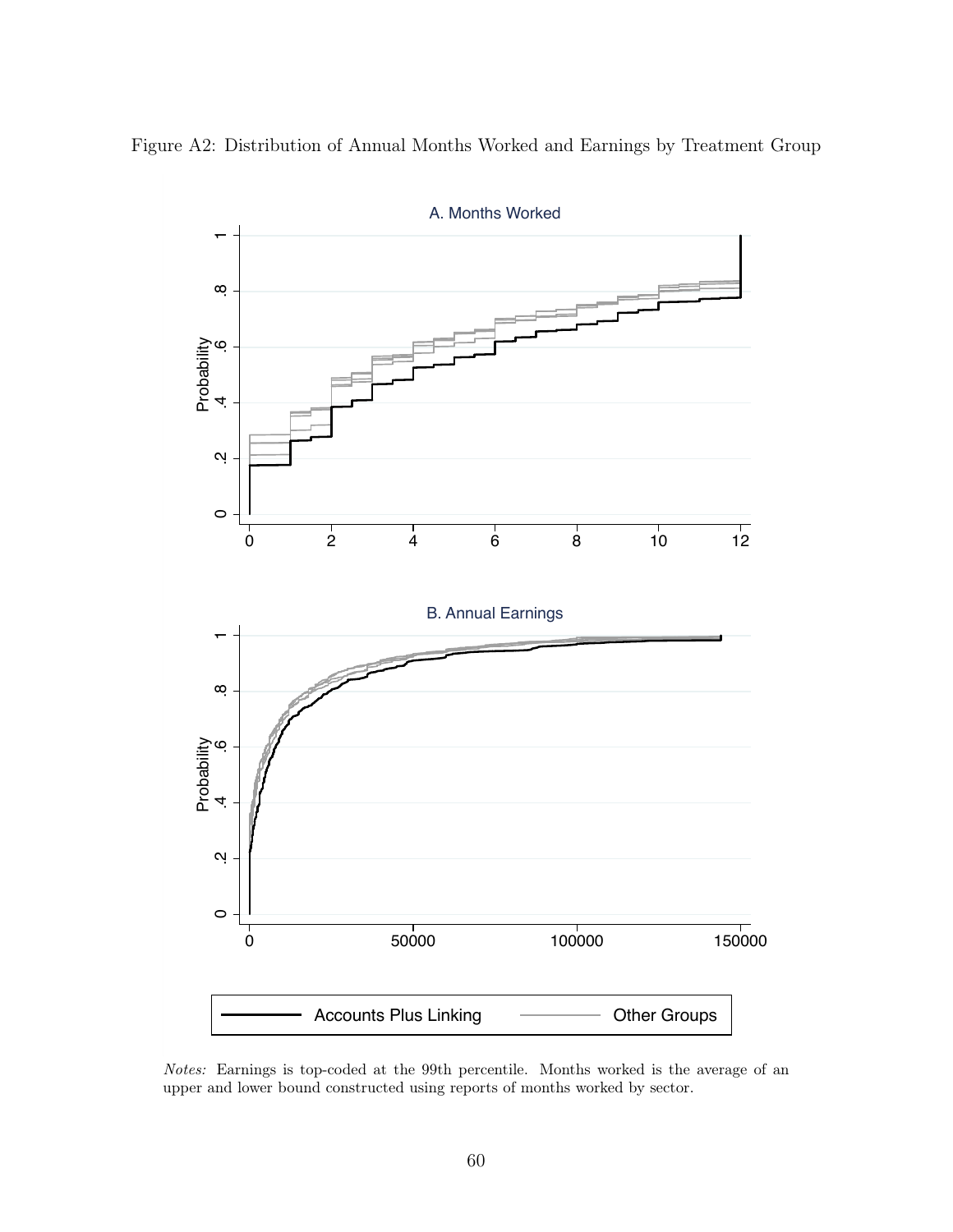

<span id="page-61-0"></span>Figure A3: Effect of Linking (under Accounts Plus) by Predicted Counterfactual Labor Force Participation

Notes: In order to impute a work probability to all women we run a probit regression where the outcome is "worked for pay in the past year or ever worked for NREGA" on all predetermined characteristics in Table 1, as well as district, strata, and survey month fixed effects. This regression is only run in the control group, but the probability is predicted for all women. The figures plot local linear regression lines (plus 90 percent confidence intervals), which are trimmed at the first and 99th percentiles of work probability. Vertical dashed lines demarcate tertiles of predicted work probability.